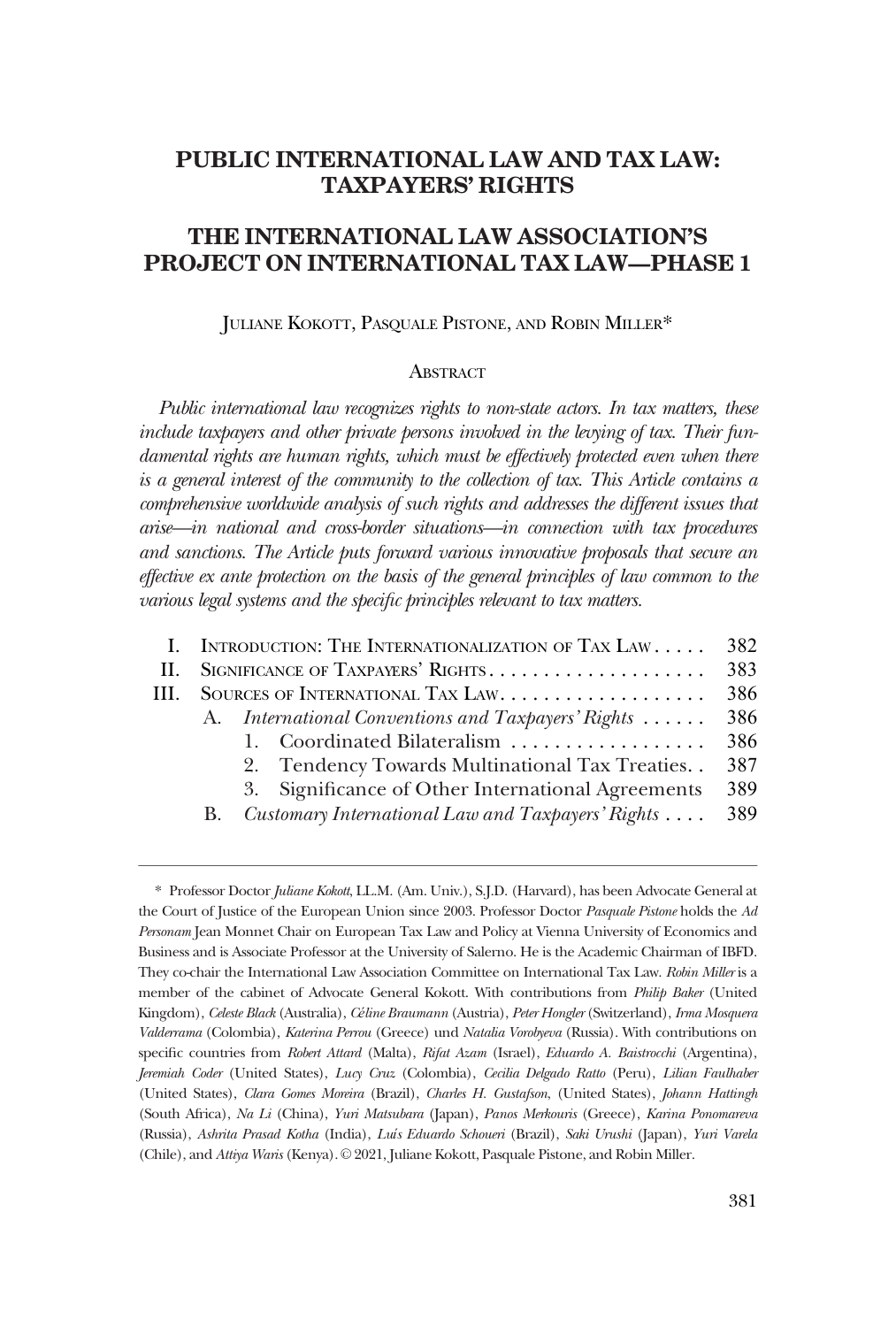<span id="page-1-0"></span>

|       | С.             | General Principles of Law and Taxpayers' Rights                              | 392 |
|-------|----------------|------------------------------------------------------------------------------|-----|
|       | D.             | Soft Law and Taxpayers' Rights                                               | 394 |
|       |                | The Functioning of Soft Law.<br>1.                                           | 394 |
|       |                | 2.<br>International Organizations and Soft Law in                            |     |
|       |                |                                                                              | 395 |
| IV.   |                |                                                                              | 396 |
| V.    |                | CLASSIFICATION OF HUMAN RIGHTS IN TAX LAW.                                   | 397 |
| VI.   |                |                                                                              | 398 |
|       | $A_{\cdot}$    | Introduction                                                                 | 398 |
|       | <b>B.</b>      | Access to Documents (Habeas Data). $\ldots \ldots \ldots \ldots \ldots$      | 398 |
|       | C.             | Right to be Heard (Audi Alteram Partem).                                     | 399 |
|       | D.             | Right to Judicial Protection                                                 | 400 |
|       | E.             | Rights in Cross-Border Situations                                            | 403 |
|       | F.             | Alternative Protection Mechanisms, Ombudspersons in                          |     |
|       |                | Particular                                                                   | 405 |
| VII.  |                |                                                                              | 407 |
| VIII. |                |                                                                              | 409 |
|       | A.             | The Principle of Equality $\ldots \ldots \ldots \ldots \ldots \ldots \ldots$ | 409 |
|       |                | 1.                                                                           | 409 |
|       |                | 2.<br>The General Principle of Equality.                                     | 410 |
|       |                | 3.<br>The Ability-to-Pay Principle                                           | 410 |
|       |                | Competition Neutrality<br>4.                                                 | 413 |
|       |                | Justice and Fairness in International Tax Law<br>5.                          | 413 |
|       | <b>B.</b>      | Right to Data Protection                                                     | 414 |
|       |                | Legal Bases for the Protection of Privacy and Data 414<br>1.                 |     |
|       |                | Rights in Cross-Border Situations<br>2.                                      | 416 |
|       | $\mathbf{C}$ . |                                                                              | 419 |
|       | D.             |                                                                              | 421 |
|       |                | Taxation and the Protection of Property Under<br>1.                          |     |
|       |                | the European Convention on Human Rights                                      | 421 |
|       |                | Taxation and the Protection of Property in the<br>2.                         |     |
|       |                |                                                                              | 423 |
|       |                | 3.                                                                           | 423 |
| IX.   |                | CONCLUDING REMARKS                                                           | 425 |

I. INTRODUCTION: THE INTERNATIONALIZATION OF TAX LAW

In recent years an unprecedented internationalization of tax law has taken place. Whereas half a century ago, Klaus Vogel was the only one to deal with international tax law (in particular double taxation), $\frac{1}{1}$  tax

<sup>1.</sup> *Cf., e.g.*, KLAUS VOGEL (ED.), GRUNDFRAGEN DES INTERNATIONALEN STEUERRECHTS (1985).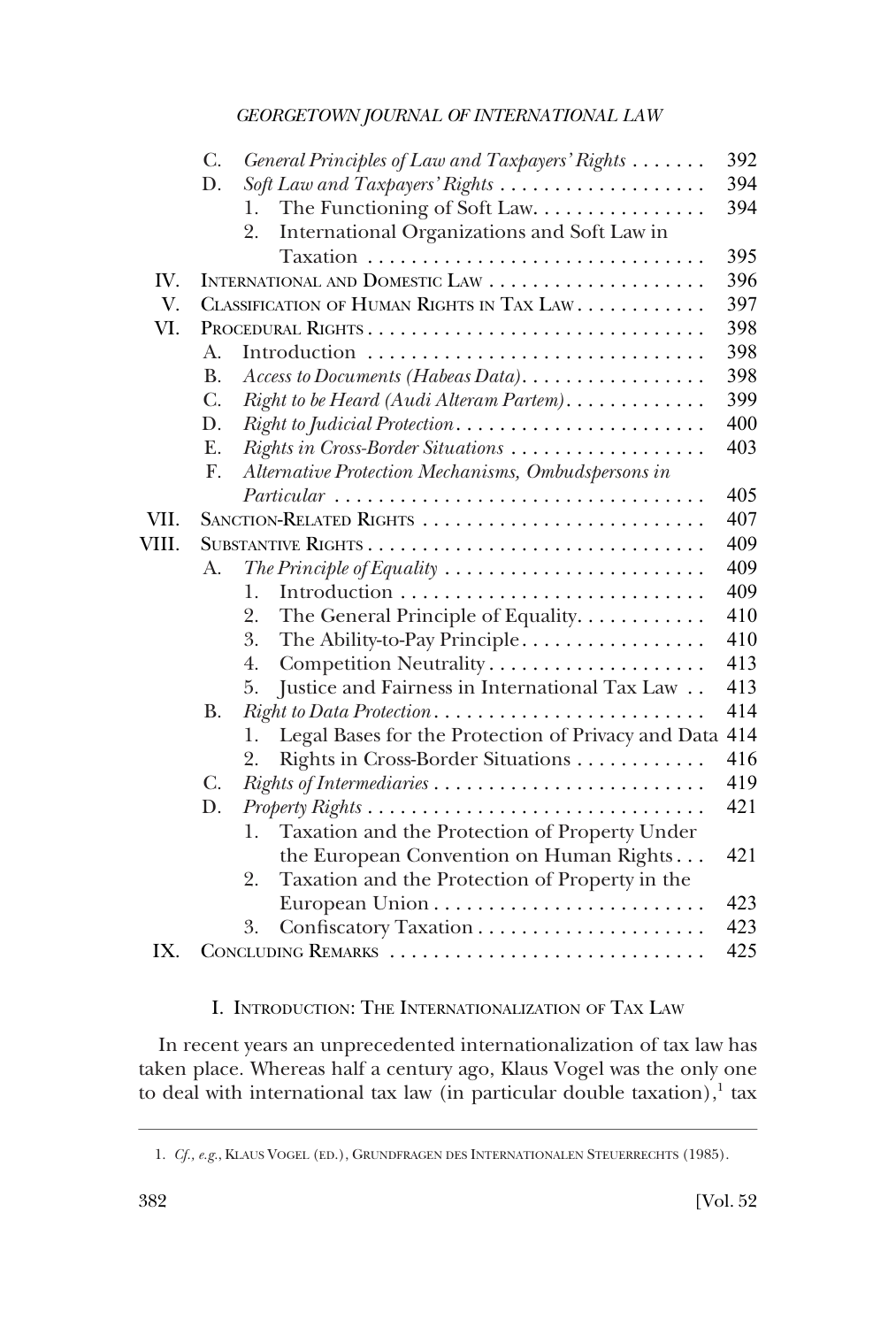<span id="page-2-0"></span>lawyers today are connected worldwide: the International Fiscal Association ("IFA") has existed since 1938; since 2010, financial judges from all over the world have been meeting annually within the framework of the International Association of Tax Judges ("IATJ"); since 2002, the Vienna University of Economics and Business Administration has been holding annual conferences on the case law of the Court of Justice of the European Union in direct and indirect tax law, at which tax law experts from all over the world exchange views; since 1999, European tax law professors have been meeting annually within the framework of the European Association of Tax Law Professors ("EATLP").<sup>2</sup> Especially with regard to taxpayers' rights, 2015 was an important year: the International Conference on Taxpayer Rights started being held annually at various locations around the world<sup>3</sup> and the International Bureau of Fiscal Documentation ("IBFD") Observatory on the Protection of Taxpayers' Rights started documenting the worldwide development of taxpayers' rights,<sup>4</sup> based on the standard of legal protection developed in the framework of the IFA.5 This list could be continued.

### II. SIGNIFICANCE OF TAXPAYERS' RIGHTS

There is therefore no doubt that international tax law is increasingly important. However, from the point of view of international tax law, taxpayers are often still treated as mere objects of the exercise of state sovereignty. This needs to change. In international law, the states are still the primary subjects. Since the end of World War II, however, individuals have joined the states as bearers of rights under international law, especially of human rights.<sup>6</sup> The problem is that international tax law has developed disconnectedly from international law since the IFA split off from the International Law Association ("ILA") in 1938. Since 2018, the ILA Study Group, now transformed into a Committee, on

<sup>2.</sup> *See* PASQUALE PISTONE, TAX PROCEDURES (IBFD Publications ed., 2020).

*International Conference on Taxpayer Rights*, CTR. TAXPAYER RTS., [https://taxpayer-rights.org/](https://taxpayer-rights.org/international-conference/)  3. [international-conference/](https://taxpayer-rights.org/international-conference/). *See generally* Judith Schamell, *Aktuelles zum Thema Grundrechtsschutz von Steuerpflichtigen – zugleich Konferenzbericht zur* "*Third International Conference on the Protection of Taxpayer Rights"*, 7 INTERNATIONALE STEUER-RUNDSCHAU 262 (2018).

*Observatory on the Protection of Taxpayers' Rights*, IBFD, [https://www.ibfd.org/Academic/](https://www.ibfd.org/Academic/Observatory-Protection-Taxpayers-Rights)  4. [Observatory-Protection-Taxpayers-Rights](https://www.ibfd.org/Academic/Observatory-Protection-Taxpayers-Rights).

<sup>5.</sup> Philip Baker & Pasquale Pistone, *The Practical Protection of Taxpayers¨ Rights*, *in* IFA CAHIERS DE DROIT FISCAL INTERNATIONAL VOL. 100B (2015).

<sup>6.</sup> *Cf., e.g.*, Louis B. Sohn, *The New International Law: Protection of the Rights of Individuals Rather than States*, 32 AM. U. L. REV. 1, (1982–1983).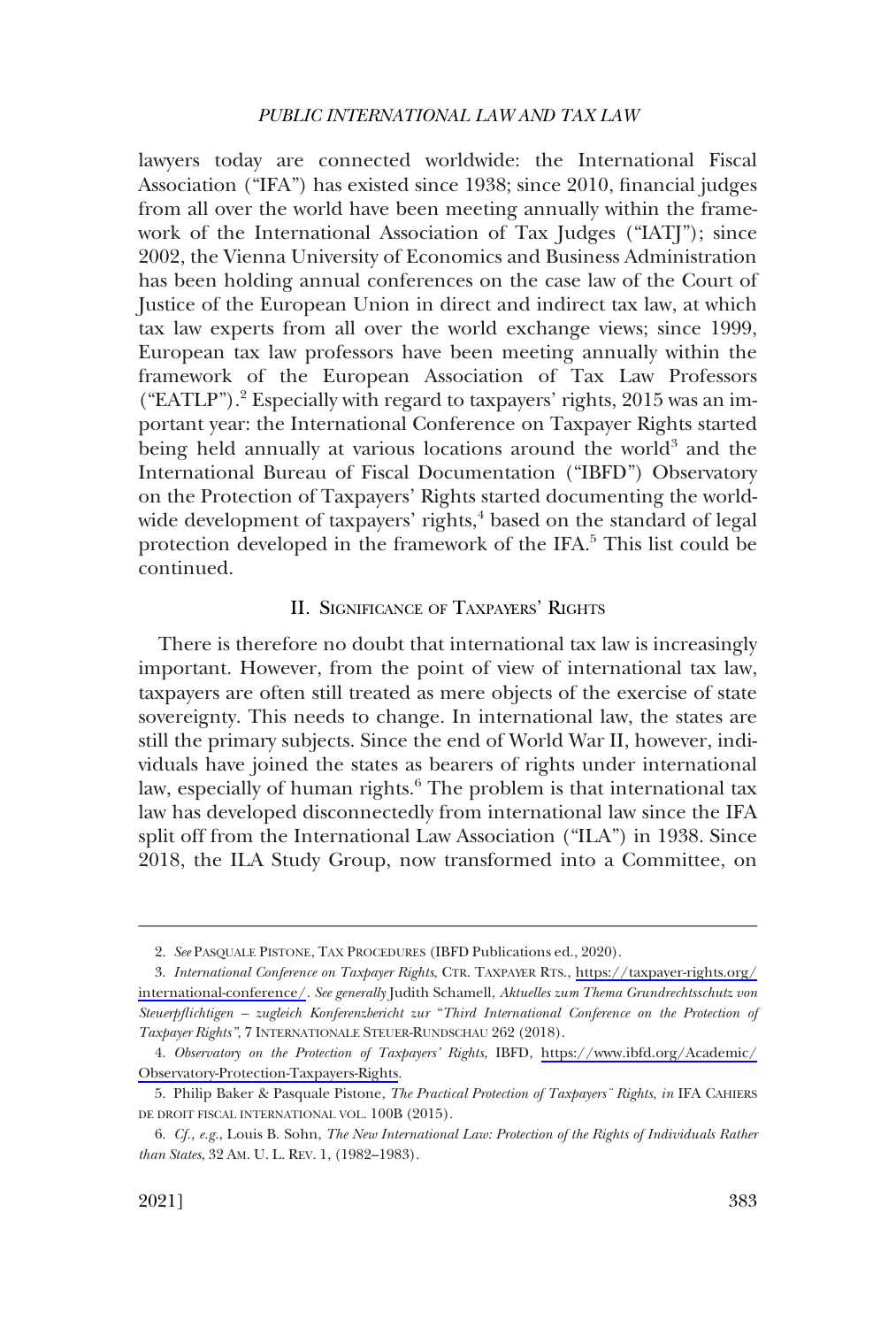International Tax Law ("the Committee"), of which the authors are apart, has been seeking to reunite the perspectives of tax law and international law.7

At present, the fight against tax avoidance and abuse dominates the development of international tax law. The reunion thus requires a comprehensive counterbalancing approach from a taxpayer's perspective. The Committee has therefore started to address taxpayers' rights (phase 1). Based on a comparative legal study, the Committee analyzes their fundamental rights, which generally limit the exercise of tax sovereignty. Phase 2 will deal with the delimitation of tax sovereignty within the framework of a fair international tax order, and phase 3 with the enforcement of international tax law.

In phase 1, the research of the Committee is focusing on the protection of individual rights through human rights. This contrasts with a view that invokes human rights in the fight against tax injustice.8 "Unjust" tax revenue shortfalls can lead to human rights not being adequately protected in certain states. Therefore, some constitutions, especially the African ones, include an obligation to pay taxes, $9$  and some even include a state obligation to levy taxes and to combat tax avoidance and evasion.<sup>10</sup> The "collective right" to tax justice is therefore indeed fundamental. This is all the more true when it comes to developing a comprehensive perspective as a

9. *Cf.* CONSTITUTION OF THE DEMOCRATIC AND PEOPLE'S ALGERIAN REPUBLIC Nov. 26, 1996, art. 64; CONSTITUTION OF THE REPUBLIC OF CAPE VERDE May 3, 2010, art. 85(g); CONSTITUTION OF THE REPUBLIC OF CAMEROON APR. 14, 2008, principle 23; CONSTITUTION OF THE CENTRAL AFRICAN REPUBLIC Mar. 27, 2016, art. 20; CONSTITUTION OF THE REPUBLIC OF CHAD May 4, 2018, art. 58; CONSTITUTION OF THE DEMOCRATIC REPUBLIC OF CONGO Nov. 6, 2015, art. 65; THE FUNDAMENTAL LAW OF THE REPUBLIC OF EQUATORIAL GUINEA Feb. 16, 2012, art. 19–20; CONSTITUTION OF GUINEA May 7, 2010 art. 22(4); CONSTITUTION OF THE ISLAMIC REPUBLIC OF MAURITANIA Mar. 20, 2012, art. 20; CONSTITUTION OF THE REPUBLIC OF MOZAMBIQUE Dec. 21, 2004, art. 45(c); CONSTITUTION OF THE VIITH REPUBLIC Nov. 25, 2010, art. 40 (Niger); CONSTITUTION OF THE TUNISIAN REPUBLIC Jan. 27, 2014, art. 10.

10. CONSTITUTION OF THE REPUBLIC OF IVORY COAST Oct. 30, 2016, art. 43; *see also* CONSTITUTION OF THE ARAB REPUBLIC OF EGYPT, Jan. 18, 2014, art. 38(5).

<sup>7.</sup> *See generally* Robin Miller, *Report on the ILA Study Group on International Tax Law Seminar "Public International Law and Taxation"*, *in* 60 EUROPEAN TAXATION 112 (2020).

*Cf., e.g.*, Magdalena Sepúlveda Carmona, *Report of the UN Special Rapporteur on Extreme Poverty and*  8. *Human Rights*, U.N. Doc. A/HRC/26/28 (May 22, 2014); Sebastián López Nieto & Beretta Godoy, *Taxation as a Human Rights Issue*, INT'L BAR ASS'N (Sept. 1, 2016), [https://www.ibanet.org/Article/](https://www.ibanet.org/Article/Detail.aspx?ArticleUid=4d8668cb-473a-44ea-b8be-1327d6d9d977)  [Detail.aspx?ArticleUid=4d8668cb-473a-44ea-b8be-1327d6d9d977;](https://www.ibanet.org/Article/Detail.aspx?ArticleUid=4d8668cb-473a-44ea-b8be-1327d6d9d977) *Global Endorsement of the Declaration of Taxpayers' Human Rights*, ASS'N WORLD CITIZENS, [http://www.taxpayerhumanrights.org/endorse/](http://www.taxpayerhumanrights.org/endorse/index.php)  [index.php;](http://www.taxpayerhumanrights.org/endorse/index.php) INTER-AMERICAN COMMISSION ON HUMAN RIGHTS, POLI´TICA FISCAL Y DERECHOS HUMANOS EN LAS AMÉRICAS, MOVILIZAR LOS RECURSOS PARA GARANTIZAR LOS DERECHOS, INFORME PREPARADO CON OCASIÓN DE LA AUDIENCIA TEMA´TICA SOBRE POLI´TICA FISCAL Y DERECHOS HUMANOS, 156˚ PERIODO DE SESIONES DE LA COMISIÓN INTERAMERICANA DE DERECHOS HUMANOS (CIDH) (Oct. 2015), [https://](https://www.dejusticia.org/wp-content/uploads/2017/04/fi_name_recurso_772.pdf)  [www.dejusticia.org/wp-content/uploads/2017/04/fi\\_name\\_recurso\\_772.pdf.](https://www.dejusticia.org/wp-content/uploads/2017/04/fi_name_recurso_772.pdf)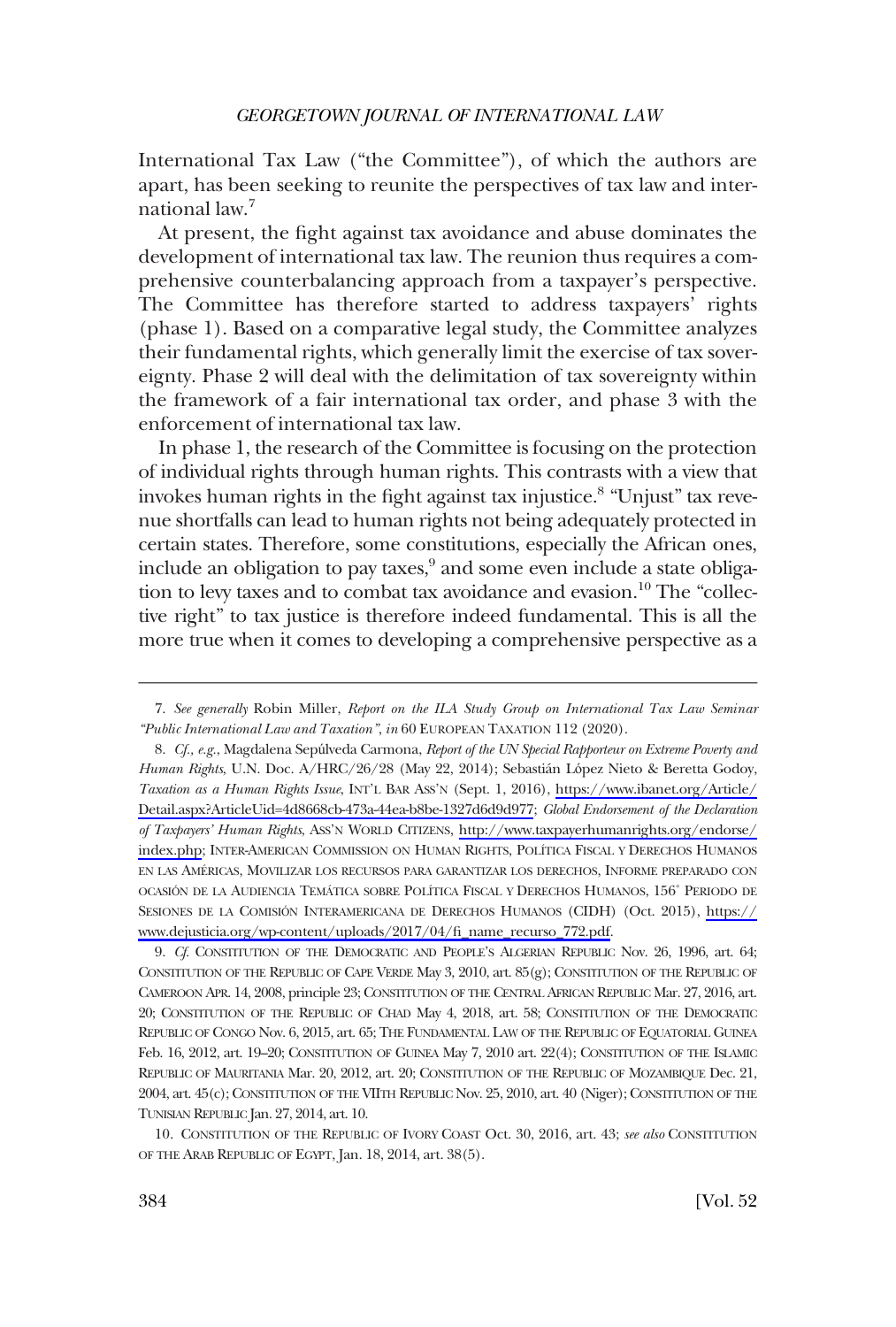basis for recommendations by the ILA. Nevertheless, the protection of fundamental collective interests must not go so far as to infringe individual fundamental rights. Contrary to Machiavellianism,<sup>11</sup> the goal (namely the protection of "collective rights") does not always justify the means (here the violation of individual taxpayers' rights). Moreover, the fight against tax avoidance and for a fair distribution of international tax resources is already on the international agenda and, as previously mentioned, will be the subject of phase 2 of the project.

However, especially now, there have to be global minimum standards for effective protection of taxpayers' rights (phase 1). This is because tax authorities around the world work together more and more closely in a common fight against tax avoidance. Even if tax avoidance does not always openly violate applicable tax regulations (as in the case of tax evasion or fraud), it nevertheless threatens to undermine tax sovereignty. States reasonably defend themselves against this through global coordination. However, there is an increased risk of undermining the effective protection of taxpayers. Taxpayers' rights belong therefore on the global agenda, as is the international fight against tax avoidance, evasion, and fraud in the context of the Organization for Economic Cooperation and Development's ("OECD") base erosion and profit shifting ("BEPS") project. The Committee's research project within the framework of the ILA shall contribute to this. The committees of the ILA have the mandate to produce concrete and practically relevant results, such as so-called restatements of the law,<sup>12</sup> which serve as a guideline for legal practitioners, especially judges and lawyers. Committees of the ILA shall also draft international treaties or individual articles thereof, declarations, codes of conduct, recommendations, guidelines or opinions, which they may submit to the ILA General Assembly for adoption at one of its biennial conferences.<sup>13</sup> The following sections outline the results of the research in phase 1 on taxpayers' rights as of spring

<sup>11.</sup> NICCOLÒ MACHIAVELLI, IL PRINCIPE, Ch. XVIII (1513) ("nelle azioni di tutti gli uomini, e massime de' Principi, dove non e` giudizio a chi reclamare, si guarda al fine. Facci adunque un Principe conto di vivere e mantenere lo Stato; i mezzi saranno sempre giudicati onorevoli, e da ciascuno lodati.").

<sup>12.</sup> In the U.S.,the American Law Institute, which was founded in 1923, issues restatements of the law in different areas. On restatements, see Ursula Kriebaum, *Restatements*, 47 BERICHTE DER DEUTSCHEN GESELLSCHAFT FÜR VÖLKERRECHT 320, 320-21 (2015).

<sup>13.</sup> Committees "shall be designed to produce a concrete outcome in a practical form, such as a restatement of the law, a draft treaty or convention, draft articles, a declaration, a draft code of conduct, recommendations, guidelines, or statements, that can be presented for adoption by the Conference Plenary at a biennial conference." *See* ILA COMMITTEES, RULES AND GUIDELINES, § 3.2 (Apr. 25, 2015), [https://www.ila-hq.org/images/ILA/docs/committee\\_rules\\_and\\_guidelines\\_](https://www.ila-hq.org/images/ILA/docs/committee_rules_and_guidelines_2015_as_adopted_by_ec_25_april_2015_-_web_version.pdf) [2015\\_as\\_adopted\\_by\\_ec\\_25\\_april\\_2015\\_-\\_web\\_version.pdf.](https://www.ila-hq.org/images/ILA/docs/committee_rules_and_guidelines_2015_as_adopted_by_ec_25_april_2015_-_web_version.pdf)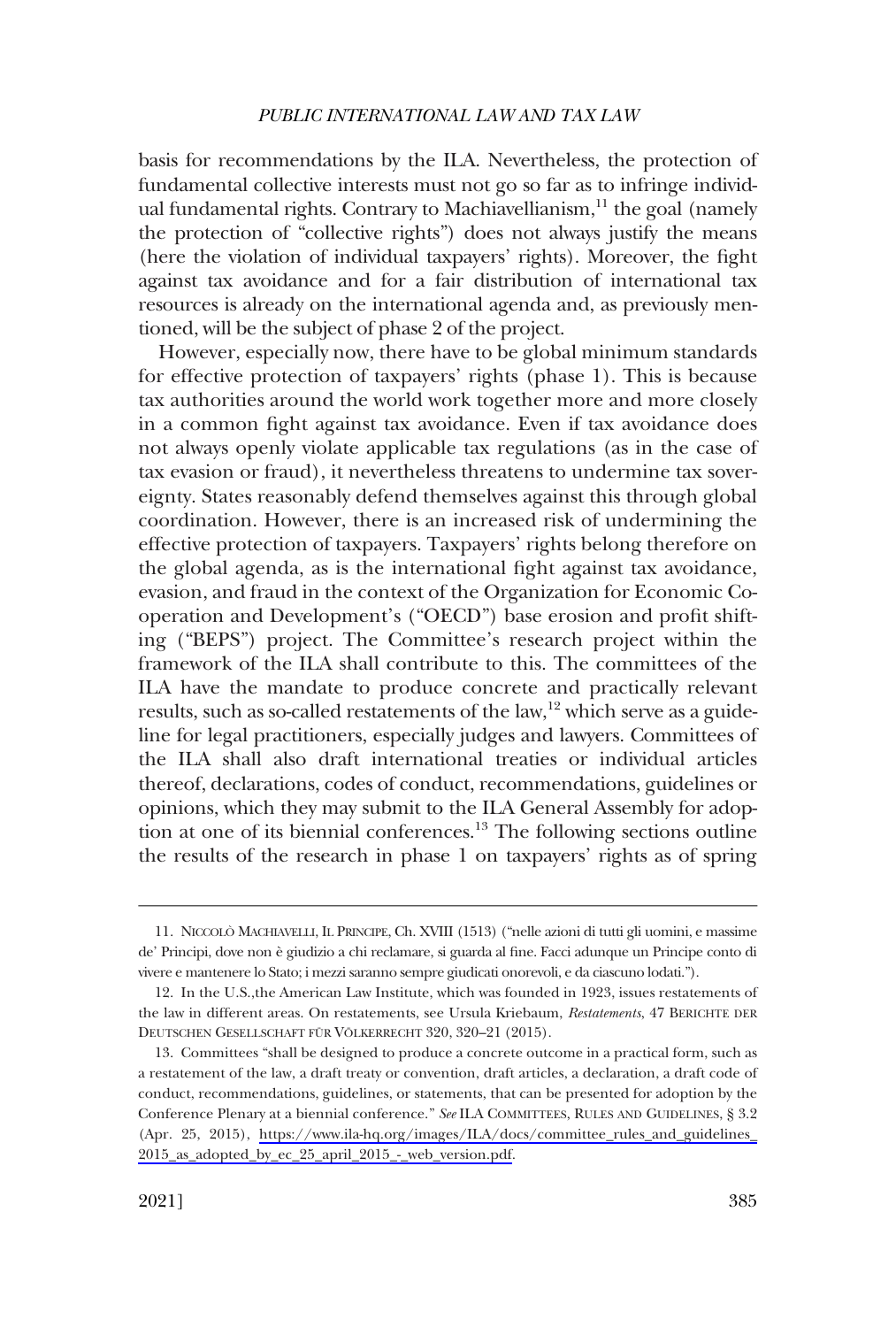<span id="page-5-0"></span>2021. The Committee is working towards including as many legal systems as possible, in particular from outside the European region.

This Article begins with the sources of international tax law (Part III). Then, the interaction of international and national law is addressed (Part IV). Next, the general questions of human rights in tax law are discussed (Part V), before addressing individual taxpayers' rights on the basis of the usual categorization in tax law in procedural rights (Part VI), sanctionsrelated rights (Part VII), and substantive rights (VIII). Finally, the Article will summarize the findings (Part IX).

# III. SOURCES OF INTERNATIONAL TAX LAW

Article 38(1) of the Statute of the International Court of Justice ("ICJ Statute") lists as legal sources of international law international agreements, customary international law, general principles of law and, as subsidiary means for the determination of rules of law, judicial decisions and the teachings of the most highly qualified publicists of the various nations.14 In addition, there is so-called soft law, which is becoming increasingly important, especially in the field of international taxation.

#### A. *International Conventions and Taxpayers' Rights*

# 1. Coordinated Bilateralism

International tax law has developed over the past century mainly on the basis of treaties. Double Taxation Conventions ("DTCs") were its most important source of law and the focus of Vogel's research, the doyen of international tax law. DTCs are primarily of a coordinating nature. They assign the right to tax cross-border income to one of the two contracting states, which, in the absence of an agreement, could exercise both tax jurisdictions. This would expose taxpayers to double taxation, which is permissible but undesirable.15 However, most DTCs also contain provisions on intergovernmental cooperation (e.g., exchange of information) or create—albeit limited—substantive or procedural rights for taxpayers. More than 3,000 DTCs are currently in force. They are mainly based on two model agreements, the OECD Model Convention on the avoidance of double taxation<sup>16</sup> and the UN Model

Statute of the International Court of Justice, Oct. 24, 1945, 59 Stat. 1031, T.S. 993, [https://](https://www.icj-cij.org/en/statute)  14. [www.icj-cij.org/en/statute](https://www.icj-cij.org/en/statute) .

<sup>15.</sup> See generally JULIANE KOKOTT, DAS STEUERRECHT DER EUROPÄISCHEN UNION 72,  $\P$  175 (2018).

<sup>16.</sup> Model Convention with Respect to Taxes on Income and on Capital art. 24, OECD (Nov. 21, 2017), [https://www.oecd.org/ctp/treaties/articles-model-tax-convention-2017.pdf.](https://www.oecd.org/ctp/treaties/articles-model-tax-convention-2017.pdf)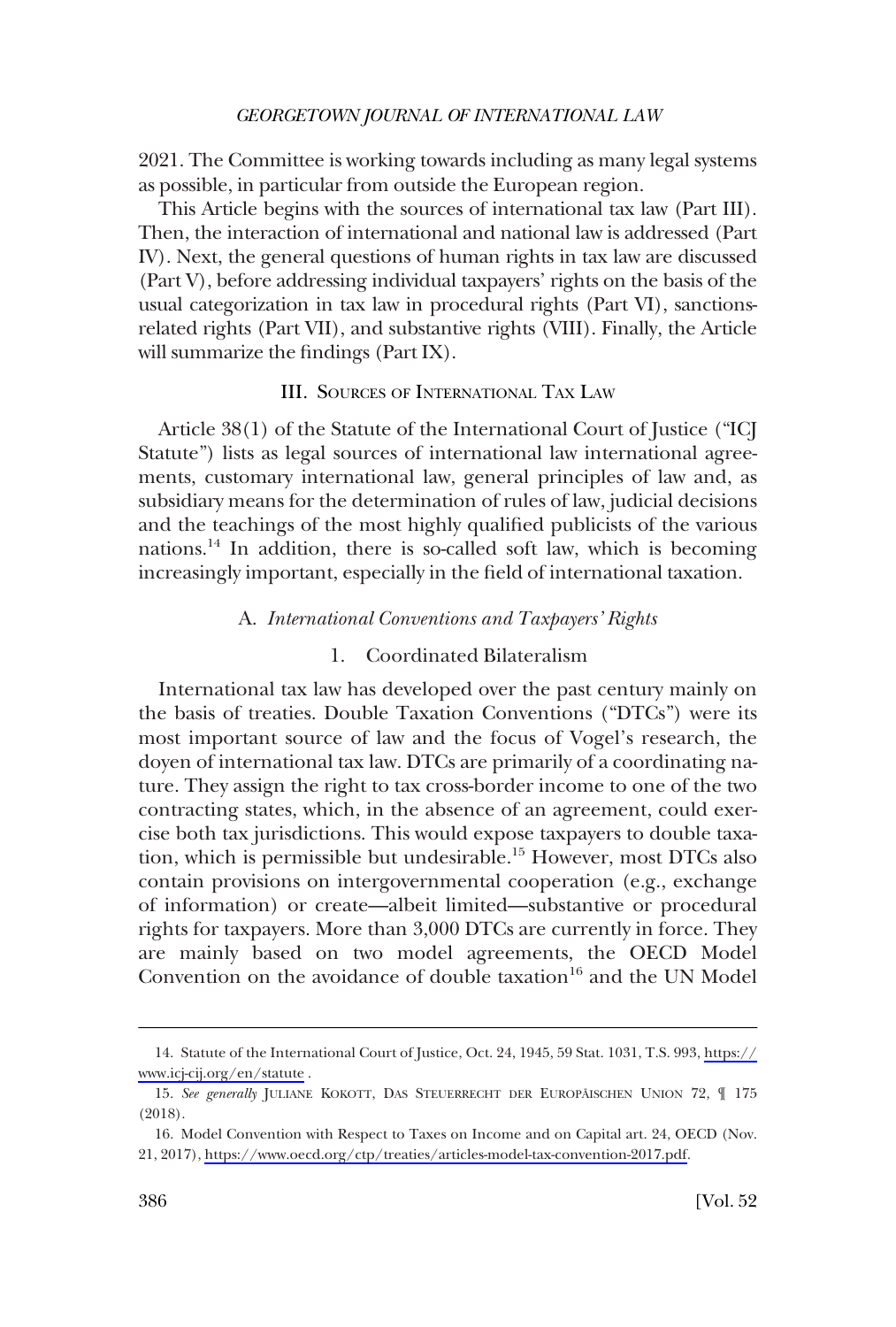<span id="page-6-0"></span>Convention on the avoidance of double taxation between industrialized and developing countries.<sup>17</sup> Individual tax treaties are therefore bilateral regulations. However, this bilateralism is coordinated. This is confirmed by the many identical or very similar provisions in existing DTCs.<sup>18</sup> In some cases, international tax coordination also takes the form of multilateral double taxation agreements, such as the Nordic Tax Convention<sup>19</sup> or the multilateral double taxation agreement of the Caribbean Community ("CARICOM").<sup>20</sup>

# 2. Tendency Towards Multinational Tax Treaties

Moreover, the tax transparency and BEPS projects initiated under the auspices of the OECD and the political mandate of the G20 are current examples of the growing willingness of states to join forces when it comes to tax phenomena of global importance. The implementation of the tax transparency project has increased the importance of multilateral agreements and international administrative assistance between tax authorities worldwide.<sup>21</sup> In the case of the implementation of the BEPS project, countries have largely agreed to supplement their existing network of DTCs with a multilateral agreement (the "Multilateral BEPS Instrument"), to be applied alongside their DTCs in order to steer them towards convergence and compliance with the standards and rules of the BEPS project.<sup>22</sup>

The Multilateral BEPS Instrument is thus an effective means of gradually bringing existing bilateral conventions into a multilateral system without the need for bilateral renegotiation. It has prompted several countries to conclude additional agreements that further implement international tax coordination and promote the creation of a global framework for tax transparency. Examples are the international Tax

<sup>17.</sup> U.N. Dep't of Econ. & Soc. Affairs, United Nations Model Double Taxation Convention Between Developed and Developing Countries 2017 Update, U.N. Doc. ST/ESA/PAD/SER.E/ 213 (2017).

<sup>18.</sup> *Cf.* EDUARDO BAISTROCCHI (ED.), A GLOBAL ANALYSIS OF TAX TREATY DISPUTES (2017).

<sup>19.</sup> The Nordic Double Taxation Convention on Income and Capital, 1983.

<sup>20.</sup> Agreement among the Governments of the Member States of the Caribbean Community for the Avoidance of Double Taxation and the Prevention of Fiscal Evasion with respect to Taxes on Income, Profits or Gains and Capital Gains and for the Encouragement of Regional Trade and Investment, Dec. 8, 1994.

<sup>21.</sup> Multilateral Convention on Mutual Administrative Assistance in Tax Matters, Council of Europe and OECD, 1988, as amended by the 2010 Protocol.

<sup>22.</sup> Multilateral Convention to Implement Tax Treaty Related Measures to Prevent Base Erosion and Profit Shifting, June 7, 2017.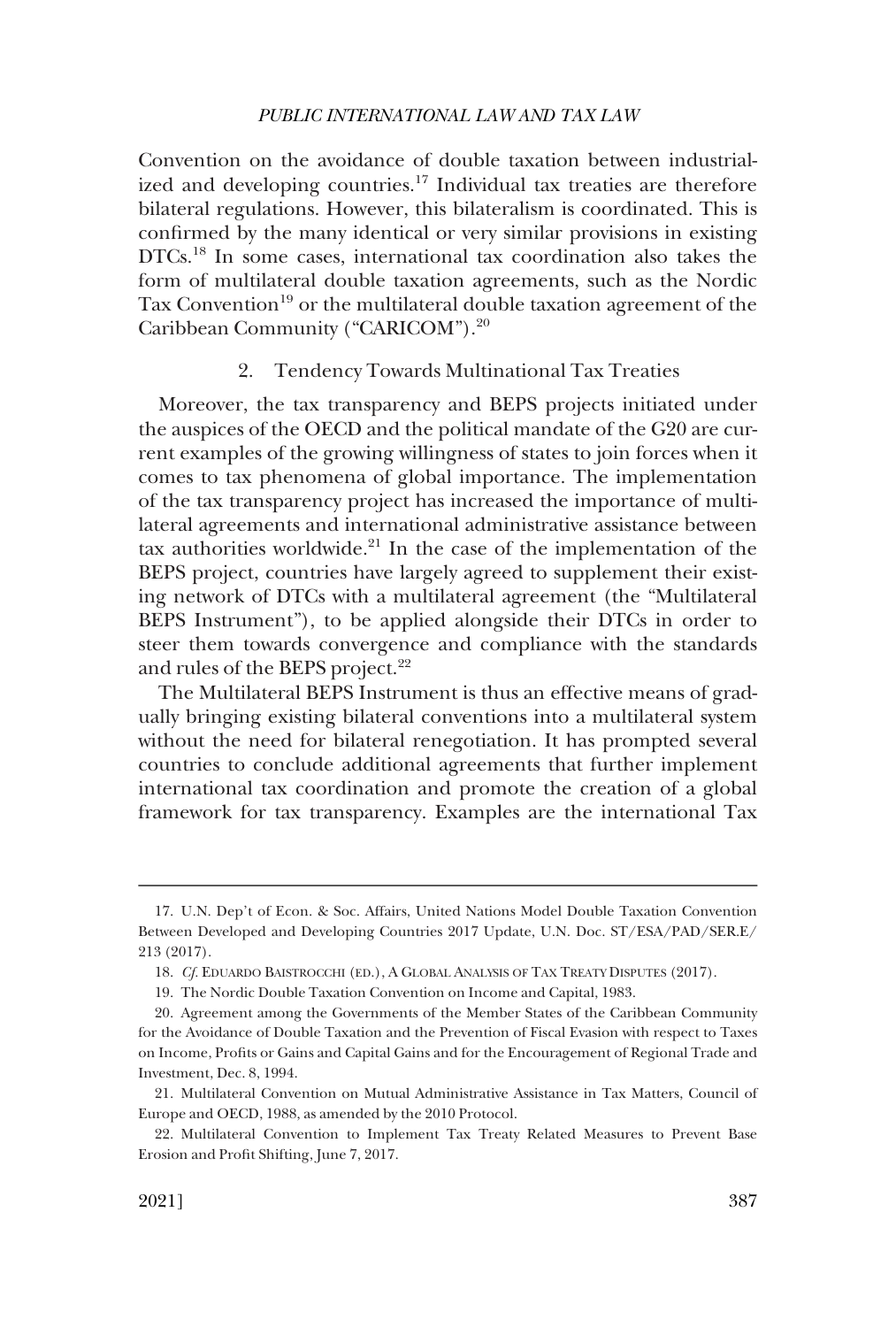Information Exchange Agreements ("TIEAs"),<sup>23</sup> concluded with (former) tax havens (so-called offshore jurisdictions) to improve tax transparency,  $24$ as well as the agreements on the automatic exchange of information between countries, in particular the Multilateral Competent Authority Agreement on the Exchange of Country-by-Country Reports.<sup>25</sup>

Other international agreements are the result of unilateral measures taken by some countries in international tax matters. The most important example is the U.S. Foreign Account Tax Compliance Act ("FATCA").<sup>26</sup> It requires banks and financial institutions to provide the U.S. Internal Revenue Service ("IRS") with information on accounts held by U.S. citizens. Subsequently, further intergovernmental agreements  $("IGAs")^{27}$ have created the basis for the obligation of these institutions to report such information to the tax authorities of their own countries. The latter then forward it to the United States. The obligations of intermediaries are implemented through elaborate domestic legislation.<sup>28</sup>

24. Although the United States concluded their first TIEAs in the 1980s (with Barbados in 1984, Jamaica and Granada in 1986, Dominica, American Samoa and St. Lucia in 1987, Bermuda in 1988, Costa Rica, the Dominican Republic, Guam, Puerto Rico and Trinidad and Tobago in 1989, Honduras and Peru in 1990, Marshall Islands in 1991, Guyana in 1992, Antigua, Barbuda, Cayman Islands and Colombia in 2001), several countries have only begun to conclude TIEAs after the OECD published its model TIEA in 2002. *See also* OECD, MODEL ON EXCHANGE OF INFORMATION ON TAX MATTERS (2002). The practice of concluding TIEAs has helped to increase transparency even between countries that do not justify a full double taxation agreement or where one of the countries concerned is not prepared to sign such an agreement. Such cases often occur in connection with tax havens. *See* Diane Ring, *Art. 26: Exchange of information*, *in*  GLOBAL TAX TREATY COMMENTARY ¶¶ 1.2, 3.2, 5.2 (2014).

25. The reports contain specific information on multinational groups and investment funds (turnover, income taxes paid and payable, etc.). *Cf.* OECD, GUIDANCE ON THE IMPLEMENTATION OF COUNTRY-BY-COUNTRY REPORTING BEPS ACTION 13, [https://www.oecd.org/ctp/guidance-on](https://www.oecd.org/ctp/guidance-on-the-implementation-of-country-by-country-reporting-beps-action-13.pdf)[the-implementation-of-country-by-country-reporting-beps-action-13.pdf](https://www.oecd.org/ctp/guidance-on-the-implementation-of-country-by-country-reporting-beps-action-13.pdf).

26. FATCA was approved on March 18, 2010 and came into force as Part V of the Hiring Incentives to Restore Employment (HIRE) Act.

27. *Cf.* Leopoldo Parada, *Intergovernmental Agreements and the Implementation of FATCA in Europe*, 7 WORLD TAX J. (2015).

28. Cf., e.g., Foreign Account Tax Compliance Act, Ger.-U.S., May 31, 2013; Neufassung der Abgabenordnung [Fiscal Code] Oct. 1, 2002, BGBl I at 3866, as amended by Gesetz [G], July 17, 2017, BGBl. I at 2541, art. 17, § 117(5) (Ger.), [https://www.gesetze-im-internet.de/englisch\\_ao/englisch\\_ao.](https://www.gesetze-im-internet.de/englisch_ao/englisch_ao.html#p0989)  [html#p0989;](https://www.gesetze-im-internet.de/englisch_ao/englisch_ao.html#p0989) and, on that basis, Verordnung zur Umsetzung der Verpflichtungen aus dem Abkommen Zwischen der Bundesrepublik Deutschland und den Vereinigten Staaten von Amerika zur Förderung der Steuerehrlichkeit bei internationalen Sachverhalten und hinsichtlich der als Gesetz über die Steuerehrlichkeit bezüglich Auslandskonten bekannten US-amerikanischen Informations- und Meldebestimmungen (FATCA-USA-Umsetzungsverordnung - FATCA-USA-UmsV [Regulation implementing the obligations under the Agreement between the Federal Republic of Germany and the

*See generally Tax Information Exchange Agreements (TIEAs)*, OECD, [https://www.oecd.org/tax/](https://www.oecd.org/tax/exchange-of-tax-information/taxinformationexchangeagreementstieas.htm)  23. [exchange-of-tax-information/taxinformationexchangeagreementstieas.htm](https://www.oecd.org/tax/exchange-of-tax-information/taxinformationexchangeagreementstieas.htm).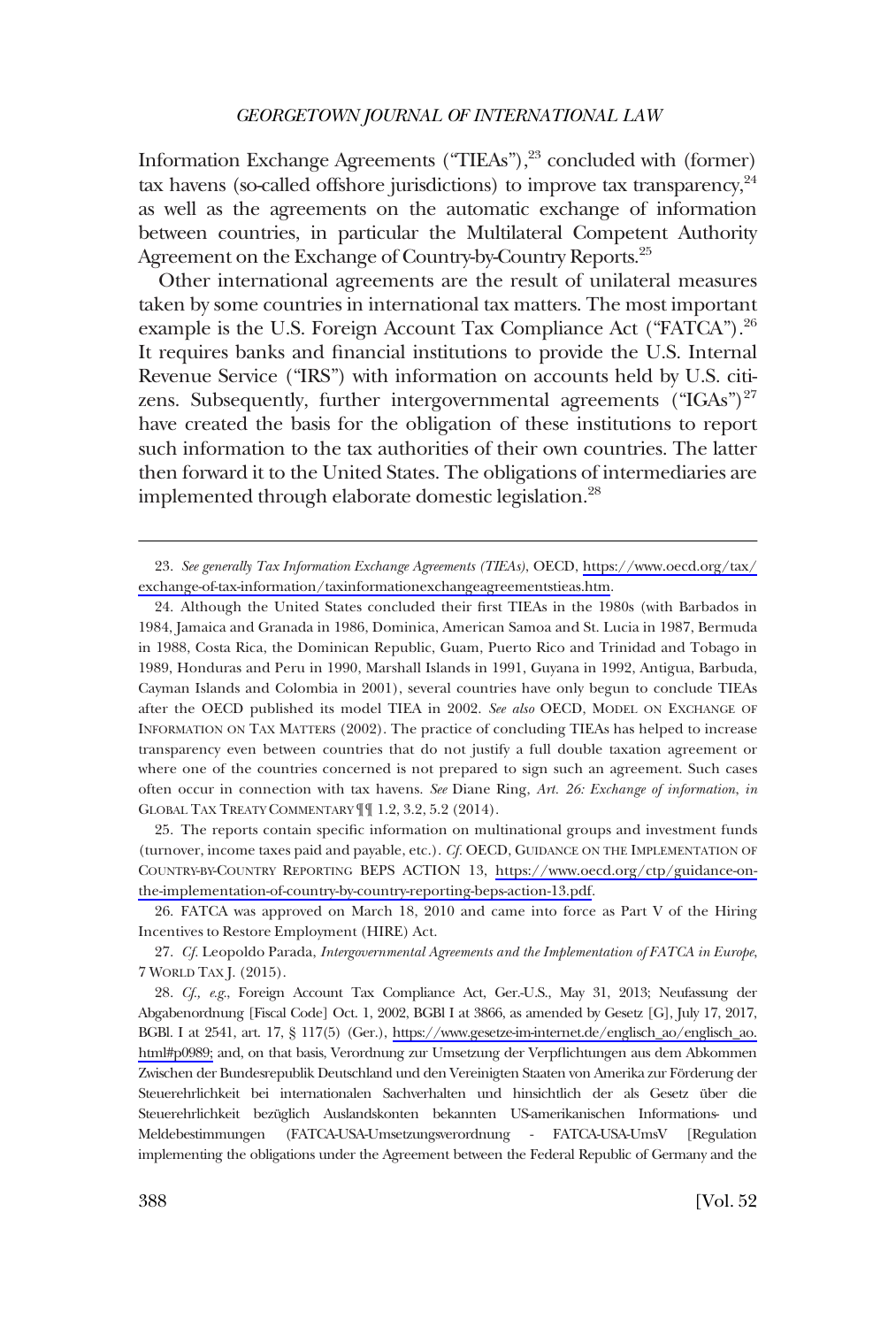### 3. Significance of Other International Agreements

<span id="page-8-0"></span>Non-tax specific international agreements, such as regional human rights conventions,29 also influence the taxpayers' legal status in international and, even more so, national tax systems. In addition, the Vienna Conventions on Diplomatic and Consular Relations contain rules for the taxation of members of consular and diplomatic missions,<sup>30</sup> which can be regarded as an expression of customary international law.<sup>31</sup> Further, the Vienna Convention on the Law of Treaties ("VCLT") is of great importance for the interpretation of DTCs, particularly by domestic courts.<sup>32</sup> Finally, commercial law obligations and bilateral investment treaties are important for a comprehensive understanding of the international tax regime within the framework of international law. The existence of these other agreements confirms the constant interaction between the international tax system and other areas of international law.

# B. *Customary International Law and Taxpayers' Rights*

In recent years, customary international law has become increasingly important in international tax law.<sup>33</sup> However, literature focuses mainly

United States of America to Improve International Tax Compliance and with respect to the United States Information and Reporting Provisions Commonly Known as the Foreign Account Tax Compliance Act], July 28, 2014, ELEKTRONISCHES BUNDESGESETZBLATT [EBGBL.] at 1222, 2014 I no. 35 (Ger.).

<sup>29.</sup> *Cf.* European Convention on Human Rights, Nov. 4, 1950 [hereinafter ECHR]; American Convention on Human Rights, Nov. 22, 1969; African Charter on Human and Peoples' Rights, June 28, 1981; Charter of Fundamental Rights of the European Union, 2000 O.J. (C 364/01) [hereinafter EU Charter].

<sup>30.</sup> *See, e.g.*, Vienna Convention on Diplomatic Relations, art. 34, Apr. 18, 1961, 23 U.S.T. 3227, 500 U.N.T.S. 95.

<sup>31.</sup> *Cf. Report of the Commission to the General Assembly on the work of its forty-third session*, [1991] II Y.B. Int'l L. Comm'n, 116, A/CN.4/SER.A/1991/Add.1. Boleslaw A. Boczek, INTERNATIONAL LAW: A DICTIONARY 50 (2005); Case Concerning United States Diplomatic and Consular Staff in Tehran, Order, 1979 I.C.J. 3, 19–20 (Dec. 15, 1979).

<sup>32.</sup> For case law of fiscal courts with regard to the VCLT, see, e.g., Bundesfinanzhof (BFH) [Federal Finance Court] Feb. 1, 1989, I R 74/86 BStBl II 1990, ¶ 14 and Bundesfinanzhof (BFH) [Federal Finance Court] Jan. 16, 2014, I R 30/12 BStBl II 721,  $\P$  19 (Ger.); Tribunal Fédéral [Federal Supreme Court] [TF] Mar. 17, 2017, 2C\_1000/2015 ¶ 6.2 (Switz.); Bundesgericht [BGer] [Federal Supreme Court] July 26, 2019, 653/2018 ¶¶ 5.3.1, 7.1 (Switz.); Bundesgericht [BGer] [Federal Supreme Court] Sept. 12, 2016, 2C\_276/2016 ¶ 5.2.1, ¶ 7.1 (Switz.); Bundesgericht [BGer] [Federal Supreme Court] July 9, 2019, 2C\_616/2018 (Switz.); Bundesgericht [BGer] [Federal Supreme Court] Aug. 2, 2018, 2C\_819/2017, ¶ 3.2.1 (Switz.);. Bundesgericht [BGer] [Federal Supreme Court] Sept. 24, 2015, 2C\_963/2014, ¶ 4.1 (Switz.). D. Nerudová & L Moraveč, The Czech Republic, *in* THE IMPACT OF THE OECD AND U.N. MODEL CONVENTIONS ON BILATERAL TAX TREATIES, 352, 426, 470, 502, 600, 797, 822, 918, 1027, 1059, 1108, 1150 (Michael Lang et al. eds., 2012); Case C-648/15, Austria v. Germany, 2017 ECLI:EU: C:2017:664.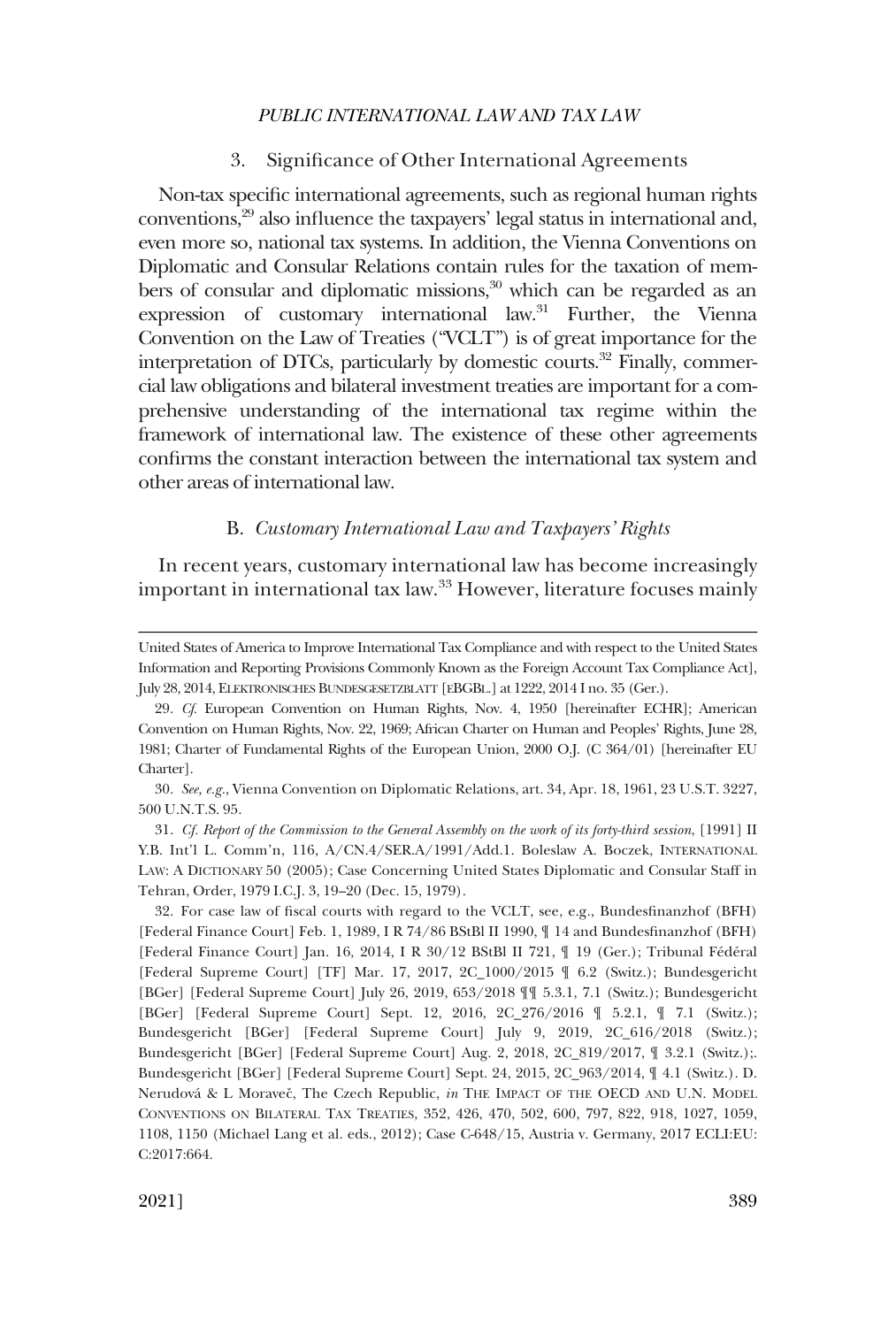on the enforcement of tax law in international proceedings $34$  and hardly ever on taxpayers' rights. However, human rights conventions, DTCs and other agreements do contain taxpayers' rights. These, as well as the model tax treaties and the dense network of international trade treaties, may have contributed to the formation of international customary law.

Customary international law requires state practice (*consuetudo*) accepted as law (*opinio iuris*). The mutual weighting of these two necessary components of customary international law is not entirely clear.<sup>35</sup> The United Nations International Law Commission ("ILC") considers the two constituent elements of customary international law to be of equal importance.36 The ILA, however, in a 2000 report, had suggested that state practice could be more important for the determination of customary international law.37 In any case, both elements must be determined separately and in each individual case.<sup>38</sup>

The ILC's conclusions confirm that "conduct relating to treaties" constitutes state practice and that treaties can codify, crystallize, or lead to rules of customary international law.39 However, model tax treaties are not treaties in the strict sense, but rather resolutions of international organizations. While the ILC noted that international organizations can serve "as arenas or catalysts" for state practice, $40$  resolutions of

<sup>33.</sup> *See, e.g.*, REUVEN S. AVI-YONAH, INTERNATIONAL TAX AS INTERNATIONAL LAW: AN ANALYSIS OF THE INTERNATIONAL TAX REGIME (2007); PETER HONGLER, JUSTICE IN INTERNATIONAL TAX LAW: A NOMINAL REVIEW OF THE INTERNATIONAL TAX REGIME 139 (2019).

<sup>34.</sup> *Cf., e.g.*, John Azzi, *Tackling Tax Treaty Tensions: Time to Think About an International Tax Court*, 52 BULLETIN INT'L FISCAL DOCUMENTATION 344 (1998); Markus Albert, *DBA-Verständigungsverfahren* – *Probleme und Verbesserungsvorschla¨ge*, IFST-SCHRIFT NO. 457 (2009); BRIAN J. ARNOLD ET AL., INTERNATIONAL ARBITRATION IN TAX MATTERS, (Michael Lang & Jeffrey Owens eds., 2016); Lotfi Maktouf, *Resolving International Tax Disputes through Arbitration*, 4 ARB. INT'L 32 (2014); Roland Ismer & Sophia Piotrowski, *Internationale Streitbeilegung in Steuersachen und innerstaatliches Verfassungsrecht: Auf zu*  gerichtsförmigen Verfahren!, 28 INTERNATIONALES STEUERRECHT - ZEITSCHRIFT FÜR EUROPÄISCHE UND INTERNATIONALE STEUER- UND WIRTSCHAFTSBERATUNG 845 (2019).

<sup>35.</sup> Karol Wolfke, *Some Persistent Controversies regarding Customary International Law*, 24 NETH. Y. B. INT'L L. 1, 2, 24 (1993) (explaining "in customary international law nearly everything remains controversial").

<sup>36.</sup> *Conclusions on Identification of Customary International Law*, 2018 Y.B. Int'l L. Comm'n 1–2, U. N. Doc. A/CN.4/L.908 [hereinafter *2018 ILC YB*].

<sup>37.</sup> INTL L. ASS'N COMM. ON FORMATION OF CUSTOMARY (GENERAL) INT'L L., FINAL REPORT, STATEMENT OF PRINCIPLE APPLICABLE TO THE FORMATION OF GENERAL CUSTOMARY INTERNATIONAL LAW (2000).

<sup>38.</sup> *2018 ILC YB*, *supra* note 36, at 1–2.

<sup>39.</sup> *Id.* at 3.

<sup>40.</sup> *Id.* at 2.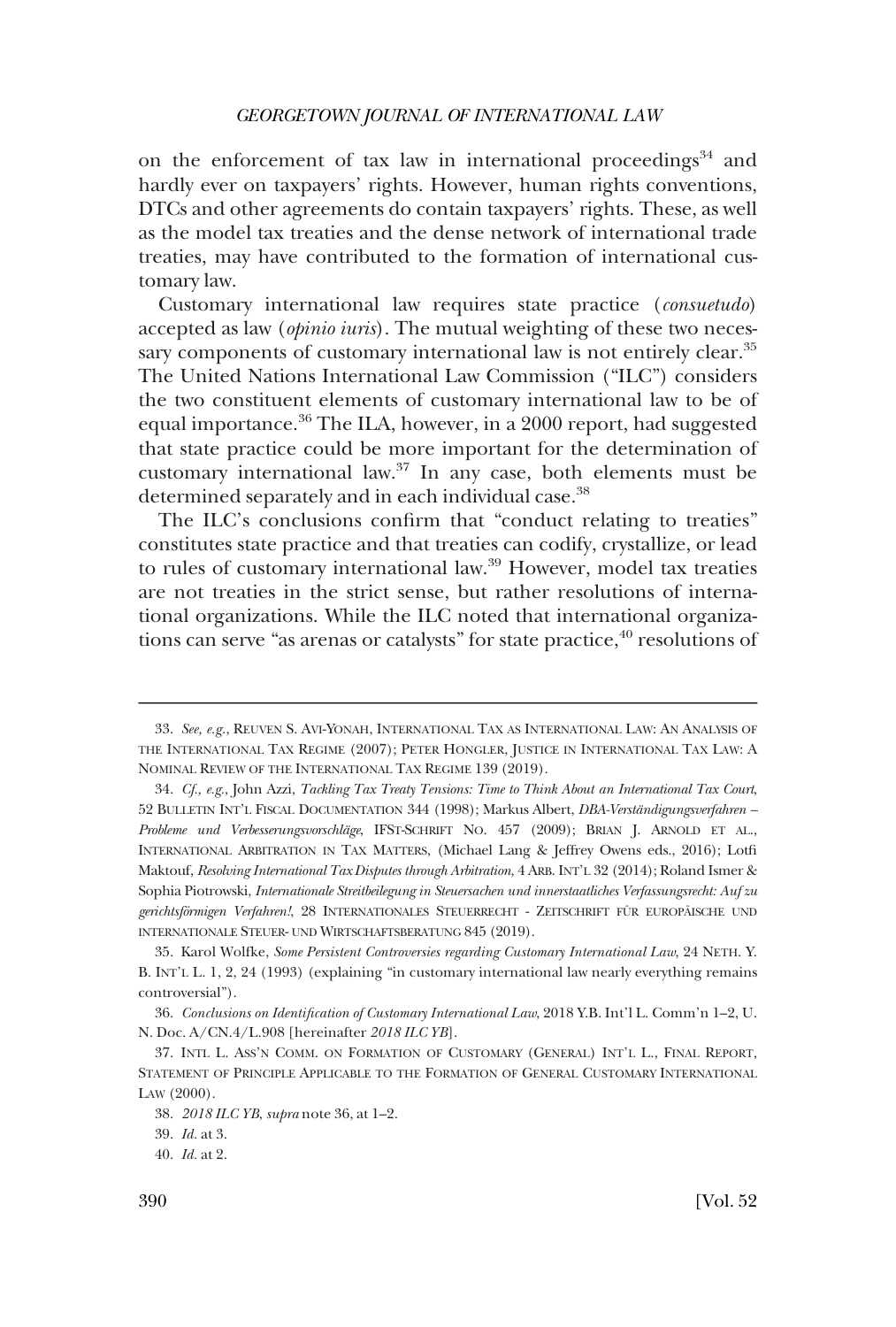international organizations (and intergovernmental conferences) can provide evidence of the existence or content of customary international law. They cannot *per se* create customary international law that is binding on states.41 Nevertheless, the conduct of states within international organizations (such as the OECD) or intergovernmental conferences can provide important evidence for state practice and *opinio iuris*. 42

The mere repetition of a provision within the framework of the network of very similar DTCs does not, however, necessarily indicate that a rule of customary international law is expressed in such provisions.43 In fact, the so-called *Baxter* paradox<sup>44</sup> could make it more difficult to determine customary international law in the area of international taxation: the more states are bound by DTCs with similar or identical wording, the more difficult it becomes to observe state practice which is not merely the result of the principle *pacta sunt servanda* (according to which one is bound to its treaties). For the same reason, it is particularly difficult to find evidence of *opinio iuris* in relation to state practice, which conforms with international trade clauses. Evidence from areas not regulated by DTCs is particularly important for assessing whether taxpayers' rights under DTCs also exist as customary international law. Moreover, only contractual provisions with a "fundamentally normative character"45 can reflect customary international law.46

Apart from international agreements, national law and non-binding charters of taxpayers' rights $47$  can contribute to the formation of

<sup>41.</sup> *2018 ILC YB*, *supra* note 36, at 3; *see also* Jed Odermatt, *The Development of Customary International Law by International Organizations*, 66 INT'L & COMP. L.Q. 491 (2017).

<sup>42.</sup> *2018 ILC YB*, *supra* note 36, at 2.

<sup>43.</sup> *Id.* at 3.

<sup>44.</sup> RICHARD BAXTER, RECUEIL DES COURS: TREATIES AND CUSTOM, 81, 129 (1970).

<sup>45.</sup> North Sea Continental Shelf, Judgment, 1969 I.C.J. Rep. 3, ¶ 14 (Feb. 20); Military and Paramilitary Activities in and Against Nicaragua, Judgment, 1986 I.C.J. Rep. 392 (June 27); Richard B. Bilder, Oscar Schachter Jonathan I. Charney & Maurice Mendelson, *Disentangling Treaty and Customary International Law*, 81 AM. SOC'Y INT'L L. 157, 157, 161 (1987).

<sup>46.</sup> Celine Braumann, *Imposing Customs on Taxes: On the Value of Double Tax Treaties as Evidence for Customary International Law*, 23 J. INT'L ECON. L. 747 (2020).

<sup>47.</sup> E.g. CHARTE DES DROITS ET OBLIGATIONS DU CONTRIBUABLE VÉRIFIÉ [CHARTER OF RIGHTS AND OBLIGATIONS OF THE AUDITED TAXPAYER] (July 2020), [https://www.economie.gouv.fr/files/files/](https://www.economie.gouv.fr/files/files/directions_services/dgfip/controle_fiscal/organisation_fonctionnement/charte_contribuable_2020.pdf)  [directions\\_services/dgfip/controle\\_fiscal/organisation\\_fonctionnement/charte\\_contribuable\\_2020.](https://www.economie.gouv.fr/files/files/directions_services/dgfip/controle_fiscal/organisation_fonctionnement/charte_contribuable_2020.pdf) [pdf](https://www.economie.gouv.fr/files/files/directions_services/dgfip/controle_fiscal/organisation_fonctionnement/charte_contribuable_2020.pdf) (Fr.); *Taxpayer's Charter*, H. K. INLAND REVENUE DEP'T, [https://www.ird.gov.hk/eng/abo/tax.htm;](https://www.ird.gov.hk/eng/abo/tax.htm) *Taxpayer Bill of Rights*, CANADA REVENUE AGENCY (Feb. 10, 2020), [https://www.canada.ca/en/revenue](https://www.canada.ca/en/revenue-agency/services/forms-publications/publications/rc17/taxpayer-bill-rights-guide-understanding-your-rights-a-taxpayer.html)[agency/services/forms-publications/publications/rc17/taxpayer-bill-rights-guide-understanding](https://www.canada.ca/en/revenue-agency/services/forms-publications/publications/rc17/taxpayer-bill-rights-guide-understanding-your-rights-a-taxpayer.html)[your-rights-a-taxpayer.html;](https://www.canada.ca/en/revenue-agency/services/forms-publications/publications/rc17/taxpayer-bill-rights-guide-understanding-your-rights-a-taxpayer.html) MALTA MINISTRY OF FINANCE, TAXPAYERS' CHARTER, [https://cfr.gov.](https://cfr.gov.mt/en/inlandrevenue/Documents/taxpayers_charter.pdf)  [mt/en/inlandrevenue/Documents/taxpayers\\_charter.pdf;](https://cfr.gov.mt/en/inlandrevenue/Documents/taxpayers_charter.pdf) PROCURADURI´A DE LA DEFENSA DEL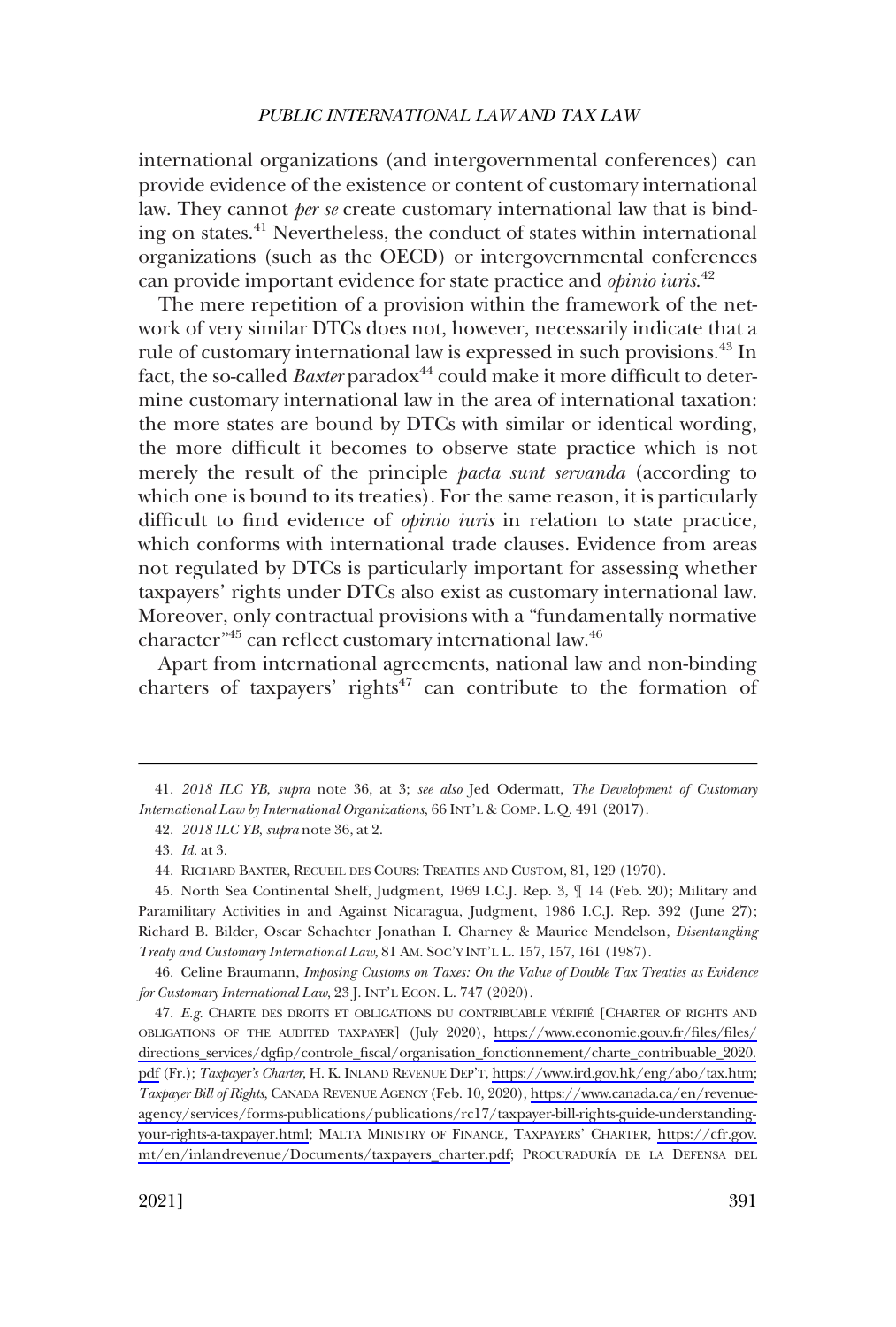<span id="page-11-0"></span>customary international law.48 Both are even more useful than DTCs in determining taxpayers' rights under customary international law. This is because state practice which follows from observance of identical domestic law or non-binding charters, in contrast to the DTCs described above, cannot be explained as mere treaty compliance (*pacta sunt servanda*).

Overall, however, it remains difficult to find sufficiently clear evidence that states respect taxpayers' rights to prove *opinio iuris*. After all, there remain numerous other reasons why states may grant rights to taxpayers, such as to maintain their international reputation or to attract foreign investment.

# C. *General Principles of Law and Taxpayers' Rights*

Compared to the other two traditional sources of international law, the role of general principles of law in the context of international

CONTRIBUYENTE, CARTA DE DERECHOS DEL CONTRIBUYENTE, [https://www.gob.mx/cms/uploads/](https://www.gob.mx/cms/uploads/attachment/file/66017/carta_derechos_de_los_Contribuyentes.pdf)  [attachment/file/66017/carta\\_derechos\\_de\\_los\\_Contribuyentes.pdf](https://www.gob.mx/cms/uploads/attachment/file/66017/carta_derechos_de_los_Contribuyentes.pdf) (Mex.); FEDERAL BOARD OF REVENUE, TAXPAYERS' CHARTER (2008), [https://download1.fbr.gov.pk/Docs/2018629146495149](https://download1.fbr.gov.pk/Docs/2018629146495149TaxpayersCharter-1.pdf) [TaxpayersCharter-1.pdf](https://download1.fbr.gov.pk/Docs/2018629146495149TaxpayersCharter-1.pdf) (Pak.); SUPERINTENDENCIA NACIONAL DE ADUANAS Y DE ADMINISTRACIÓN TRIBUTARIA, CARTA DE DERECHOS DEL CONTRIBUYENTE, [http://www.sunat.gob.pe/institucional/](http://www.sunat.gob.pe/institucional/publicaciones/carta-derechos.pdf)  [publicaciones/carta-derechos.pdf](http://www.sunat.gob.pe/institucional/publicaciones/carta-derechos.pdf) (Peru); *The HMRC Charter*, HM REVENUE & CUSTOMS (Nov. 5, 2020), <https://www.gov.uk/government/publications/hmrc-charter/the-hmrc-charter> (U.K.); *Taxpayers' Bill of Rights*, INTERNAL REVENUE SERV., [https://www.irs.gov/taxpayer-bill-of-rights#:](https://www.irs.gov/taxpayer-bill-of-rights#:~:text=Taxpayers&hx0025;20have&hx0025;20the&hx0025;20right&hx0025;20to&hx0025;20pay&hx0025;20only&hx0025;20the&hx0025;20amount&hx0025;20of,the&hx0025;20correct&hx0025;20amount&hx0025;20of&hx0025;20tax.;)�: [text=Taxpayers%20have%20the%20right%20to%20pay%20only%20the%20amount%20of,the%](https://www.irs.gov/taxpayer-bill-of-rights#:~:text=Taxpayers&hx0025;20have&hx0025;20the&hx0025;20right&hx0025;20to&hx0025;20pay&hx0025;20only&hx0025;20the&hx0025;20amount&hx0025;20of,the&hx0025;20correct&hx0025;20amount&hx0025;20of&hx0025;20tax.;)  [20correct%20amount%20of%20tax.;](https://www.irs.gov/taxpayer-bill-of-rights#:~:text=Taxpayers&hx0025;20have&hx0025;20the&hx0025;20right&hx0025;20to&hx0025;20pay&hx0025;20only&hx0025;20the&hx0025;20amount&hx0025;20of,the&hx0025;20correct&hx0025;20amount&hx0025;20of&hx0025;20tax.;) *Carta de Derechos de los Contribuyentes*, AGENCIA TRIBUTARIA DE CATALUNYA, <https://atc.gencat.cat/es/atencio/carta-drets/>(Spain); INCOME TAX DEPARTMENT, TAXPAYERS' CHARTER, <https://incometaxindia.gov.in/Documents/taxpayer-charter.pdf>(India); *see also* INSTITUTO LATINOAMERICANO DE DERECHO TRIBUTARIO, CARTA DE DERECHOS DEL CONTRIBUYENTE PARA LOS PAÍSES MIEMBROS DEL INSTITUTO LATINOAMERICANO DE DERECHO TRIBUTARIO (ILADT) (Nov. 9, 2018), [http://www.iladt.org/frontend/docs/Carta\\_Derechos\\_Contribuyente\\_ILADT\\_aprobada\\_](http://www.iladt.org/frontend/docs/Carta_Derechos_Contribuyente_ILADT_aprobada_y_Presentacion.pdf) [y\\_Presentacion.pdf](http://www.iladt.org/frontend/docs/Carta_Derechos_Contribuyente_ILADT_aprobada_y_Presentacion.pdf); CONFÉDÉRATION FISCALE EUROPÉENNE, TOWARDS GREATER FAIRNESS IN TAXATION: A MODEL TAXPAYER CHARTER, PRESENTATION TO THE MEMBERS OF THE PLATFORM FOR TAX GOOD GOVERNANCE (Feb. 2014), [https://ec.europa.eu/taxation\\_customs/sites/taxation/](https://ec.europa.eu/taxation_customs/sites/taxation/files/resources/documents/taxation/gen_info/good_governance_matters/platform/meeting_20140610/cfe.pdf)  [files/resources/documents/taxation/gen\\_info/good\\_governance\\_matters/platform/meeting\\_](https://ec.europa.eu/taxation_customs/sites/taxation/files/resources/documents/taxation/gen_info/good_governance_matters/platform/meeting_20140610/cfe.pdf)  [20140610/cfe.pdf;](https://ec.europa.eu/taxation_customs/sites/taxation/files/resources/documents/taxation/gen_info/good_governance_matters/platform/meeting_20140610/cfe.pdf) AUSTRALIAN GOVERNMENT & INSPECTOR-GENERAL OF TAXATION, REVIEW INTO THE TAXPAYERS' CHARTER AND TAXPAYER PROTECTIONS (Dec. 2016), [https://cdn.tspace.gov.au/](https://cdn.tspace.gov.au/uploads/sites/16/2016/12/Review-into-the-Taxpayers-Charter-and-Taxpayer-Protections.pdf) [uploads/sites/16/2016/12/Review-into-the-Taxpayers-Charter-and-Taxpayer-Protections.pdf;](https://cdn.tspace.gov.au/uploads/sites/16/2016/12/Review-into-the-Taxpayers-Charter-and-Taxpayer-Protections.pdf) MICHAEL CADESKY, IAN EDWARD HAYES & DAVID GRAHAM RUSSELL, TOWARDS GREATER FAIRNESS IN TAXATION: A MODEL TAXPAYER CHARTER (2016); Asia Oceania Tax Consultants' Association, Confédération Fiscale Européenne & Society of Trust and Estate Practitioners, *Towards Greater Fairness in Taxation: A Model Taxpayer Charter* (2015), [http://www.taxpayercharter.com/.](http://www.taxpayercharter.com/)

48. *2018 ILC YB*, *supra* note 36, at 2 ("the relevant practice of States is not limited to conduct vis-a`-vis other States or other subjects of international law. Conduct within the State, such as a State's treatment of its own nationals, may also relate to matters of international law"). Other states have to be aware of this practice.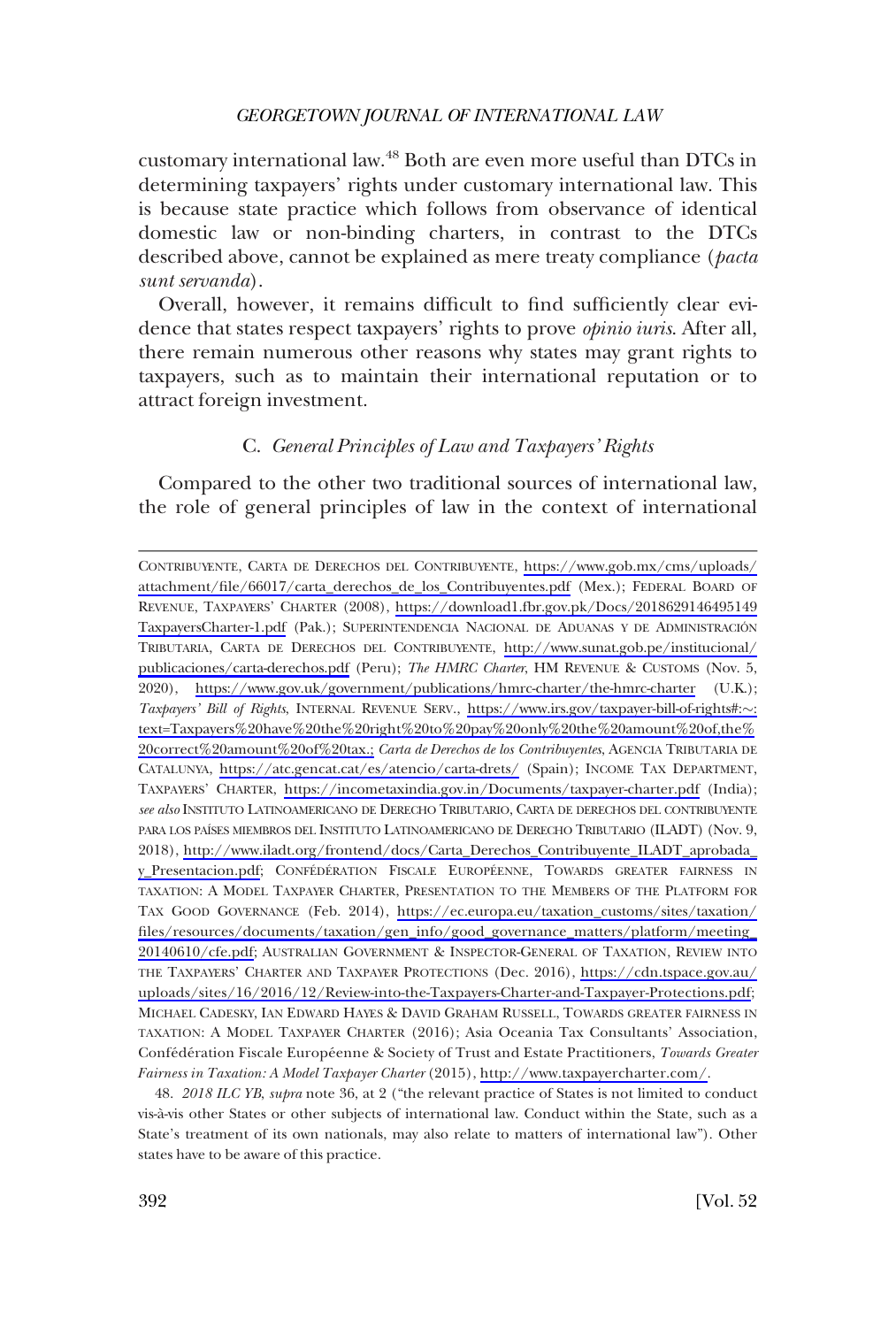taxation has received little attention in the literature.<sup>49</sup> This is not surprising. Even the ICJ rarely relies on general principles of law.<sup>50</sup> They play a rather subordinate role in international law. In the law of the European Union, however, general principles of law play an important role: the Court of Justice of the European Union ("CJEU") has developed human rights from the constitutional traditions of the Member States and they are laid down in the European Convention on Human Rights ("ECHR") as general principles of Union law.<sup>51</sup> General principles of law can thus be derived from national legal systems. It is not clear how many national systems must have a principle in order for it to become a binding general legal principle of international law. In any case, the national systems must reflect a majority of states and comprise the most important legal systems. Therefore, the classical method of identifying general principles is a thorough comparative law study involving as many national legal systems as possible.<sup>52</sup> Such an approach also underlies the case law of the CJEU on general principles of Union law.53 To identify practice in the Member States, the CJEU is assisted by its scientific service (*Direction de la Recherche et Documentation*). However, several general principles of Union law relating to the protection of taxpayers' rights are now codified in the Charter of Fundamental Rights of the European Union.<sup>54</sup> Similar to the process of identifying general legal principles in Union law, legal science should be used to identify taxpayers' rights as general legal principles of international law. Traditionally, the ILC, the ILA, and the *Institut de droit international* play an essential role in this process.

However, general principles of law can also be established within the international legal system.55 Concepts such as good faith, abuse of law,

<sup>49.</sup> An exception might be an unwritten anti-abuse principle; *see* HONGLER, *supra* note 33, at 189.

<sup>50.</sup> *See also* Giorgio Gaja, *General Principles in the Jurisprudence of the ICJ*, *in* GENERAL PRINCIPLES AND THE COHERENCE OF INTERNATIONAL LAW 35–43 (Mads Andenæs et al. eds. 2019).

<sup>51.</sup> *See also* Consolidated Version of the Treaty on the European Union art. 6(3), Oct. 26, 2012, 2012 O.J. (C 326) 7.

<sup>52.</sup> *See, e.g.*, Total S.A. v. Argentine Republic, ICSID Case No. ARB/04/01, Decision on Liability, ¶ 111 (Dec. 27, 2010); Toto Costruzioni Generali S.P.A. v. Republic of Leb., ICSID Case No. ARB/07/12, Award, ¶ 166 (June 7, 2012). *But see* HONGLER, *supra* note 33, at 191.

<sup>53.</sup> *See, e.g.*, Case 11/70, Internationale Handelsgesellschaft mbH v. Einfuhr- und Vorratsstelle für Getreide und Futtermittel, ECLI:EU:C:1970:114, ¶ 4 (Dec. 17, 1970).

<sup>54.</sup> *See* Case C-682/15, Berlioz Inv. Fund S.A. v Directeur de l'administration des contributions directes, ECLI:EU:C:2017:373, ¶ 54 (May 16, 2017).

<sup>55.</sup> Marcelo Vázquez-Bermúdez (Special Rapporteur of the International Law Commission), *First rep. on general principles of law*, ¶ 231, U.N. Doc. A/CN.4/732 (Apr. 5, 2019); *see* Mahmoud Cherif Bassiouni, *A Functional Approach to "General Principles of International Law"*, 11 MICH. J. INT'L L. 768, 768 (1990).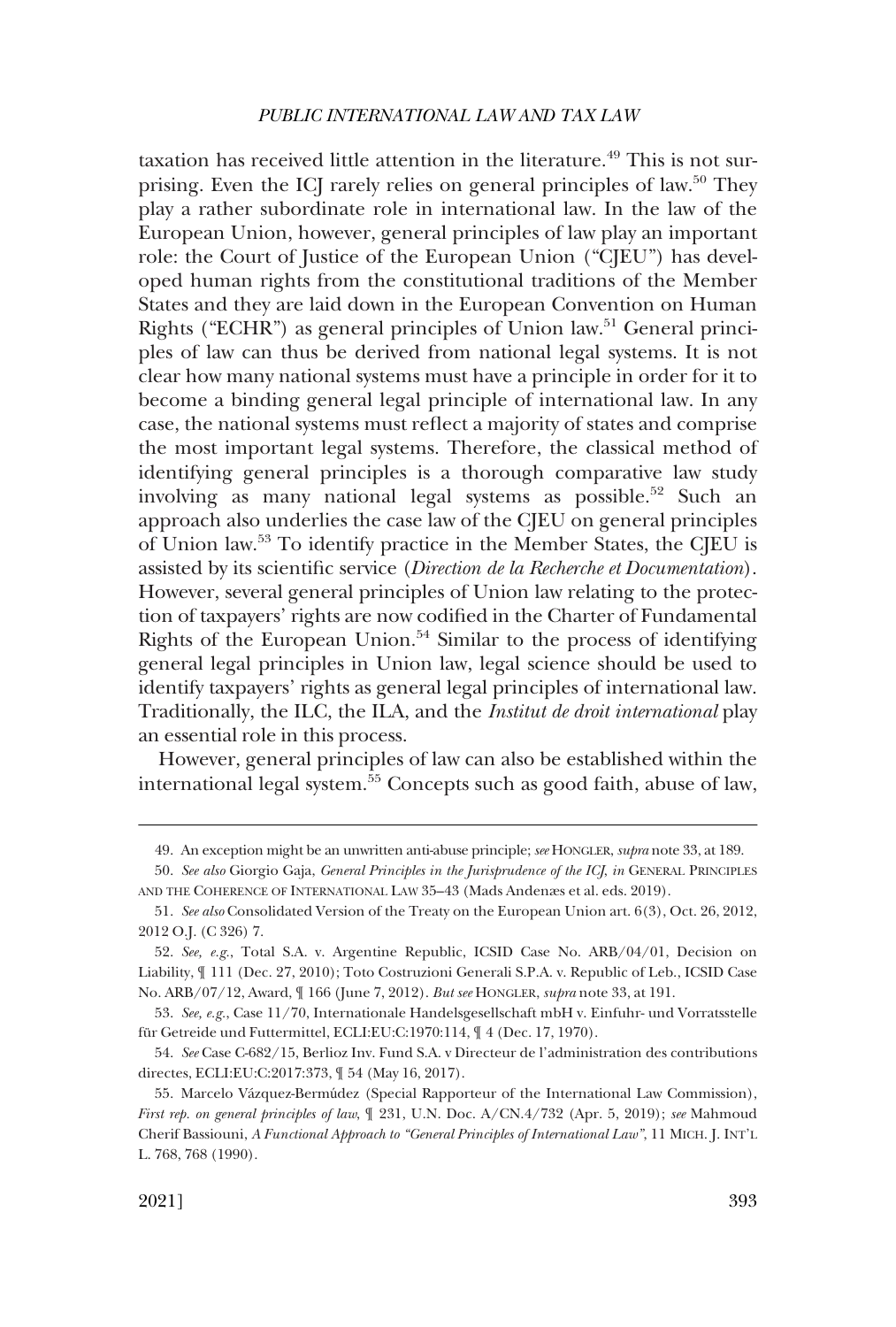<span id="page-13-0"></span>or legitimate expectations have repeatedly been invoked and applied by international courts as general principles of law.<sup>56</sup> Such general principles, which are also widely recognized in the literature,<sup>57</sup> are relevant for taxpayers' rights. It seems reasonable to suppose that general principles should also be applied in the tax context where they have already found sufficient acceptance in the context of investment protection law. However, it is necessary to examine in more detail to what extent such transfers are actually persuasive.

# D. *Soft Law and Taxpayers' Rights*

### 1. The Functioning of Soft Law

As explained above, the international tax system is mainly based on (double taxation) treaties. However, the importance of soft law within this system should not be underestimated. Soft law is non-legally binding agreements, declarations of intent, or guidelines. Nevertheless, there is a certain self-binding character. But this is not the only reason for the considerable impact of soft law, especially in international tax law.58 Soft law can complement and influence "hard" law in several ways: as an inspiration for courts in interpreting binding international law and domestic law, to facilitate the negotiation of future conventions, and as a possible starting point for customary international law by consolidating state practice.

As a general rule of thumb, the more technical an area, the more details are included in soft law.59 Taxation is a very technical area. Therefore, many legal instruments in international taxation are soft law. Soft law thus has a particularly considerable impact on international tax law. The influence of model agreements in the context of

<sup>56.</sup> For an excellent summary, see Va´zquez- Bermúdez, *supra* note 55.

<sup>57.</sup> Cf., e.g., Filippo Ranieri, *Die, bona fides "und die richterliche Kontrolle der Rechtsausübung, in* EUROPÄISCHES OBLIGATIONENRECHT 1801 (2009); Hans Kreller, *Die Theorie des Missbrauchs der Rechte in der ro¨mischen Rechtslehre* /*La théorie de l'abus des droits dans la doctrine romaine*, *in* DEUTSCHE LANDESREFERATE ZUM II. INTERNATIONALEN KONGRESS FÜR RECHTSVERGLEICHUNG IM HAAG 1937 (Ernst Heymann & Kaiser-Wilhelm-Institut Für Ausländisches Und Internationales Privatrecht eds. 1937); Daphne Barak-Erez, *The Doctrine of Legitimate Expectations and the Distinction between the Reliance and Expectation Interests*, 11 EUR. PUB. L. 583 (2005).

<sup>58.</sup> In general, the resolutions of the General Assembly of the United Nations, although not legally binding, also have a considerable effect as "soft law." For the definition and effect of international soft law, see Christine M. Chinkin, *The Challenge of Soft Law: Development and Change in International Law*, 38 INT'L & COMP. L.Q. 850 (1989).

<sup>59.</sup> *See, e.g.*, OECD, STANDARD FOR AUTOMATIC EXCHANGE OF FINANCIAL ACCOUNT INFORMATION IN TAX MATTERS (2014); *see also* Juliane Kokott, *Soft Law Standards under Public International Law*, *in*  INTERNATIONAL STANDARDS AND THE LAW 15 (Peter Nobel & Cynthia Anderfuhren eds., 2005).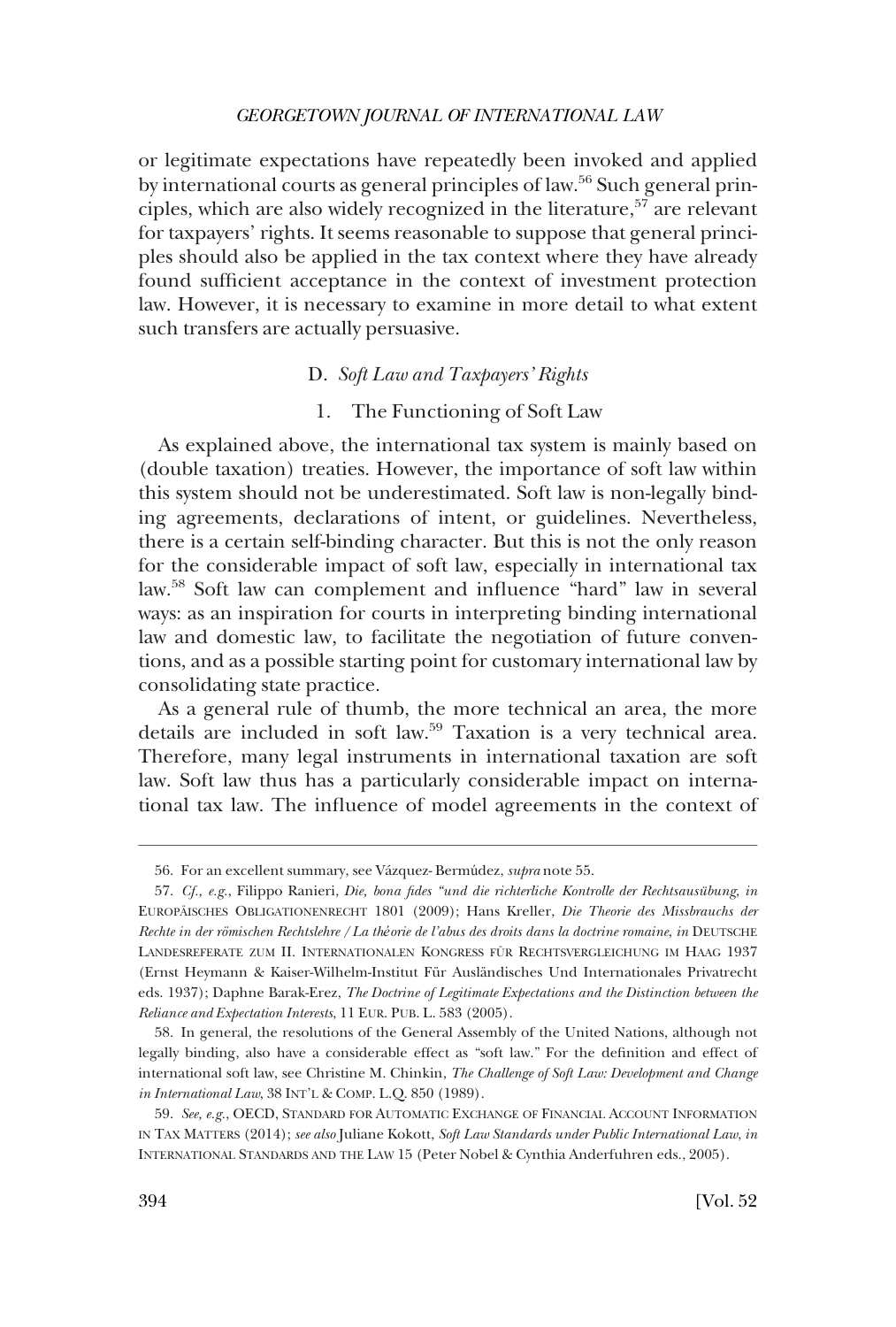<span id="page-14-0"></span>coordinated bilateralism has already been described.<sup>60</sup> In addition, both the OECD and the UN Model Tax Convention are supplemented by commentaries. These help domestic, supranational, and international courts to apply DTCs which are based on a model convention. $61$ Their importance is based mainly on the assumption that the negotiators of the DTCs may have relied on such comments when reproducing the wording of the clauses of the Model Conventions in the DTCs. However, just as the model agreements themselves, the comments are not binding law as such. Nor do they represent (classic) *travaux préparatoires* under Article 32 of the VCLT for the parties to the DTCs. Despite their considerable authority in practice, they remain soft law. Moreover, there are the international value-added tax ("VAT") and goods and services tax ("GST") guidelines adopted by the OECD Council in 2016.

#### 2. International Organizations and Soft Law in Taxation

Non-state actors, especially international organizations, have a considerable influence on the emergence of soft law.62 However, they cannot create binding law for states. Their decisions do not constitute treaties and their conduct neither creates nor expresses customary international law (international organizations can, however, create their own customary international law that only regulates their conduct).<sup>63</sup>

The OECD and the U.N. are particularly influential international organizations in this respect. They are the authors of the two model conventions and are the most active forums for the international exchange of views and the process of consensus building in tax law. In addition, the International Monetary Fund, the OECD, the U.N., and the World Bank Group have established platforms for tax

<sup>60.</sup> *See supra* Part III.A.1.

<sup>61.</sup> *See, e.g.*, Case C-682/15, Berlioz Inv. Fund S.A. v Directeur de l'administration des contributions directes, ECLI:EU:C:2017:373, ¶ 67 (May 16, 2017); Joined Cases C-115/16, C-118/ 16, C-119/16 & C-299/16, N Lux. 1 v. Skatteministeriet, ECLI:EU:C:2019:134, ¶ 90 (Feb. 26, 2019); Joined Cases C-116/16 & C-117/16, Skatteministeriet v. T Danmark, ECLI:EU:C:2019:135, ¶ 48 (Feb. 26, 2019); Opinions of Advocate General Kokott, March 1, 2018, ECLI:EU:C:2018:143– 48 (Mar. 1, 2018), ¶ 48; Bundesgericht [BGer] [Federal Supreme Court] Feb. 13, 2017, 2C\_411/ 2016 – 2C\_418/2016, ¶ 3.3.1 (Switz.) (foreseeable relevance for administrative assistance); Bundesfinanzhof [BFH] [Federal Fiscal Court] Feb. 27 2019, I R 73/16, ¶ 27 (Ger.); BFH Feb. 27, 2019, I R 51/17, ¶ 15 (Ger.) (both concerning income corrections according to Section 1(1) of the German External Tax Relations Law (*Außensteuergesetz*)); T.S., Nov. 28 2018 (R.G.D., No. 5448/2018, 5.2) (Spain) (dynamic reference to "permanent establishment").

<sup>62.</sup> Odermatt, *supra* note 41.

<sup>63.</sup> *2018 ILC YB*, *supra* note 36, at 3.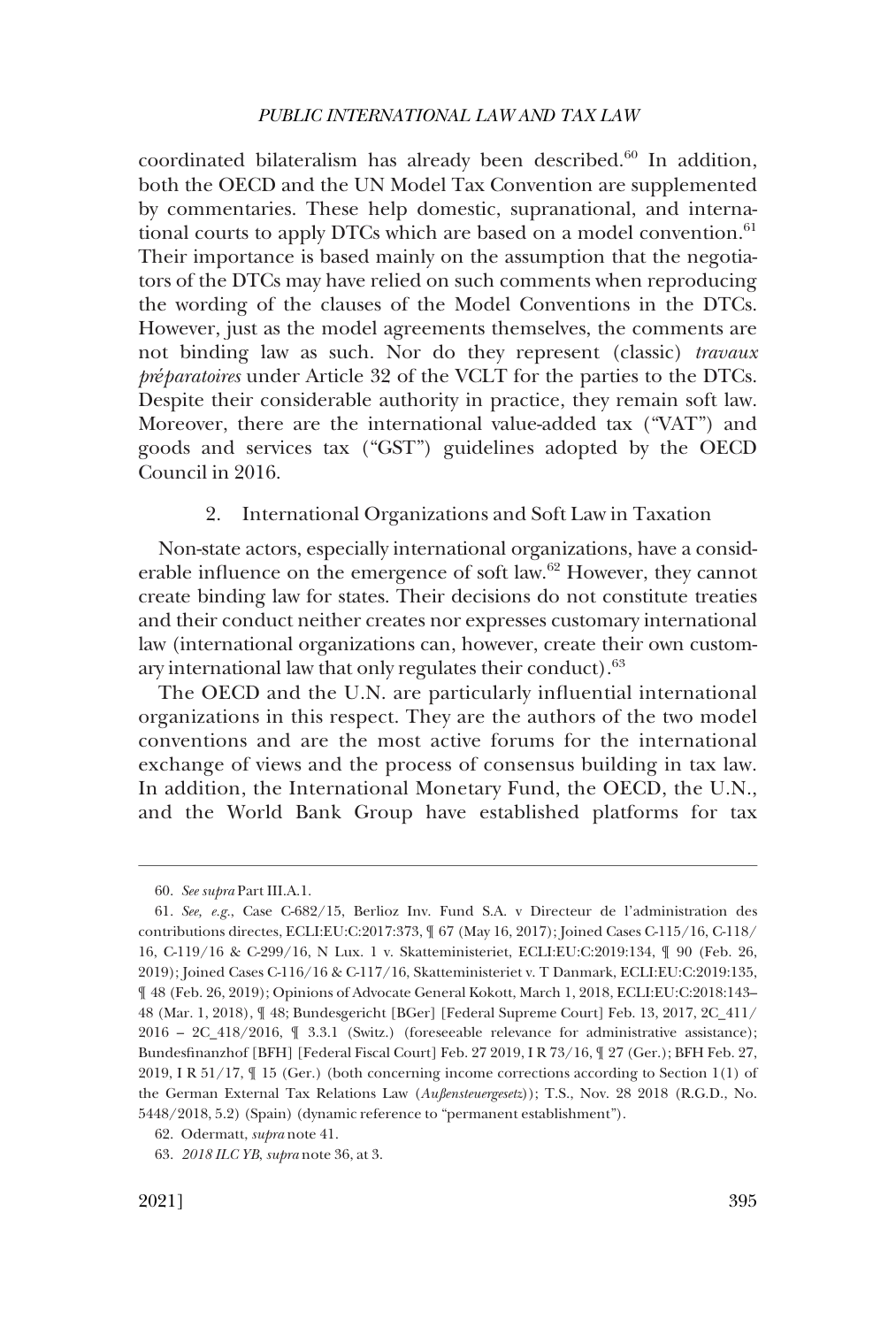<span id="page-15-0"></span>cooperation.<sup>64</sup> The G20 is the most active intergovernmental forum in the field of international taxation. Finally, on the non-governmental side, IFA and ILA can contribute not only to determining the *lex lata*, but also to the future development of international tax law, including taxpayers' rights.

# IV. INTERNATIONAL AND DOMESTIC LAW

Taxation is an essential attribute of state sovereignty.65 Taxes are levied by national or local authorities on the basis of national laws. Therefore, the interaction between international law and national law is crucial for determining the taxpayers' legal status. The variety of approaches of states to the domestic application of international law (monistic as opposed to dualistic systems) is a sensitive issue in the field of tax law. Both international treaties and customary international law may, without further transposition into domestic law, establish individual rights and obligations for natural and legal persons, provided that they are sufficiently precise.<sup>66</sup> However, whether taxpayers can base their claims before administrative authorities or domestic courts directly on a provision of a treaty, and whether such provisions can be derogated from by subsequent domestic law ("treaty override"), $67$  depends in addition on their direct applicability

66. *Cf.* LaGrand Case (Ger. v. U.S.), Judgment, 2001 I.C.J. 466, 483 (June 27); The Right to Information on Consular Assistance in the Framework of the Guarantees of the Due Process of Law, Advisory Opinion OC-16/99, Inter-Am. Ct. H.R. (ser. A), No. 82 (Oct. 1, 1999); Case 26-62, NV Algemene Transport- en Expeditie Onderneming van Gend & Loos v. Netherlands Inland Revenue Admin., ECLI:EU:C:1963:1, 16 & operative 1 (Feb. 5, 1963).

67. This is the case in Germany. *See* Bundesverfassungsgericht [BVerfG] [Federal Constitutional Court] 2 BvL 1/12 2 BvL 1/12, Dec. 15, 2015, Part II. 2. (Ger.) (regarding combat against abuse). *Klaus Vogel* had fought all his life against treaty override. The German Federal Fiscal Court shared his view and considered the treaty override to be unconstitutional, see Bundesfinanzhof [BFH] [Federal Fiscal Court] Dec. 11, 2013, I R 4/13 (Ger.); BFH, Jan. 10, 2012, I R 66/09 (Ger.); *see* Klaus Vogel, Einleitung des OECD-MA, *in* DOPPELBESTEUERUNGSABKOMMEN 174 (5th ed. 2008); on the debate in the literature, see generally Morris Lehner*, in* DOPPELBESTEUERUNGSABKOMMEN (Klaus Vogel & Morris Lehner eds., 6th ed. 2015); pro unconstitutionality see also *Silja Vöniky*, *Verfassungsrecht und internationale Vertra¨ge*, *in* HANDBUCH DES STAATSRECHTS § 236, ¶ 33, (Josef Isensee & Ferdinand Kirchhof eds., 3rd ed. vol. XI, Internationale Bezüge, 2013); Alexander Rust & Ekkehart Reimer, *Treaty Override in deutschen Internationalen Steuerrecht, in* Klaus Vogel, On Double Taxation Conventions 843 (Alexander Rust & Ekkehart Reimer eds., 2005).

*Platform for Collaboration on Tax*, OECD, [http://www.oecd.org/ctp/platform-for-collaboration-](http://www.oecd.org/ctp/platform-for-collaboration-on-tax.htm)64. [on-tax.htm.](http://www.oecd.org/ctp/platform-for-collaboration-on-tax.htm)

<sup>65.</sup> *See* Burlington Res. Inc. v. Republic of Ecuador, ICSID Case No. ARB/08/5, Decision on Liability,  $\P$  391 (Dec. 14, 2012); *see also* M. Meerapfel Söhne AG v. Cent. Afr. Rep., ICSID Case No. ARB/07/10, Excerpts of Award, ¶ 319 (May 12, 2012).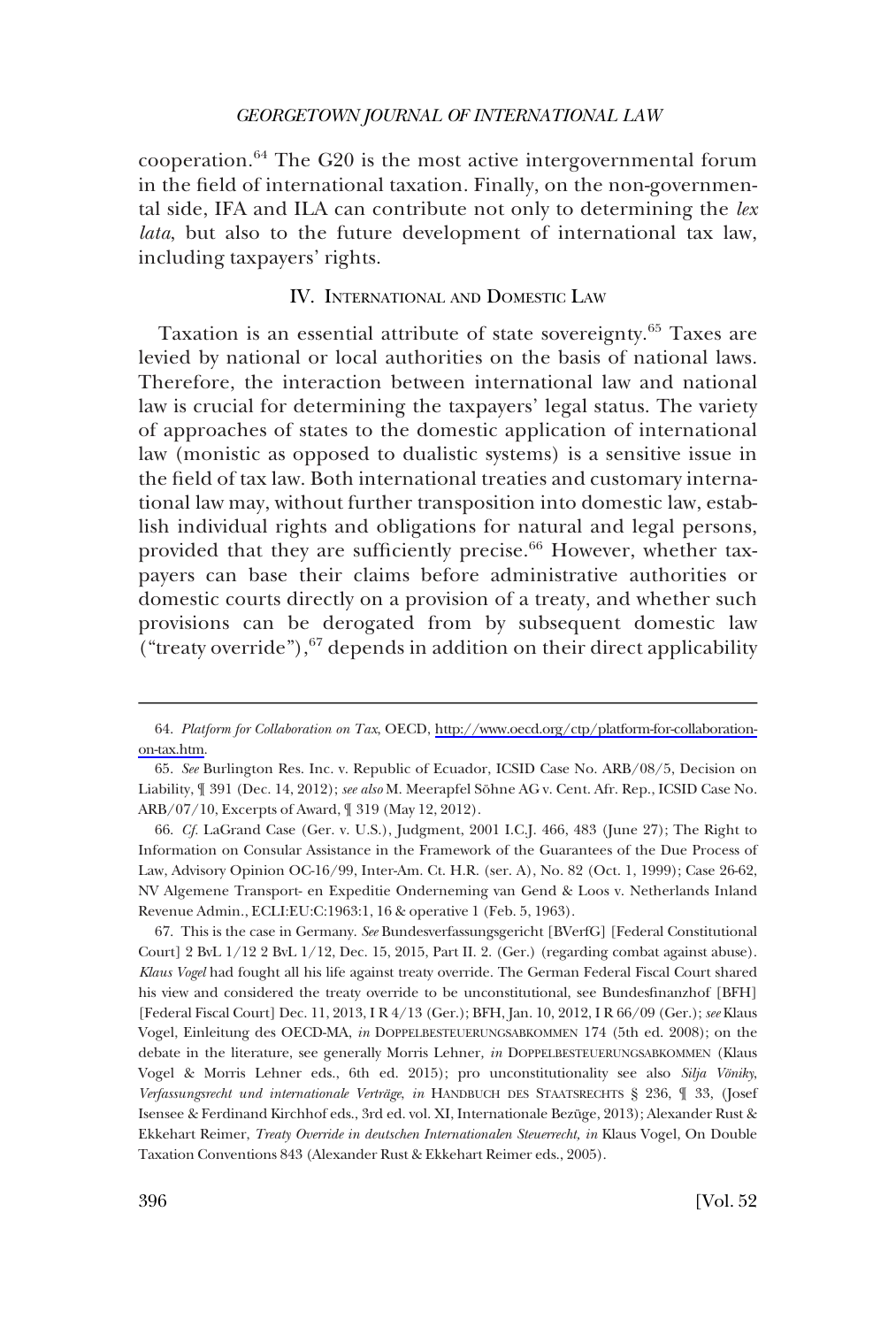<span id="page-16-0"></span>and their status under domestic law.<sup>68</sup> These are questions of domestic constitutional law.69

In the European Union, the conflict between national law and international law is particularly complex. Although direct taxes are not harmonized, both primary and secondary Union law have a considerable influence on the tax systems of the EU Member States. Although the latter have the right to exercise their sovereignty through national law and international tax treaties, they must comply with European Union law.70

# V. CLASSIFICATION OF HUMAN RIGHTS IN TAX LAW

In tax law, human rights are generally categorized according to procedural rights, sanctions-related rights, and substantive rights. This classification takes into account the different degrees to which the exercise of these rights and their judicial control affect tax sovereignty.

As far as procedural rights are concerned, the courts can systematically enforce such control without calling into question political considerations and legislative priorities underlying the specific national tax system. Therefore, the human rights control of tax procedures can generally be stricter than the control relating to substantive rights, such as the fundamental rights of equality or property.

Rights related to the imposition of sanctions, including penalties, have some similarities with procedural rights. Still, these justify a separate category. Of particular importance is the proportionality of sanctions in relation to the legislative objectives. In tax matters, the state is more inclined to impose severe penalties with a deterrent effect in order to prevent future violations of tax rules. However, these can have a disproportionate impact on the exercise of human rights. A fair balance must therefore be struck between the effectiveness of such measures and their impact on individuals.

In the case of substantive rights, strict judicial control of political decisions that may underlie tax laws is generally not possible. It is primarily for the legislator to determine how to exercise tax sovereignty. However, this should not prevent the courts from assessing whether the

<sup>68.</sup> *Cf., e.g.*, Karen Kaiser, *Treaties, Direct Applicability*, *in* MAX PLANCK ENCYCLOPEDIA OF PUBLIC INTERNATIONAL LAW 1, 4–5 (2013); Leslie Henry, *When is a Treaty Self-Executing*, 27 MICH. L. REV. 776 (1929); Medellin v. Texas, 552 U.S. 491, 538 (2008).

<sup>69.</sup> For Germany see Grundgesetz [GG] [Basic Law], art. 24, 25, 59 (2); *see also* MARTIN WILL, VÖLKERRECHT UND NATIONALES RECHT 1164 (Juristische Ausbildung 2015).

<sup>70.</sup> E.g., Cases C-279/93, Kln-Altstadt v. Schumacker, 1995 ECLI:EU:C:1995:31, ¶ 21 (Feb. 14, 1995); and C-482/18, Google Ireland Ltd. v. Nemzeti, 2020 ECLI:EU:C:2020:141, ¶ 37 (Mar. 3, 2020).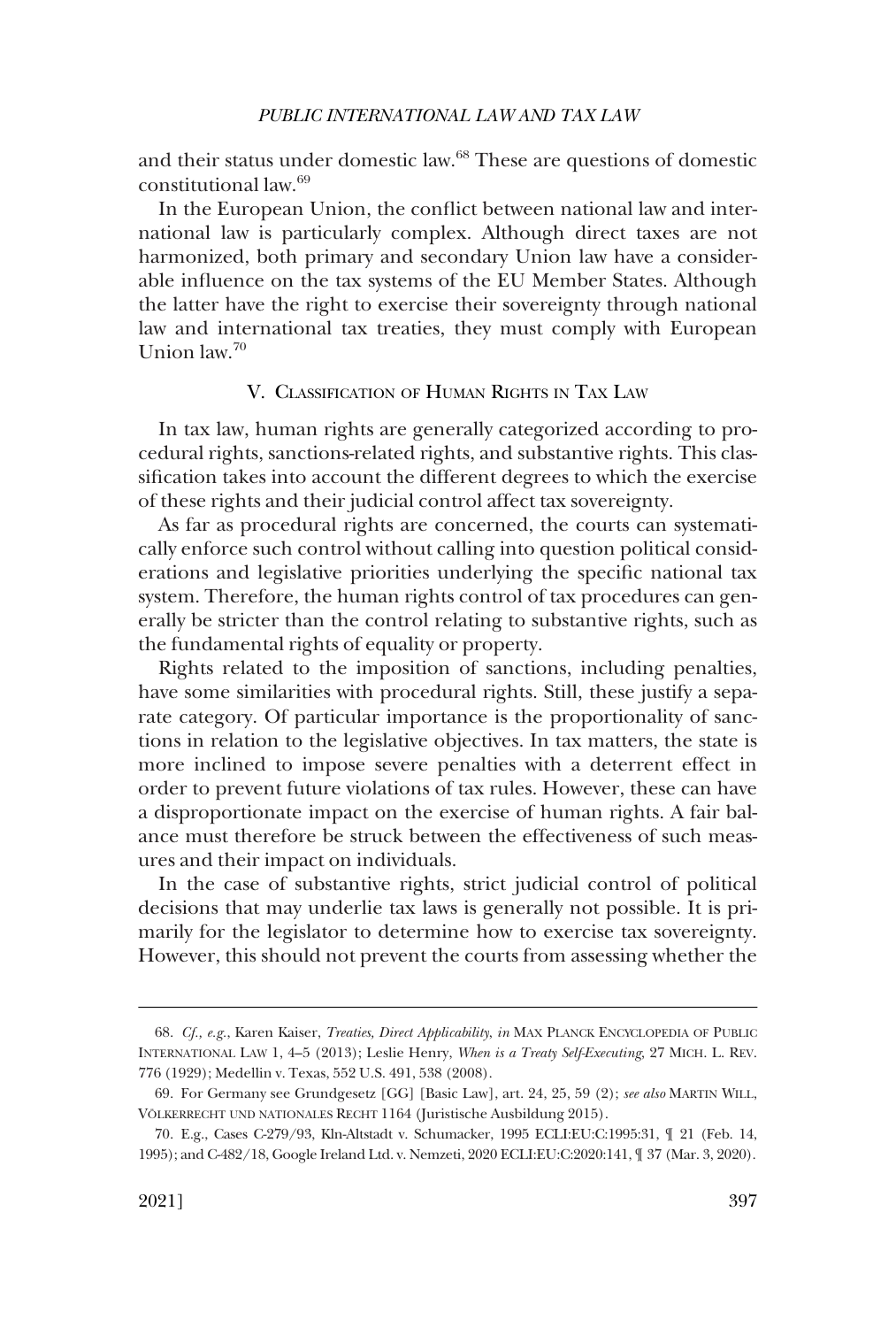<span id="page-17-0"></span>state has exercised that discretion in accordance with the principle of the rule of law and the external limits imposed on the exercise of fiscal sovereignty by the protection of human rights.

### VI. PROCEDURAL RIGHTS

# A. Introduction

Procedural rights give effect to substantive rights. They do not relate to the tax owed, nor are they directly related to it, but rather relate to the procedure for its assessment and collection. Procedural rights apply at all stages of the tax procedure. They include rules dealing with the registration and identification of taxpayers, the submission of tax returns, the conduct of tax audits, and the assessment and collection of taxes and sanctions, including penalties. However, this Article treats the latter as a separate category. Also included are administrative procedures for resolving disputes between taxpayers and tax authorities, as well as judicial remedies that ensure the effective exercise of taxing powers in accordance with the rule of law.71

The overarching principle of the rule of law applies to both the tax procedure and to material aspects of taxation (especially the prohibition of arbitrariness). The most important procedural expression of the rule of law is the right to effective judicial protection, which includes several specific subprinciples, such as access to justice (*ubi ius, ubi remedium*), equality of arms, freedom from self-incrimination (*nemo tenetur*), prohibition of double jeopardy (*ne bis in idem*), and the right to be heard (*audi alteram partem*). These are comprised in the right to a fair trial. Three main aspects are particularly important in tax proceedings, namely the taxpayers' right of access to documents (*habeas data*), the right to be heard, and the right to judicial protection.

The easily accessible case law of the CJEU and the European Court of Human Rights ("ECtHR") are the cornerstones of effective protection of taxpayers' procedural rights and could also provide inspiration for the development of a global standard. It will therefore be presented in more detail below.

# B. *Access to Documents (Habeas Data)*

Access to all documents and information which may concern the parties to a dispute is an integral part of the right to a fair trial. It is an essential

<sup>71.</sup> *See* PISTONE, *supra* note 2, at 3–7.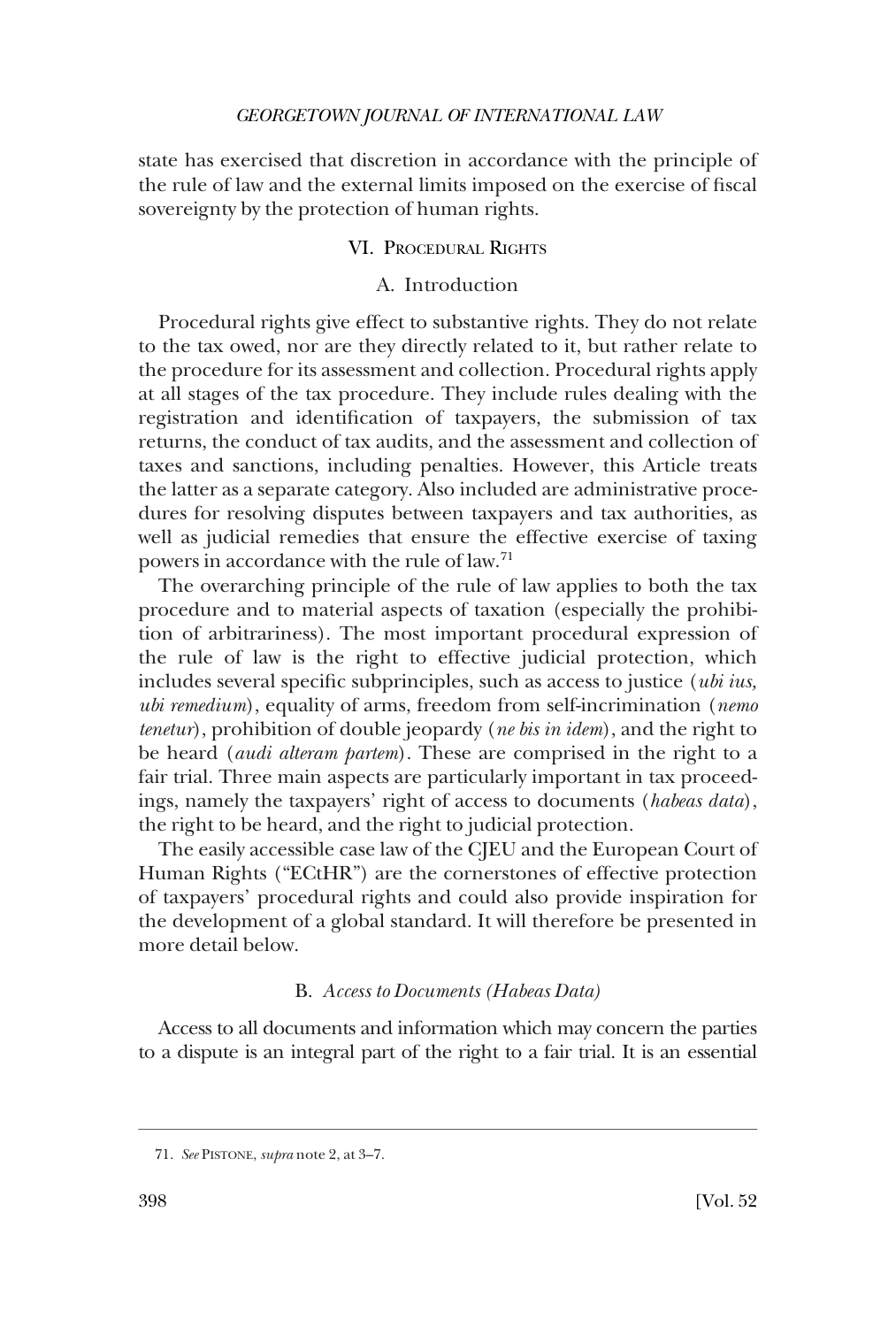<span id="page-18-0"></span>condition for the effective exercise of the rights of defense in tax proceedings.72 Therefore, this right applies earlier than other procedural rights.

Taxpayers must have access to the relevant documents held by the tax authorities, if necessary, through a disclosure procedure.<sup>73</sup> Such access is not to be limited to the documents on which the tax authority has based its decision against the taxpayer. Rather, it shall also include the evidence collected by the tax authority, which may be advantageous and prove that the taxpayer has acted lawfully.<sup>74</sup> If access is not properly ensured, the right to a fair trial is violated.<sup>75</sup>

However, the right of access to documents is not absolute. It can be legitimately restricted, in particular in the context of tax audits. Furthermore, national laws protecting fiscal and professional secrecy<sup>76</sup> may, in certain circumstances, justify only partial access.<sup>77</sup>

# C. *Right to be Heard (Audi Alteram Partem)*

The right to a fair trial includes the right to be heard (*audi alteram partem*) in administrative proceedings and before a court. It obliges the tax authorities to give taxpayers the opportunity to express their views throughout the procedure. In principle, the hearing must take place before the authorities take measures that may affect taxpayers. It is only different if there is a justification for the immediate decision and its enforcement or if a prior hearing could not have led to a different result.78

*Audi alteram partem* includes not only the taxpayers' right to express their views<sup>79</sup> but also the obligation of the tax authorities to take these views into account in their motivation. During tax litigation, this right does not necessarily imply the obligation to hold an oral hearing, but at

<sup>72.</sup> Art. 43, Constitución Nacional [Const. Nac.] (Arg.) (specific provision on access to documents in purely domestic tax proceedings); see also Case C-298/16, Ispas v. Directia Generală, 2017 ECLI:EU: C:2017:843, ¶ 39 (Nov. 9, 2017).

*See, e.g.*, McGinley v. United Kingdom, App. No. 21825/93 & No. 23414/94, §§ 86, 90 73. (1998),<http://hudoc.echr.coe.int/fre?i=003-741378-753326>.

<sup>74.</sup> Case C-189/18, Glencore v. Nemzeti, 2019 ECLI:EU:C:2019:861, ¶ 54 (Oct. 16, 2019).

Chambaz v. Switzerland, App. No. 11663/04, § 63 (2012), [http://hudoc.echr.coe.int/eng?](http://hudoc.echr.coe.int/eng?i=001-110241) 75. [i=001-110241.](http://hudoc.echr.coe.int/eng?i=001-110241)

<sup>76.</sup> Glencore v. Nemzeti, 2019 ECLI:EU:C:2019:861, ¶ 55 (Oct. 16, 2019)(referencing Case C-298/16, Ispas v. Direct ia Generală, 2017 ECLI:EU:C:2017:843, ¶ 36 (Nov. 9, 2017)).

<sup>77.</sup> Glencore v. Nemzeti, 2019 ECLI:EU:C:2019:861, ¶ 56–57 (Oct. 16, 2019).

<sup>78.</sup> *See* Pasquale Pistone, *The EU Charter of Fundamental Rights, General Principles of EU Law and Taxation*, *in* EUROPEAN TAX LAW 169 (Peter J. Wattel et al. eds., 7th ed. 2018).

<sup>79.</sup> Cases C-129/13 and C-130/13, Kamino Int'l v. Staatssecretaris van Financiën, 2014 ECLI: EU:C:2014:2041 ¶ 73.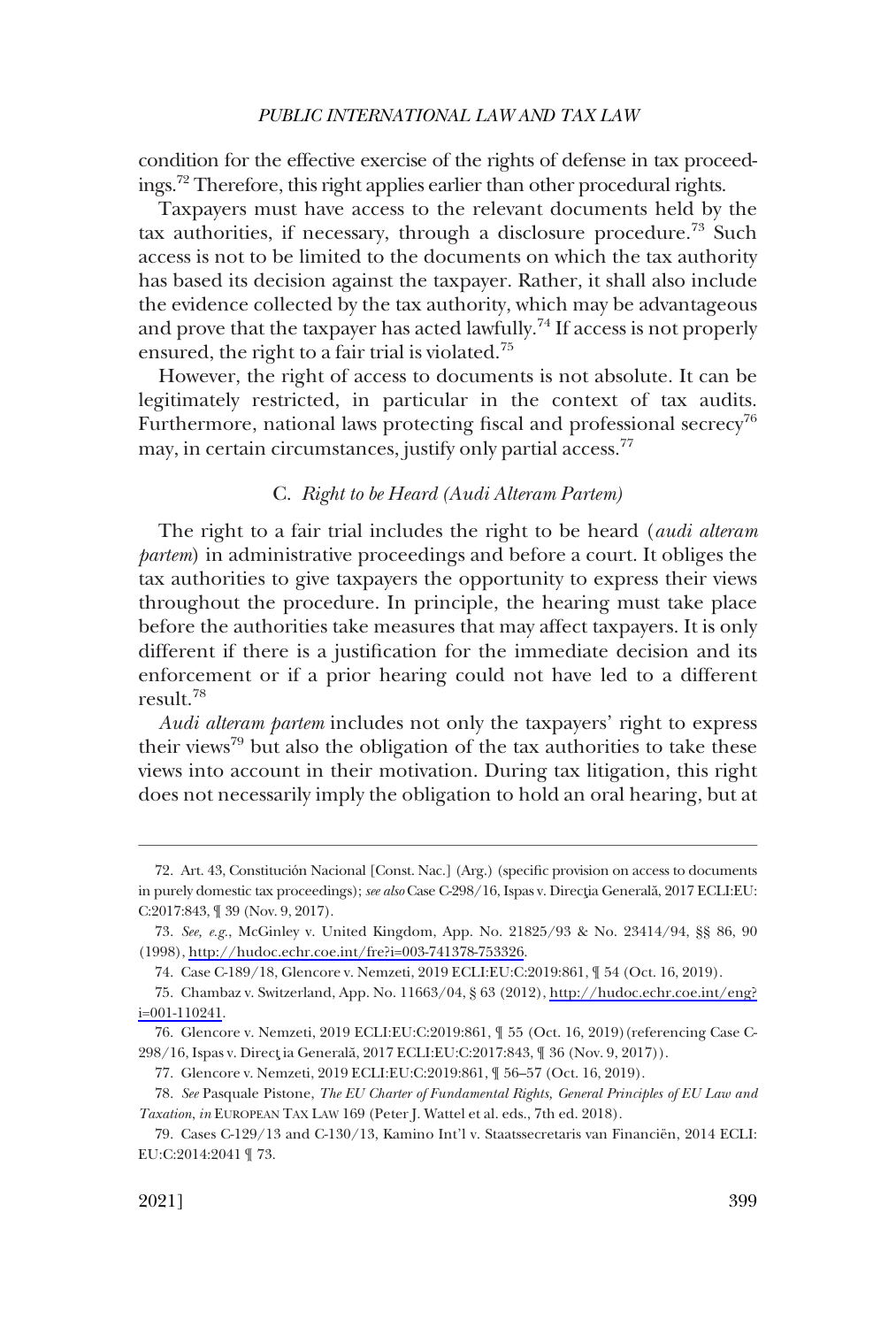<span id="page-19-0"></span>least the right and opportunity of the parties to present their point of view before the court decides on the case. However, the parties do not have to make use of this possibility.

# D. *Right to Judicial Protection*

The right to an effective remedy and an impartial tribunal includes the right of any taxpayer whose rights have been adversely affected to have access to a court (*ubi ius, ibi remedium*). The court must be independent, impartial, and previously established by law. Especially in the case of part-time judges, conflicts of interest may arise from other activities that may call into question their independence and impartiality. The same applies where courts are not established by law<sup>80</sup> or their members are either appointed by the tax authorities or seconded at short notice by those authorities.<sup>81</sup>

As an essential expression of the rule of law, the right to judicial protection also applies in the course of tax proceedings connected with cross-border mutual assistance.<sup>82</sup> However, Article 6 of the ECHR guarantees the right to a fair trial only for "disputes relating to . . . civil rights and obligations or . . . criminal charges."83 This does not include tax disputes.<sup>84</sup> However, the ECHR interprets the concept of "criminal charge" broadly, so that tax matters are covered in the context of sanctions. The right to a fair trial under the EU Charter does not contain such limitation, but the Charter applies only within the scope of Union law.85 In the final analysis, both the CJEU and the ECtHR protect

<sup>80.</sup> *See* ECHR, *supra* note 29, art. 6(1); EU Charter, art. 47(2).

<sup>81.</sup> The CJEU considers the Portuguese tax arbitration tribunals as independent courts. *See*  Case C-377/13, C-388/18, Autoridade Tributária e Aduaneira (Impôt sur les plus-values immobilières), 2021 ECLI:EU:C:2021:212 (Mar. 18, 2021) Ascendi v. Autoridade Tributaria, 2014 ECLI:EU:C:2014:1754 ¶ 22–34 (June 12, 2014); *see also* pending Case C-545/19, Allianzgi-Fonds Aevn. See, however, Case C-274/14, Banco de Santander, 2020 ECLI:EU:C:2020:17 ¶ 53 (Jan. 21, 2020) on the *Tribunal Económico-Administrativo Central* (Central Administrative Control Body, Spain), which is not an independent court.

<sup>82.</sup> Case C-682/15, Berlioz Inv. Fund S.A. v. Directeur de l'administration des contributions directes, ECLI:EU:C:2017:373, ¶ 59 and operative 2 (May 16, 2017); Cases C-245/19 and 246/19, E´tat luxembourgeois v. B, 2020 ECLI:EU:C:2020:795 (regarding the absence of a judicial remedy for the interested persons prior to information being exchanged with opinion of Advocate General Kokott of July 2, 2020, ECLI:EU:C:2020:516).

<sup>83.</sup> *Cf., e.g.*, Ravon v. France, App. No. 18497/03,  $\parallel$  24 (Feb. 21, 2008), [http://hudoc.echr.coe.](http://hudoc.echr.coe.int/fre?i=001-85184) [int/fre?i=001-85184.](http://hudoc.echr.coe.int/fre?i=001-85184)

<sup>84.</sup> Ferrazzini v. Italy, App. No. 44759/98,  $\parallel \parallel$  20–31 (July 12, 2001), http://hudoc.echr.coe. [int/eng?i=001-59589.](http://hudoc.echr.coe.int/eng?i=001-59589)

<sup>85.</sup> EU Charter, art. 51(1); Case C-617/10, Åklagaren v. Fransson, 2013 ECLI:EU:C:2013:105 [ 16 (Feb. 26, 2013); Opinion Kokott in Cases C-469/18 & C-470/18, IN v. Belgische Staat, 2019 ECLI:EU:C:2019:597 ¶¶ 30 et seq (July 11, 2019).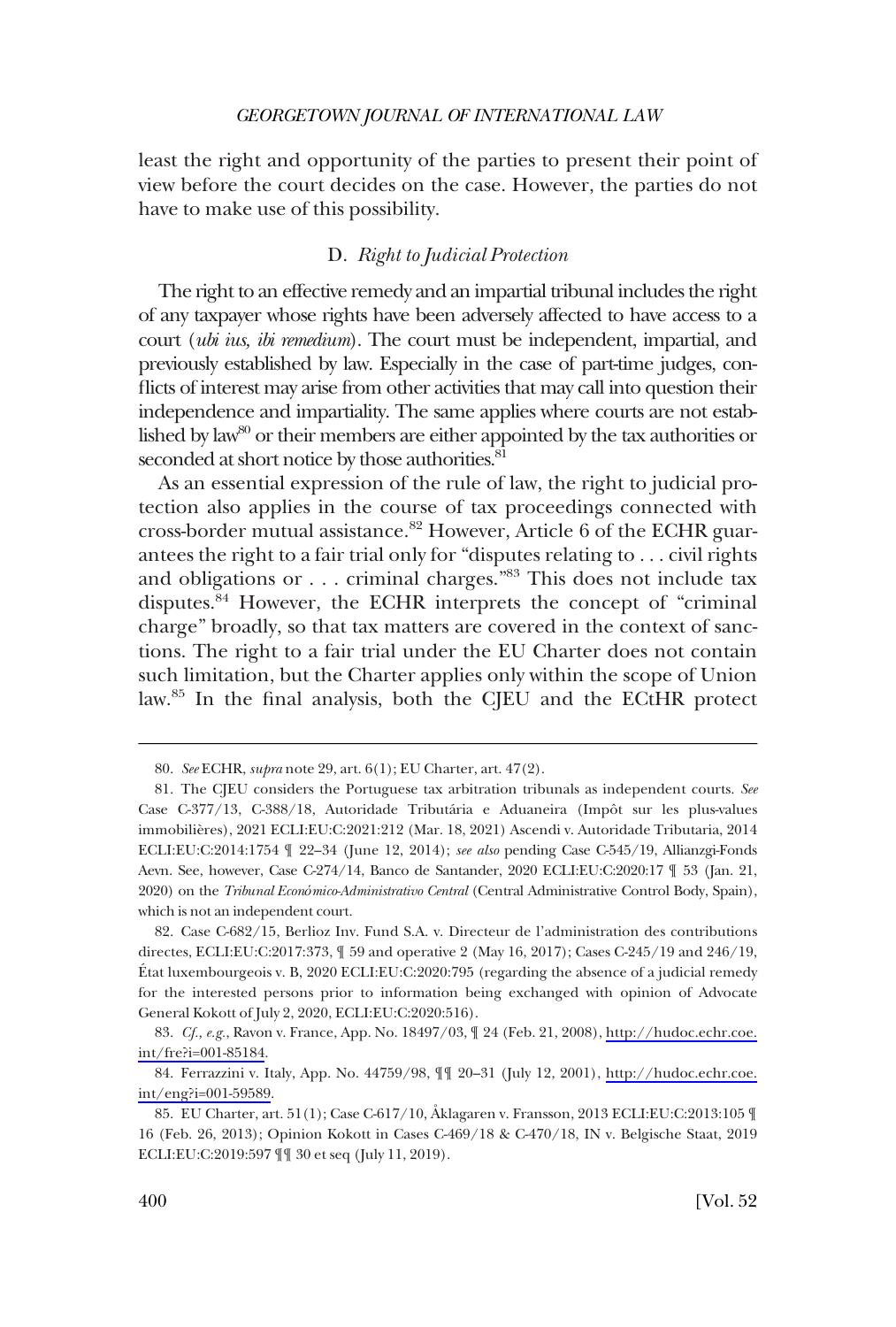procedural rights in many cases, and the CJEU even in the context of purely domestic tax audits notwithstanding the "within the scope of Union law" language.<sup>86</sup> Article 8 (right to a fair trial) and Article 25 (right to legal protection) of the American Convention on Human Rights also expressly apply to tax issues.87

Various tax measures may discourage access to justice. These include the legal institution *solve et repete*. 88 According to *solve et repete*, the taxpayer is first obliged to pay the tax debt claimed by the tax authorities before going to court; they are only entitled to reclaim it once its illegality has been established by a court. This goes beyond the rule found in many states, according to which appeals in tax law do not have a suspensive effect and thus do not hinder recovery of tax claims.<sup>89</sup> Effective access to justice also requires that the rules for access are clear<sup>90</sup> and that legal aid is granted where necessary.

Equality of arms is at the heart of the right to a fair trial. Together with *habeas data*,<sup>91</sup> it is the basis of the right to an effective defense.<sup>92</sup> It entitles the parties to produce evidence in their favor. Time limits are permissible, though, and serve the purpose of legal certainty.

Rules of evidence must not result in making the exercise of the right practically impossible or excessively difficult.93 This may be the case for legal presumptions (or presumptions resulting from the practice of the tax authorities<sup>94</sup>), in particular if they are irrebuttable,  $95$  for rules of evidence which reverse the burden of proof to the detriment of the taxpayer without serious reasons justifying it,<sup>96</sup> or for the exclusion of any

89. *Cf.* Gernot Walde, *Solve et Repete*, FINANZARCHIV 444 (1941).

93. Case C-199/82, San Giorgio, 1983 ECLI:EU:C:1983:318 ¶ 14 (Nov. 9, 1983).

94. Case C-147/01, Weber's Wine World, 2003 ECLI:EU:C:2003:533 ¶ 114 (Oct. 2, 2003).

95. Cases C-286/94, C-340/95, C-401/95 and C-47/96, Garage Molenheide v. Belgium, 1997 ECLI:EU:C:1997:623 ¶ 52.

96. Case C-14/16, Euro Park Services v. Ministre des Finances, 2017 ECLI:EU:C:2017:177 ¶ 53; Joined Cases C-115/16, C-118/16, C-119/16 & C-299/16, N Lux. 1 v. Skatteministeriet, ECLI:EU: C:2019:134, ¶ 142 (Feb. 26, 2019) ; Joined Cases C-116/16 & C-117/16, Skatteministeriet v. T Danmark, ECLI:EU:C:2019:135,  $\P$  142 (Feb. 26, 2019) (on the burden of proof and presumptions).

<sup>86.</sup> Cf., e.g., Case C-298/16, Ispas v. Directia Generală; Ravon v. France, App. No. 18497/03, ¶ 24 (Feb. 21, 2008),<http://hudoc.echr.coe.int/fre?i=001-85184>.

<sup>87.</sup> *See also* Cantos v. Argentina, Judgment, Inter-Am. Ct. H.R. (ser. C) No. 85 ¶ 3 (Sept. 7, 2001).

<sup>88.</sup> For the incompatibility of *solve et repete* with the right of access to justice and the principle of equality, see Corte cost. sez. un., 24 marzo 1961, n. 21, Giur. it., II (It.).

<sup>90.</sup> *Cf.* Geouffre de la Pradelle v. France, App. No. 12964/87 (Dec. 16, 1992), http://hudoc.echr. [coe.int/eng?i=001-57778;](http://hudoc.echr.coe.int/eng?i=001-57778) Bellet v. France, App. No. 23805/94, (Dec. 4, 1995), [http://hudoc.echr.coe.](http://hudoc.echr.coe.int/eng?i=001-57952)  [int/eng?i=001-57952](http://hudoc.echr.coe.int/eng?i=001-57952); Maširević v. Serbia, No. 30671/08, (Feb. 11, 2014), http://hudoc.echr.coe.int/ [eng?i=001-140775.](http://hudoc.echr.coe.int/eng?i=001-140775)

<sup>91.</sup> *See supra* Part VI.B.

<sup>92.</sup> EU Charter, art. 48.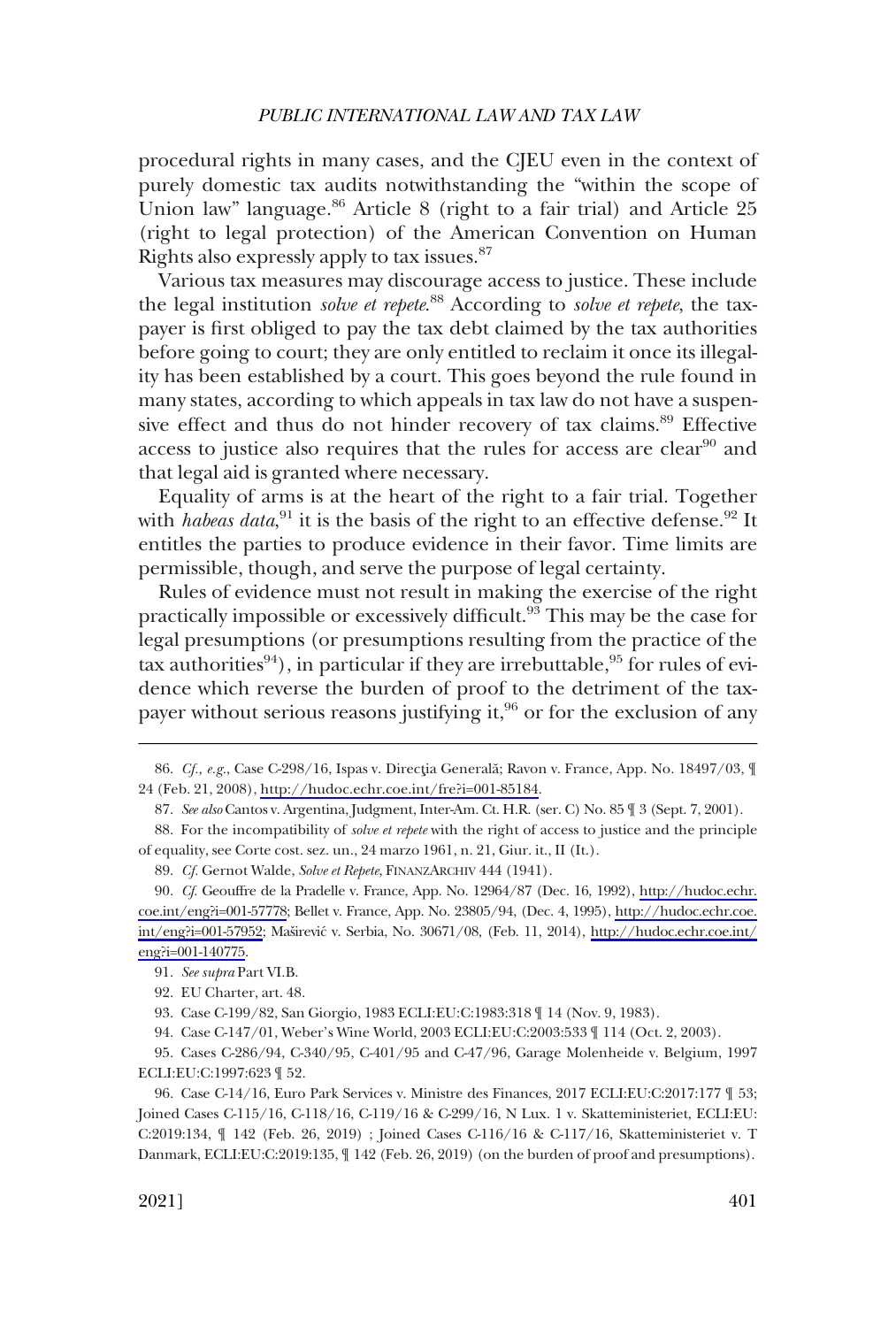type of evidence other than documentary evidence.<sup>97</sup> However, it remains unchallenged that, in the context of the free judicial assessment of evidence, documentary evidence may *de facto* have a strong persuasive power for the courts.

The right to not incriminate oneself (*nemo tenetur*) also applies to tax offenses. It requires the authorities to prove incriminating facts without recourse to evidence obtained by coercion or generally in disregard of the will of the accused.98 The *nemo tenetur* principle is of particular importance in view of the notification obligations provided for in Action 12 of the BEPS and, as far as the EU is concerned, accordingly in the so-called DAC 6 Directive, $99$  if the notification obligation is shifted to the taxpayers themselves. Such notification obligations essentially concern tainted schemes of aggressive tax planning and tax avoidance. However, the situation of the taxpayer in tax proceedings differs significantly from that of a defendant in criminal proceedings.<sup>100</sup> Taxpayers and their intermediaries are, in principle, obliged to cooperate with the tax authorities. However, issues may arise regarding the distinction between tax and criminal law—e.g., with regard to the use of evidence contributed by the taxpayer in subsequent criminal proceedings. A violation of a prohibition on the collection of evidence, such as *nemo tenetur*, does not necessarily mean that the use of such evidence is also prohibited. No rigid rules apply in this respect. In any case, the tendency is to use illegally obtained evidence to prove serious crimes. However, the seriousness of the violation when obtaining the evidence also matters.<sup>101</sup> In Germany, there is a limited ban on the use of

100. Van Weerelt v. Netherlands, App. No. 784/14,  $\parallel$  56 (June 16, 2015), [http://hudoc.echr.](http://hudoc.echr.coe.int/eng?i=001-156022) [coe.int/eng?i=001-156022](http://hudoc.echr.coe.int/eng?i=001-156022); Bundesverfassungsgericht [BVerfG] [Federal Constitutional Court] 2 BvL 13/07, Apr. 27, 2010, ¶ 3 (Ger.) (regarding the compatibility of § 393(2) of the Fiscal Code of Germany with Articles 2(1) in connection with 1(1) of the German Basic Law - *nemo tenetur*).

<sup>97.</sup> Case C-199/82, San Giorgio, 1983 ECLI:EU:C:1983:318 ¶ 14 (Nov. 9, 1983); Case C-441/98 and C-442/98, Mikhailidis, 2000 ECLI:EU:C:2000:479, ¶ 36 (Sept. 21, 2000).

J.B. v. Switzerland, App. No. 31827/96 § 64 (May 3, 2001), [http://hudoc.echr.coe.int/](http://hudoc.echr.coe.int/eng?i=001-59449) 98. [eng?i=001-59449;](http://hudoc.echr.coe.int/eng?i=001-59449;) *see also* Raymond H.C. Luja, *Accounting Disclosure of Tax Liabilities, Fair Trial and Self-incrimination: Should the European Commission Endorse IFRS in the Light of the European Human Rights?*, *in* HUMAN RIGHTS AND TAXATION IN EUROPE AND THE WORLD 253, 263 (Georg Kofler, Miguel Poiares Maduro & Pasquale Pistone eds., 2011).

<sup>99.</sup> *Cf.* Council Directive 2011/16, art. 8(a), 8(a)(a), annexes, 2011, on Administrative Cooperation in the Field of Taxation and Repealing Directive 77/799, O.J. (L 64) 1, as amended by Council Directive 2018/822, 2018 O.J. (L 139) 1.

<sup>101.</sup> *Cf.* Pélissier v. France, App. No. 25444/94,  $\parallel$  45 (Mar. 25, 1999), [http://hudoc.echr.coe.](http://hudoc.echr.coe.int/eng?i=001-58226) [int/eng?i=001-58226](http://hudoc.echr.coe.int/eng?i=001-58226); Case C-276/01, Joachim Steffensen, ECLI:EU:C:2003:228, ¶ 45 (Apr. 10, 2003); Opinion Kokott in Cases C-469/18 & C-470/18, IN v. Belgische Staat, 2019 ECLI:EU:C: 2019:597 (July 11, 2019); *see also* Juliane Kokott, *Bedeutung und Wirkungen deutscher und europa¨ischer*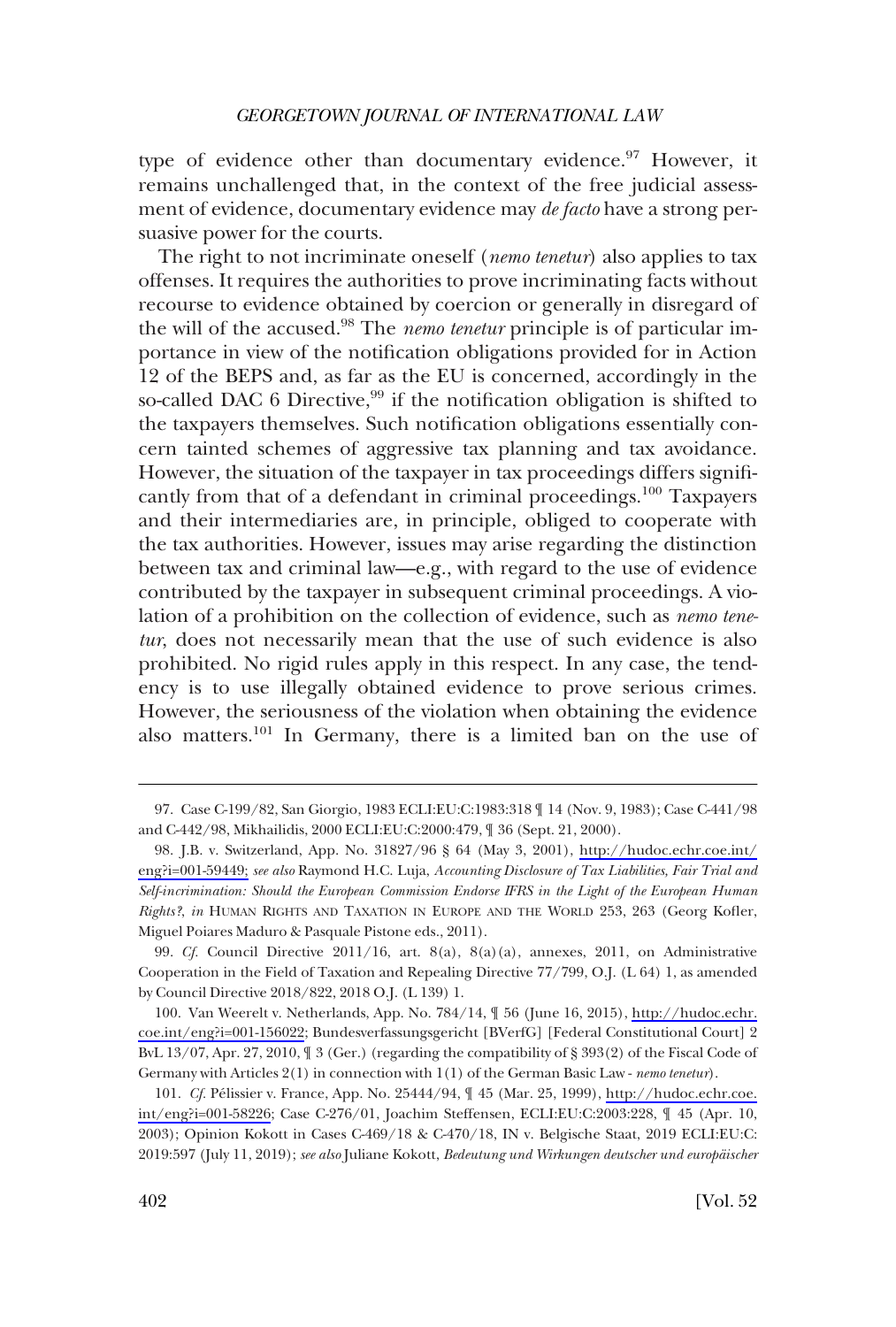<span id="page-22-0"></span>evidence obtained illegally.<sup>102</sup> The German Constitutional Court has confirmed that evidence obtained illegally can be used in respect to offenses in the prosecution of which there is an overriding public interest.103 These only applies to serious tax offenses.

The *ne bis in idem* principle also applies in tax matters of a criminal nature, although the distinction between criminal and administrative law is not always easy.104 Its procedural part (*ne bis vexari*) can concern both the administrative and the judicial phase of tax proceedings.<sup>105</sup> Under Union law, *ne bis in idem* even includes the prohibition of being subject to two judicial proceedings in two different countries "within the Union."106 This is based on the principle of mutual recognition within the Union. By contrast, the ECtHR can only apply the principle in relation to one and the same state.107 There is no cross-border *ne bis in idem* prohibition under general international law.<sup>108</sup> In the United States, due to the dual-sovereignty doctrine, *ne bis in idem* does not even apply in the relationship between the federal government and the states.<sup>109</sup>

# E. *Rights in Cross-Border Situations*

The basic procedural rights also bind the authorities when they act

103. Bundesverfassungsgericht [BVerfG] [Federal Constitutional Court] 2 BvL 13/07, Apr. 27, 2010 (Ger.).

104. *See infra* Part VII.

105. *See also* C-524/15, Luca Menci, ECLI:EU:C:2018:197 (Mar. 20, 2018); PISTONE, *supra* note 2, at 27, 29, 59, 110.

106. EU Charter, art. 50.

107. Additional Protocol to the ECHR, art. 4, Nov. 22, 1984 (containing the common approach: "criminal proceedings of the same State").

*Grundrechte im Steuerstrafrecht und Steuerstrafverfahren*, *in* NEUE ZEITSCHRIFT FU¨ R WIRTSCHAFTS-STEUER- UND UNTERNEHMENSSTRAFRECHT 409, 409, 415 (2017); KOKOTT, *supra* note 15, at 203; *see*  PISTONE, *supra* note 2, at 82.

<sup>102.</sup> Neufassung der Abgabenordnung [Fiscal Code] Oct. 1, 2002, BGBl I at 3866, last amended by Gesetz, July 17, 2017, BGBl. I at 2541, art. 17, § 393(2) (Ger) ("Where during criminal proceedings the public prosecutor's office or the court learns from the tax records of facts or evidence which the taxpayer, in compliance with his obligations under tax law, revealed to the revenue authority before the initiation of criminal proceedings or in ignorance of the initiation of criminal proceedings, this knowledge may not be used against him for the prosecution of an act that is not a tax crime. This shall not apply to crimes for the prosecution of which there is a compelling public interest (section 30(4) number 5).").

<sup>108.</sup> *See* Bundesverfassungsgericht [BVerfG] [Federal Constitutional Court] 2 BvR 2/86, Mar. 31, 1987 (Ger.); Bundesverfassungsgericht [BVerfG] [Federal Constitutional Court] 2 BvR 38/06, Dec. 4, 2007 (Ger.).

<sup>109.</sup> *See* Gamble v. United States, 139 S. Ct. 1960, 1980 (2019).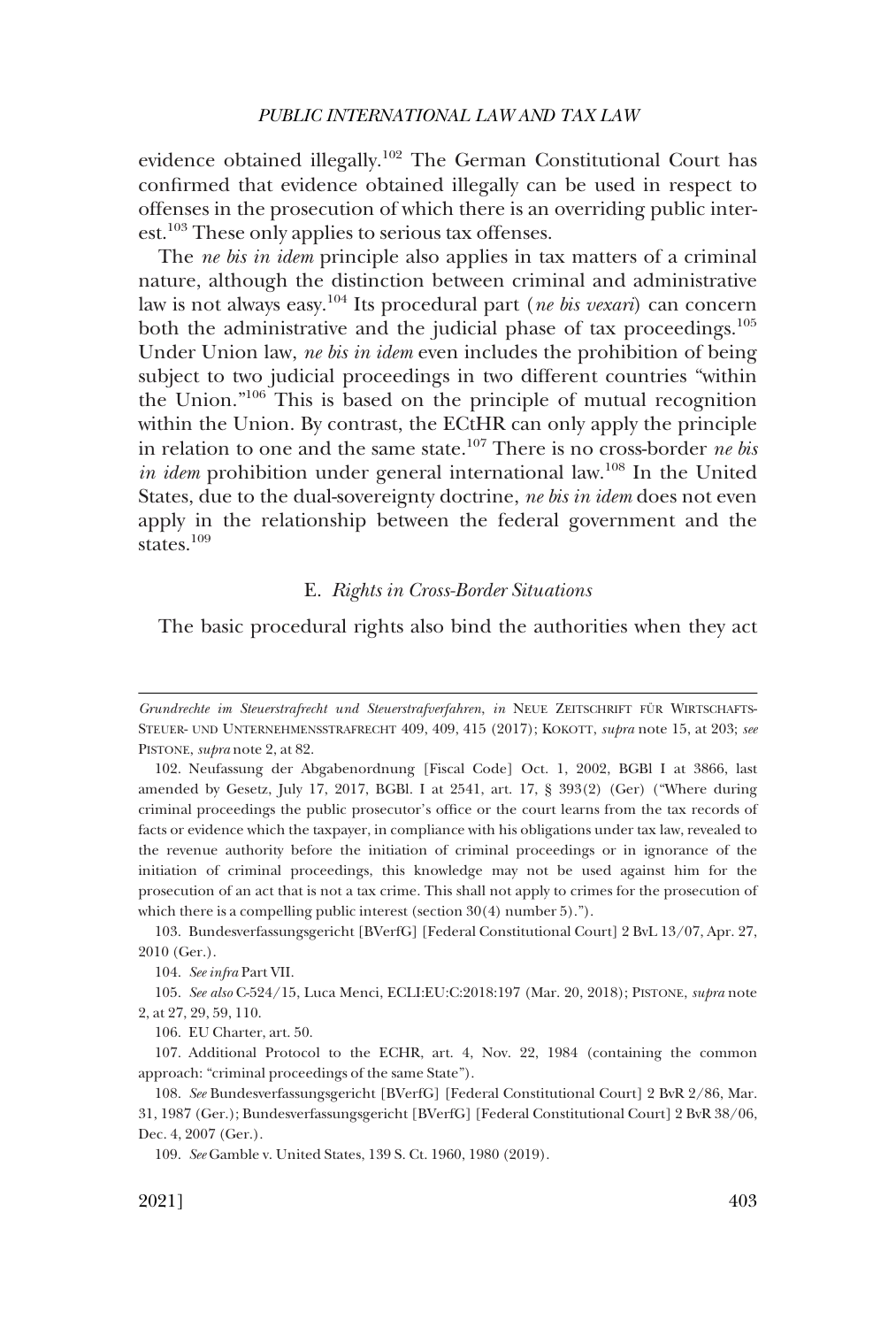in the context of international mutual assistance.<sup>110</sup> This is important, as the EU Member States are currently very keen to remove obstacles to effective cooperation, such as prior consultation of the parties concerned. In its much-noticed *Berlioz* judgment,<sup>111</sup> the CJEU decided that the person who is asked for information in the context of international administrative assistance must have access to certain documents in the file in order to be able to challenge the legality of the request for information.112 In order to do so, the requested person must at least have knowledge of the person to whom the investigation or inquiry applies and of the tax purpose for which the information is requested. Furthermore, the national court should have full access to the request for information and to any additional information. If the national court considers it necessary, it may pass on this information to the person responsible for providing the information.<sup>113</sup> The case is interesting because, in order to facilitate international administrative assistance, Luxembourg had just abolished legal remedies, which the CJEU then ordered to reintroduce. Against this background, the question remains open whether the abolition of consultation rights before international data exchange and cross-border administrative cooperation, as has taken place worldwide in the course of BEPS, will pass judicial muster in the long run. The CJEU only grants legal protection to the addressees of information orders, not to the taxpayer or other third parties.<sup>114</sup>

Moreover, data are protected less in the area of tax law.<sup>115</sup> Nevertheless, the fundamental right to data protection may become important for the tax authorities in their cooperation with third countries with significantly lower levels of protection. The CJEU generally requires "a level

<sup>110.</sup> Pistone, *supra* note 78, at 153.

<sup>111.</sup> Case C-682/15, Berlioz Inv. Fund S.A. v. Directeur de l'administration des contributions directes (May 16, 2017).

<sup>112.</sup> *See id.* ¶ 100 (referencing Council Directive 2011/16/EU, art. 20(2), 2011 O.J. (L 64) 1).

<sup>113.</sup> *Id.*  $\P$   $\P$  92, 100. *See also* Joined Cases C-245/19 & C-246/19, État de Luxembourg v. B (Oct. 6, 2020); Pending Case C-437/19, État du Grand-duché de Luxembourg (May 31, 2019), [http://](http://curia.europa.eu/juris/showPdf.jsf?text=&docid=219996&pageIndex=0&doclang=en&mode=lst&dir=&occ=first&part=1&cid=6865676) [curia.europa.eu/juris/showPdf.jsf?text=&docid=219996&pageIndex=0&doclang=en&mode=lst&](http://curia.europa.eu/juris/showPdf.jsf?text=&docid=219996&pageIndex=0&doclang=en&mode=lst&dir=&occ=first&part=1&cid=6865676) [dir=&occ=first&part=1&cid=6865676.](http://curia.europa.eu/juris/showPdf.jsf?text=&docid=219996&pageIndex=0&doclang=en&mode=lst&dir=&occ=first&part=1&cid=6865676) A similar approach has been adopted in New Zealand in CIR v. Chatfield & Co. [2019] NZCA 73 per Asher, Brown & Gilbert JJ (concerning a request for information according to Article 25 of the New Zealand-South Korea Double Tax Convention).

<sup>114.</sup> Case C-245/19 and 246/19, État luxembourgeois v. B, 2020 (regarding the absence of a judicial remedy for the interested persons prior to information being exchanged. By contrast, in her opinion of 2 July 2020 in those Joined Cases, Advocate General Kokott concluded that the person required to give information, the taxpayer and affected third parties should be given access to a legal remedy before information is exchanged.

<sup>115.</sup> On data protection, *see* discussion *infra* Part VIII.B. See also pending Case C-175/20, Valst ienēmumu dienests (Apr. 14, 2020) regarding the protection of tax data.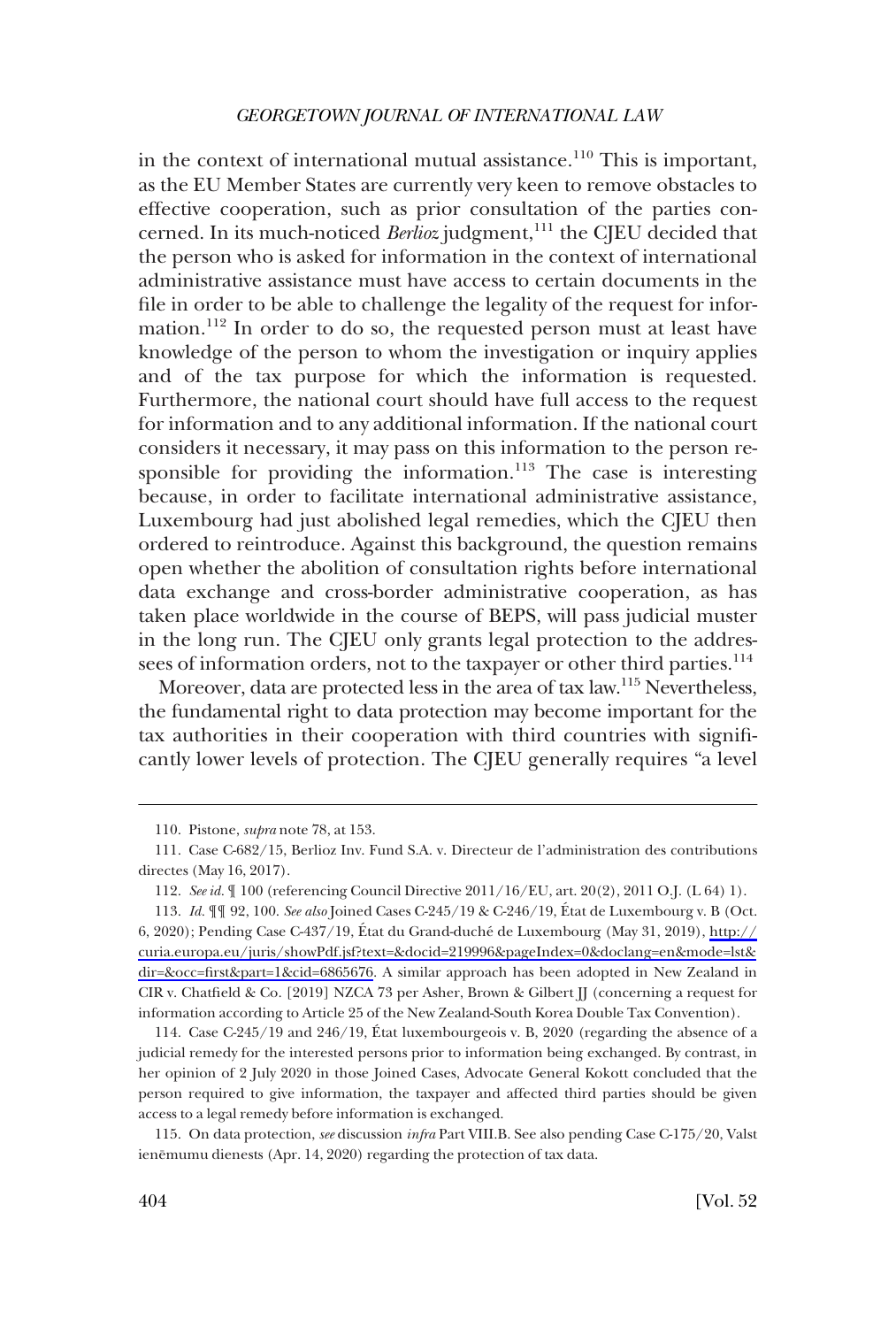<span id="page-24-0"></span>of protection essentially equivalent to that guaranteed within the European Union."<sup>116</sup>

Problems of access to justice could also arise in connection with the cross-border settlement of tax disputes where mutual agreement and arbitration procedures under tax treaties or the Multilateral Instrument would be considered as judicial or quasi-judicial procedures. This is controversial, however.<sup>117</sup> In any case, considering the principle of fair trial, there seems to be a trend towards greater participation of taxpayers in these procedures.<sup>118</sup> Anyway, the duty to state reasons applies not only to judicial decisions but also to administrative decisions.119

The European Union has tried to address those issues by introducing Directive 2017/1852 on tax dispute resolution mechanisms in the EU.120 Its aim is to make mutual agreement and arbitration procedures better and more efficient. However, from the taxpayers' perspective, concerns remain, particularly with regard to arbitration procedures under the so-called baseball procedure.<sup>121</sup> In that procedure, the arbitrators merely choose, without giving reasons, between two solutions presented by the parties.

### F. *Alternative Protection Mechanisms, Ombudspersons in Particular*

In addition to internal administrative and judicial review, many countries have established alternative complaint mechanisms to protect taxpayers' rights. Within the framework of these, taxpayers can defend themselves against arbitrariness or abuse by the tax authorities. Sometimes there are inhibitions about bringing such accusations to court. In addition, out-of-court alternatives are usually less expensive. Such mechanisms are usually limited to complaints relating to procedural aspects of the interaction between the taxpayer and the authority. They often

120. Council Directive 2017/1852, Oct. 10, 2017, 2017 O.J. (L 265) 1 (EU).

<sup>116.</sup> Case C-311/18, Data Protection Comm'r v. Facebook Ireland Ltd., ECLI:EU:C:2020:559 (July 16, 2020).

<sup>117.</sup> Denied e.g., by PISTONE, *supra* note 2, at 94.

<sup>118.</sup> See the proposals in Katerina Perrou, *Taxpayer Participation in Tax Treaty Dispute Resolution*, *in* IBFD DOCTORAL SERIES (Vol. 28, 2014); Philip Baker & Pasquale Pistone, *BEPS Action 16: The Taxpayers' Right to an Effective Legal Remedy Under European Law in Cross-Border Situations*, 25 EC TAX REV. 335 (2016).

<sup>119.</sup> EU Charter, art. 41(2)(c).

<sup>121.</sup> *Id.*; see also Multilateral Convention to Implement Tax Treaty Related Measures to Prevent Base Erosion and Profit Shifting art. 23, OECD (June 7, 2017), [https://www.oecd.org/tax/](https://www.oecd.org/tax/treaties/multilateral-convention-to-implement-tax-treaty-related-measures-to-prevent-BEPS.pdf) [treaties/multilateral-convention-to-implement-tax-treaty-related-measures-to-prevent-BEPS.pdf](https://www.oecd.org/tax/treaties/multilateral-convention-to-implement-tax-treaty-related-measures-to-prevent-BEPS.pdf); *supra* Part III.A.2.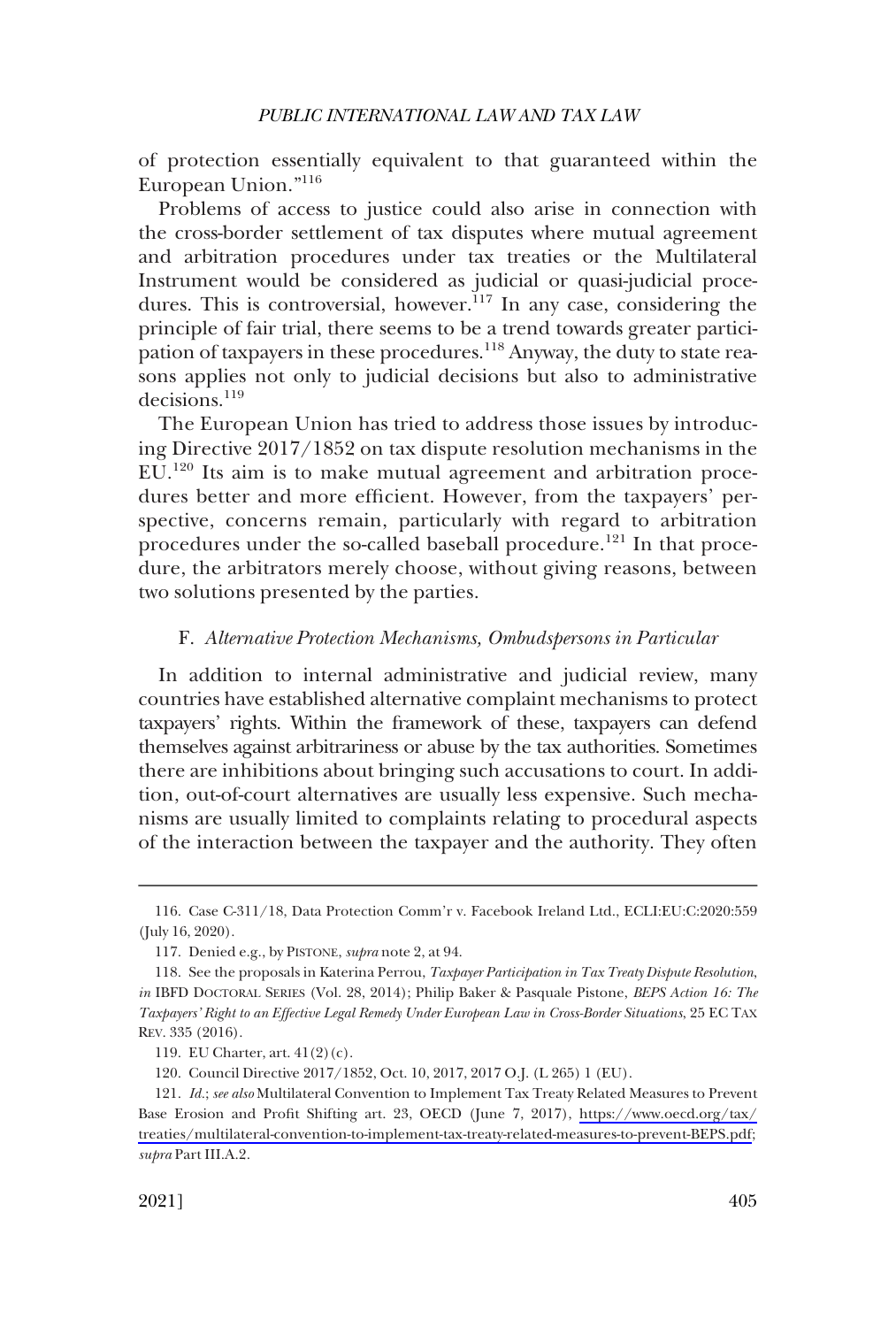serve to protect rights enshrined in law or in a (non-legally binding) charter of taxpayers' rights.<sup>122</sup>

Taxpayers can lodge their complaints directly with the tax authority, which conducts an internal review, ideally by an independent team. Alternatively, an independent government institution, such as an ombudsperson, will investigate the complaints. As a rule, such services are free of cost for the taxpayer. However, the tax ombudspersons' powers are often limited to providing non-binding recommendations to the taxpayer and the relevant tax authority. In view of this, these mechanisms generally do not exclude taxpayers' access to formal judicial proceedings if the informal channels do not lead to a satisfactory outcome.

There are ombudspersons whose activities generally concern government action, $123$  and ombudspersons who are responsible for specific areas.124 Specialized tax ombudspersons in particular have achieved very satisfactory results in various countries around the world. One example is the U.S. National Taxpayers' Advocate.<sup>125</sup> The Mexican authority for the defense of taxpayers' rights, *Procuraduría de la Defensa del Contribuyente* ("Authority for the Defense of the Taxpayer's Rights") ("PRODECON"), is also independent and has extensive powers.<sup>126</sup> Other specialized tax ombudspersons<sup>127</sup> have specific mandates to investigate complaints concerning procedural rights. Like the Australian Inspector General of Taxes, a tax ombudsperson can be given special powers by law to obtain information. This promotes the efficiency of its investigations. Depending on the structure of the procedure, taxpayers

<sup>122.</sup> *See generally* Braumann, *supra* note 46.

<sup>123.</sup> For example in New Zealand; *cf.* EU Charter, art. 43 (regarding the European Ombudsman).

<sup>124.</sup> Such as the UK's Parliamentary and Health Services Ombudsman.

<sup>125.</sup> In 1979, the IRS created the Taxpayer Advocate Service. Since 1997, the Taxpayer Advocate Service has been operating as an independent body within the IRS. The institution fights for taxpayers' rights and promotes their confidence in the integrity and accountability of the IRS.

<sup>126.</sup> PRODECON is empowered by federal legislation to receive and address complaints, filed by taxpayers against any act of the Mexican Federal Tax Authorities, thereby exercising its tax ombudsperson function to safeguard the taxpayers' fundamental rights. The complaints are sought to be resolved through a flexible procedure, without strict formalisms. If PRODECON is, however, unable to reach a solution with the tax authority, it may issue a non-binding public recommendation exposing the inappropriate behaviour of the tax authority.

<sup>127.</sup> *See* South Africa's Tax Ombud, Chile's *DEDECON*, Canada's Taxpayers' Ombudsman, Spain's *Consejo para la Defensa del Contribuyente*, France's *Médiateur des ministères économiques et financiers*, Colombia's and Peru's *Defensorías del Contribuyente*, Pakistans' Federal Tax Ombudsman as well as Australia's Inspector General of Taxation.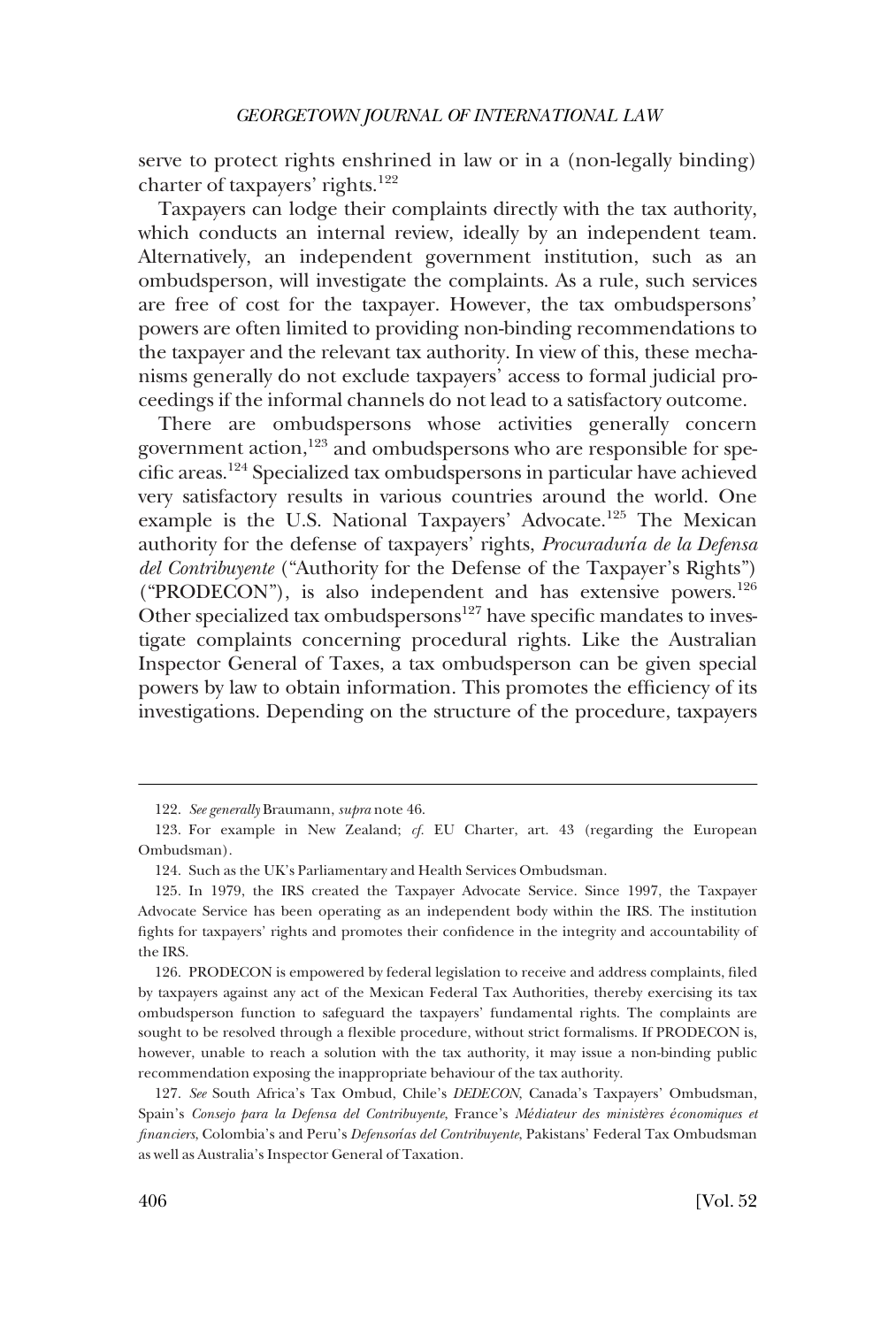<span id="page-26-0"></span>must first exhaust internal remedies within the authority before calling on the tax ombudsperson.

Ombudspersons act independently. They do not necessarily act as the taxpayer's lawyer. However, as is often indicated by PRODECON's designation as "Taxpayers' Advocate," their *raison d'être* nevertheless is to defend taxpayer's rights. Informal procedures of the tax ombudsperson can clarify procedural issues for certain taxpayers and generally improve administrative procedures. In certain circumstances, the tax ombudsperson may take further protective measures, such as compensating taxpayers for financial losses caused by defective administration.128

## VII. SANCTION-RELATED RIGHTS

Traditionally, a distinction is made between administrative and criminal sanctions. The latter are usually more severe and have a stigmatizing effect. Additional tax payments—often in the form of tax surcharges—due to the mere failure to pay the tax on time and in full belong to the first category. In contrast, criminal sanctions require intent. In Europe, however, the dividing line between administrative and criminal sanctions is blurred. According to the so-called Engel approach of the  $ECHR$ ,<sup>129</sup> the severity of the sanctions is a decisive factor supporting their criminal nature. For example, the amount to be paid as a result of an administrative sanction can be very high and thus fulfil the criteria for the application of Article 6 of the ECHR, which only applies to civil rights and obligations or criminal charges.<sup>130</sup>

The principle of legality (*nulla poena sine lege*) also applies to criminal tax law. According to this principle, the conduct must constitute an infringement at the time when it takes place. The author of the offense must have been aware of the infringement. This justifies the obligation to bear the drastic consequences associated with the infringement.

In applying the *ne bis in idem* principle, the ECtHR has more recently taken into account the different characteristics and functions of tax surcharges and tax penalties and allows them to be levied in combination

*E.g.*, Commonwealth Ombudsman, *Fact Sheet: Compensation for Defective Administration*, [https://www.](https://www.ombudsman.gov.au/__data/assets/pdf_file/0026/35594/Compensation-for-defective-administration.pdf)  128. [ombudsman.gov.au/\\_\\_data/assets/pdf\\_file/0026/35594/Compensation-for-defective-administration.pdf](https://www.ombudsman.gov.au/__data/assets/pdf_file/0026/35594/Compensation-for-defective-administration.pdf).

<sup>129.</sup> Engel v. Netherlands, App. Nos. 5100/71, 5101/71, 5102/71, 5354/72, and 5370/72,  $\P$ 82 (June 8, 1976), [http://hudoc.echr.coe.int/eng?i=001-57479.](http://hudoc.echr.coe.int/eng?i=001-57479)

<sup>130.</sup> *Id.*; see discussion in more detail at *supra* Part VI.D.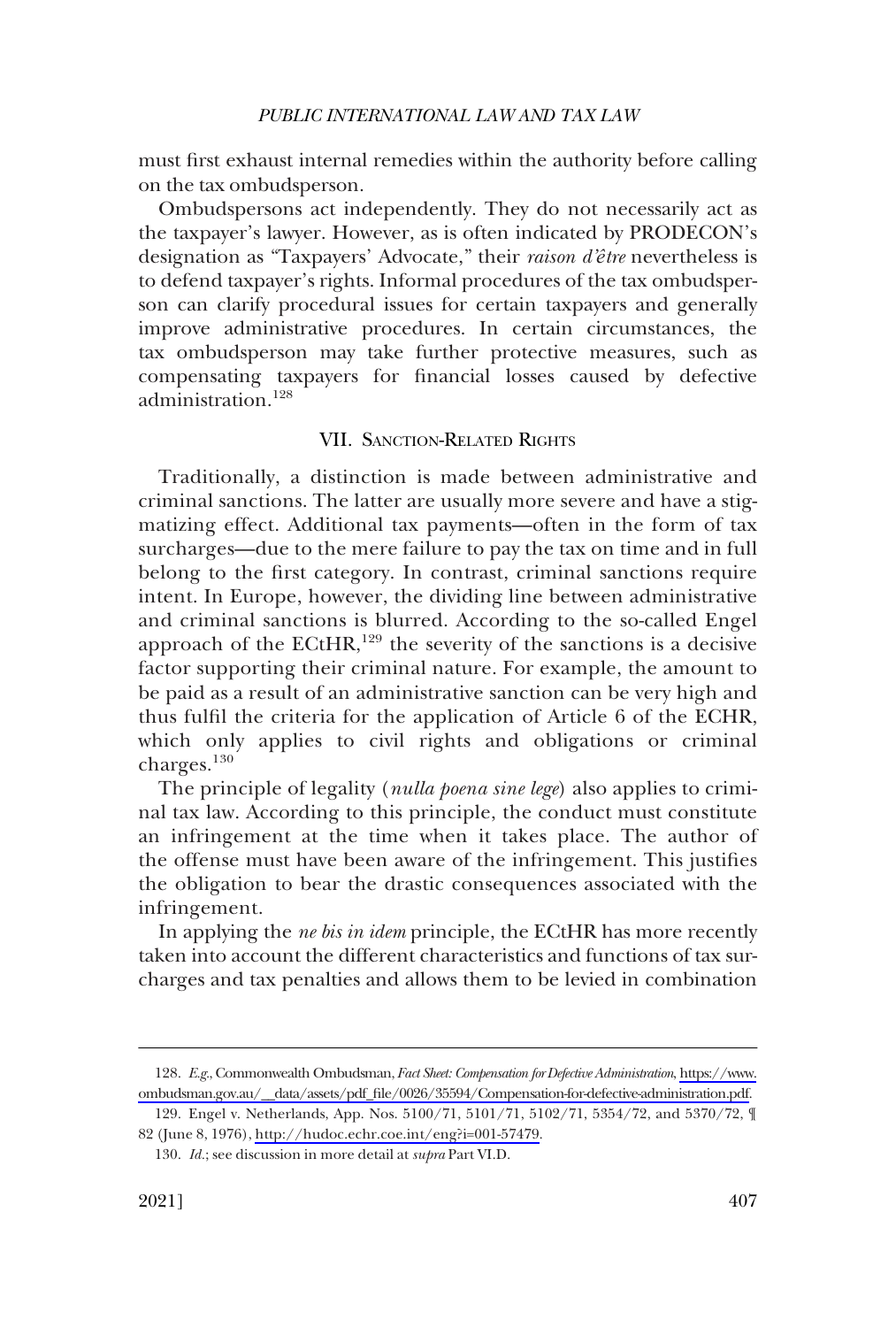with certain circumstances.<sup>131</sup> However, a combination of administrative and criminal sanctions may also be covered by the prohibition.<sup>132</sup>

If different bodies are responsible for the assessment of such sanctions, taxpayers may have to defend themselves twice, first in regard to the tax surcharge and second in regard to the criminal sanction. This may collide with the procedural part of the prohibition of double jeopardy (i.e. not to be sued twice in respect of the same facts—*ne bis vexari*), especially since both types of tax sanctions often pursue a common objective.

It is precisely in the area of combating VAT fraud that a taxpayer who knew or should have known about an evasion committed upstream or downstream of his transaction in the supply chain may even face a triple burden (refusal of both deduction and exemptions plus penalty). All in all, this could amount to a sanction without sufficient subjective conditions on the taxpayers' side for such harsh reaction by the legal system. Moreover, the presumption of innocence (*in dubio pro reo*) implies that the guilt of the person accused of a tax offense has to be proven (burden of proof) beyond reasonable doubt (standard of proof).<sup>133</sup> Presumptions in tax law can collide with this.

Finally, the principle of proportionality<sup>134</sup> sets limits for penalties. They must be appropriate, necessary, and proportionate. Excessive penalties are prohibited. Notwithstanding prevention being a legitimate objective, sanctions that primarily and unilaterally pursue deterrent objectives may violate the prohibition of excessiveness. Moreover, the principle of proportionality requires that the level of penalties be based on a number of objective and subjective factors, including the seriousness of the infringement, whether the offenders are repeat offenders, and their economic situation.

<sup>131.</sup> A & B v. Norway, App. Nos. 24130/11 and 29758/11,  $\parallel$  130 (Nov. 15, 2016),http:// [hudoc.echr.coe.int/eng?i=001-168972;](http://hudoc.echr.coe.int/eng?i=001-168972) *cf. also* C-524/15, Luca Menci, ECLI:EU:C:2018:197, ¶ 61 (Mar. 20, 2018).

<sup>132.</sup> See Case C-617/10, Case C-617/10, Åklagaren v. Fransson, 2013 ECLI:EU:C:2013:105 [ 34 (Feb. 26, 2013).

<sup>133.</sup> On the burden and standards of proof from a comparative perspective, see JULIANE KOKOTT, BEWEISLASTVERTEILUNG UND PROGNOSEENTSCHEIDUNGEN BEI DER INANSPRUCHNAHME VON GRUND- UND MENSCHENRECHTEN 12 (1993); JULIANE KOKOTT, THE BURDEN OF PROOF IN COMPARATIVE AND INTERNATIONAL HUMAN RIGHTS LAW (1998).

<sup>134.</sup> On the importance of the principle of proportionality as an internationally recognized general principle of law, see Bundesverfassungsgericht [BVerfG] [Federal Constitutional Court], 2 BvR 859/15, 2 BvR 1651/15, 2 BvR 2006/15, and 2 BvR 980/16, May 5, 2020, ¶¶ 124–26 (Ger.)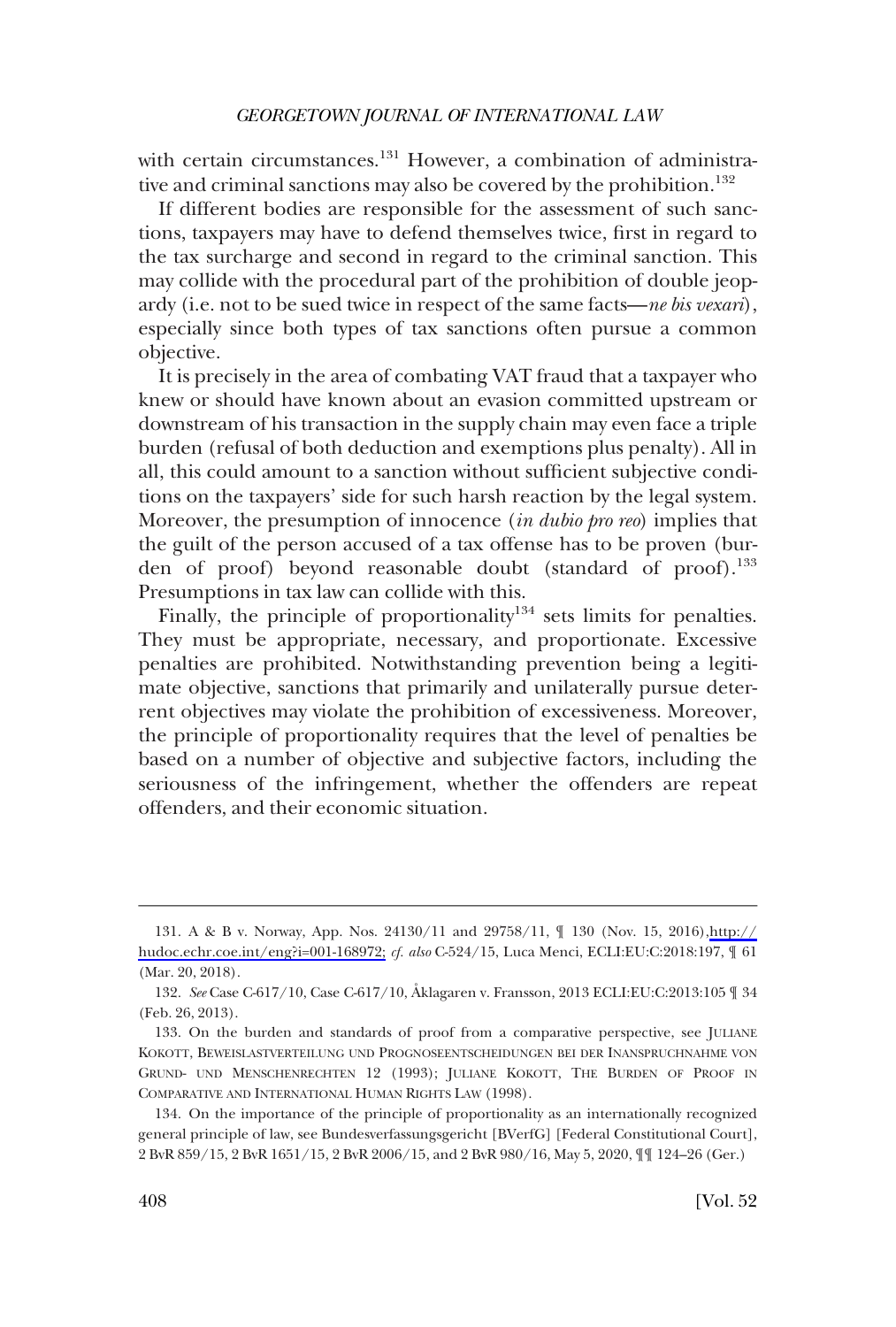#### VIII. SUBSTANTIVE RIGHTS

# A. *The Principle of Equality*

### 1. Introduction

<span id="page-28-0"></span>The principle of equality is enshrined in various legal instruments: national constitutions and statutory law, bilateral tax treaties,<sup>135</sup> and other international agreements.<sup>136</sup> Taxpayers can rely on all these instruments. The effective protection of the principle of equality is normally guaranteed by all courts, from lower courts to supreme courts and constitutional courts. Where supranational law or international agreements exist, supra- and/or international courts may be added.<sup>137</sup>

The principle of equality is the foundation of tax law and has many manifestations there. First, the general principle of equality as such is of utmost importance in tax law, as it guarantees equal treatment including equal enforcement<sup>138</sup>—of the taxes owed by all taxpayers. Second, the ability-to-pay principle, which is explicitly recognized in some national constitutions, $139$  is a specific expression of the principle

139. *E.g.*, 1975 Syntagma [Syn.] [Constitution] 4(5) (Greece) ("Greek citizens shall bear public burdens without distinction according to their ability."); Art. 53(1) Costituzione [Cost.] (It.) ("Everyone is obliged to contribute to public expenses in proportion to his or her fiscal power."); Magyarország Alaptörvénye [The Fundamental Law of Hungary], Alaptörvény, art. O ("Everyone is responsible for himself and is obliged to contribute to the fulfilment of state and community tasks according to his abilities and possibilities."), art. XXX ("(1) Each person shall contribute to the satisfaction of common needs in accordance with his or her ability to work or to participate in economic life. (2) The level of contribution to meet common needs shall be determined, in the case of persons having children, taking into account the expenses incurred in bringing up children.");C.E., B.O.E. n. 311, art. 31(1) Dec. 29, 1978 (Spain) ("All contribute to public expenditure in accordance with their economic possibilities and by means of a fair tax system based on the principle of equality and progression, which in no case should be confiscatory."); CONSTITUTION OF CYPRUS Aug. 16, 1960, art. 24(1) ("Every person is bound to contribute according to his means towards the public burdens."); *see also* Klaus Tipke, *Europäisches Steuerverfassungsrecht, Eine rechtsvergleichende U¨ bersicht*, *in* STAATEN UND STEUERN, FESTSCHRIFT FU¨ <sup>R</sup> KLAUS VOGEL ZUM 70. GEBURTSTAG 561, 561–67 (Paul Kirchhof & Morris Lehner et al. eds., 2000);

*Cf*. Model Convention with Respect to Taxes on Income and on Capital art. 24, OECD 135. (Nov. 21, 2017),<https://www.oecd.org/ctp/treaties/articles-model-tax-convention-2017.pdf>.

<sup>136.</sup> E.g., EU Charter, art. 20–21; EUROPEAN COURT OF HUMAN RIGHTS, GUIDE ON ARTICLE 14 OF THE EUROPEAN COURT OF HUMAN RIGHTS AND ON ARTICLE 1 OF PROTOCOL 12 TO THE CONVENTION (2020), [https://www.echr.coe.int/Documents/Guide\\_Art\\_14\\_Art\\_1\\_Protocol\\_12\\_ENG.pdf](https://www.echr.coe.int/Documents/Guide_Art_14_Art_1_Protocol_12_ENG.pdf).

<sup>137.</sup> *E.g.*, CJEU, ECtHR and the Inter-American Court of Human Rights.

<sup>138.</sup> Bundesverfassungsgericht [BVerfG] [Federal Constitution Court], 2 BvR 1493/89, June 27, 1991, ¶ 109 (Ger.); Bundesverfassungsgericht [BVerfG] [Federal Constitution Court], 2 BvL 17/02, March 9, 2004, ¶¶ 31–42 (Ger.); ROLF ECKHOFF, RECHTSANWENDUNGSGLEICHHEIT IM STEUERRECHT, DIE VERANTWORTUNG DES GESETZGEBERS FÜR EINEN GLEICHMÄßIGEN VOLLZUG DES EINKOMMENSTEUERRECHTS (1999).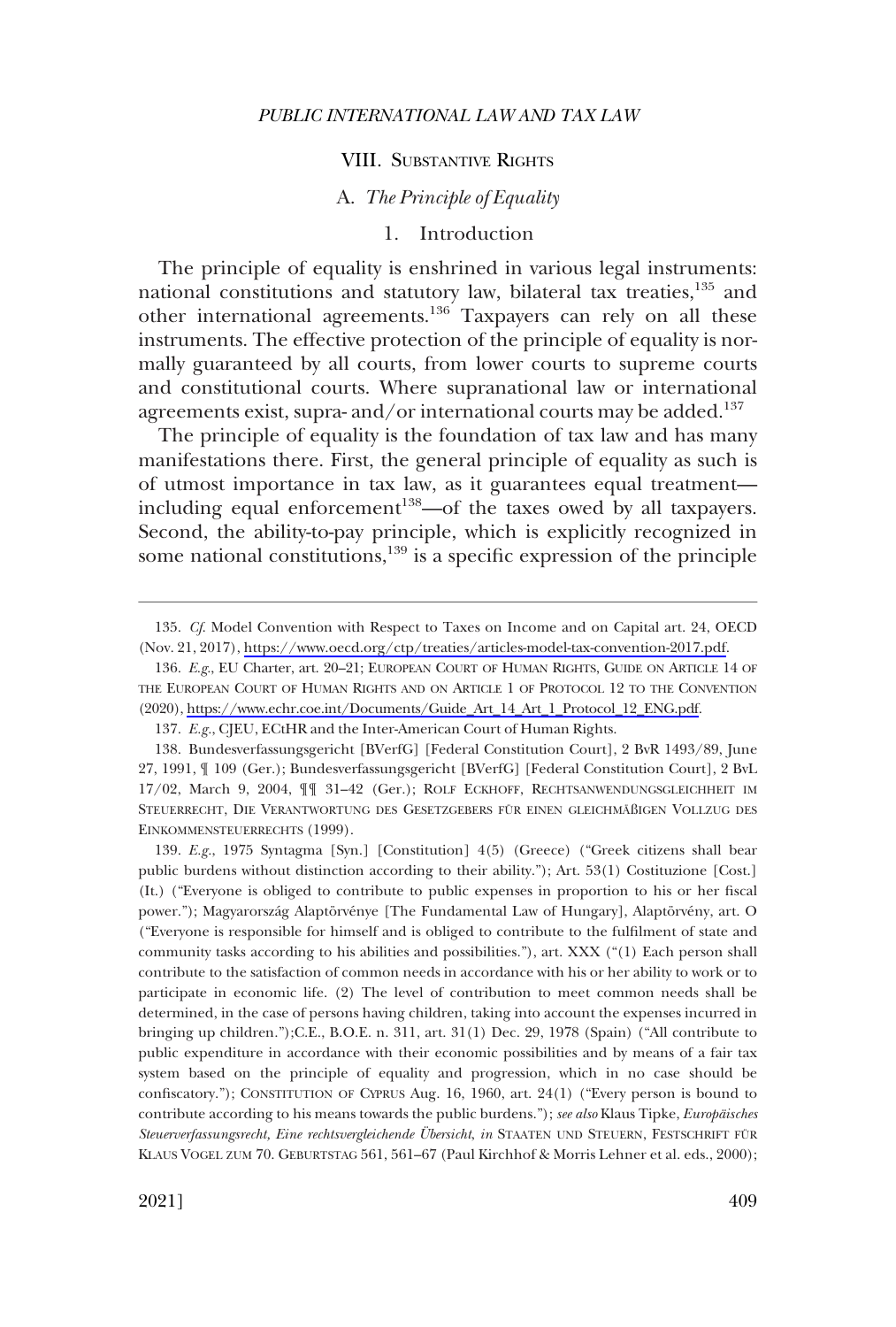<span id="page-29-0"></span>of equality. Third, the principle of equality implies neutrality of competition. Fourth and finally, it aims for fairness and justice between taxpayers.

In the following subsections, these different, internationally recognized expressions of the principle of equality will be further elaborated.

# 2. The General Principle of Equality

The general principle of equality requires that taxpayers be equal before the law. Furthermore, it is the main frame of reference for the legislator. It obliges the legislator to treat substantially equal situations equally in terms of taxation and substantially unequal situations unequally.140 Furthermore, tax authorities must apply tax law in the same way to all taxpayers. At the same time, the principle of equality implies coherent treatment. Accordingly, the fundamental right to property pursuant to Article 1 of the First Protocol to the ECHR, as interpreted by the ECtHR, prohibits any individual and excessive burden on a person or a specific group of taxpayers.<sup>141</sup>

The principle of equality applies to natural and legal persons. It applies to direct (e.g., income tax or corporation tax) and indirect taxes (in particular  $VAT$ ).<sup>142</sup> It often prohibits unequal treatment on the basis of nationality, for example, within the EU and under double taxation and investment agreements.<sup>143</sup>

# 3. The Ability-to-Pay Principle

According to the ability-to-pay principle, taxpayers with different capabilities are to be charged differently. Many constitutions expressly provide for this.144 The ability-to-pay principle applies above all to

<sup>1</sup> KLAUS TIPKE, DIE STEUERRECHTSORDNUNG 486 (2000); LUTZ OHLENDORF, GRUNDRECHTE ALS MAßSTAB DES STEUERRECHTS IN DER EUROPÄISCHEN UNION 114 (2015).

<sup>140.</sup> *Cf., e.g.*, Bundesfinanzhof [BFH] [Federal Finance Court] Sept. 11, 2008, VI R 63/04 BStBl.II 2008.

<sup>141.</sup> P. Plaisier B.V. v. The Netherlands, App. Nos. 46184/16, 47789/16 and 19958/17, ¶ 82 (Nov. 14, 2017), [http://hudoc.echr.coe.int/eng?i=001-179536.](http://hudoc.echr.coe.int/eng?i=001-179536)

<sup>142.</sup> Joachim Englisch, *VAT/GST and Direct Taxes: Different Purposes*, *in* VALUE ADDED TAX AND DIRECT TAXATION – SIMILARITIES AND DIFFERENCES 1, 1, 20 (Michael Lang et al. eds., 2009).

<sup>143.</sup> *Cf., e.g.*, *Addy v Comm'r of Taxation* (2019) FCA 1768, ¶¶ 70–74 (Austl.) (stating that tax disadvantage in respect of working holidays makers infringes Article 25 of the tax convention between Australia and the United Kingdom).

<sup>144.</sup> *E.g.*, POLITICAL CONSTITUTION OF THE STATE Feb. 7, 2009, art 108(7) (Bol.); Constituição Federal [C.F.] [Constitution] art. 145(1) (Braz.); 1975 Syntagma [Syn.] [Constitution] 4(5) (Greece); Art. 53(1) Costituzione [Cost.] (It.); CONSTITUTION OF THE REPUBLIC OF PARAGUAY June 20, 1992, art. 181; Magyarország Alaptörvénye [The Fundamental Law of Hungary], Alaptörvény,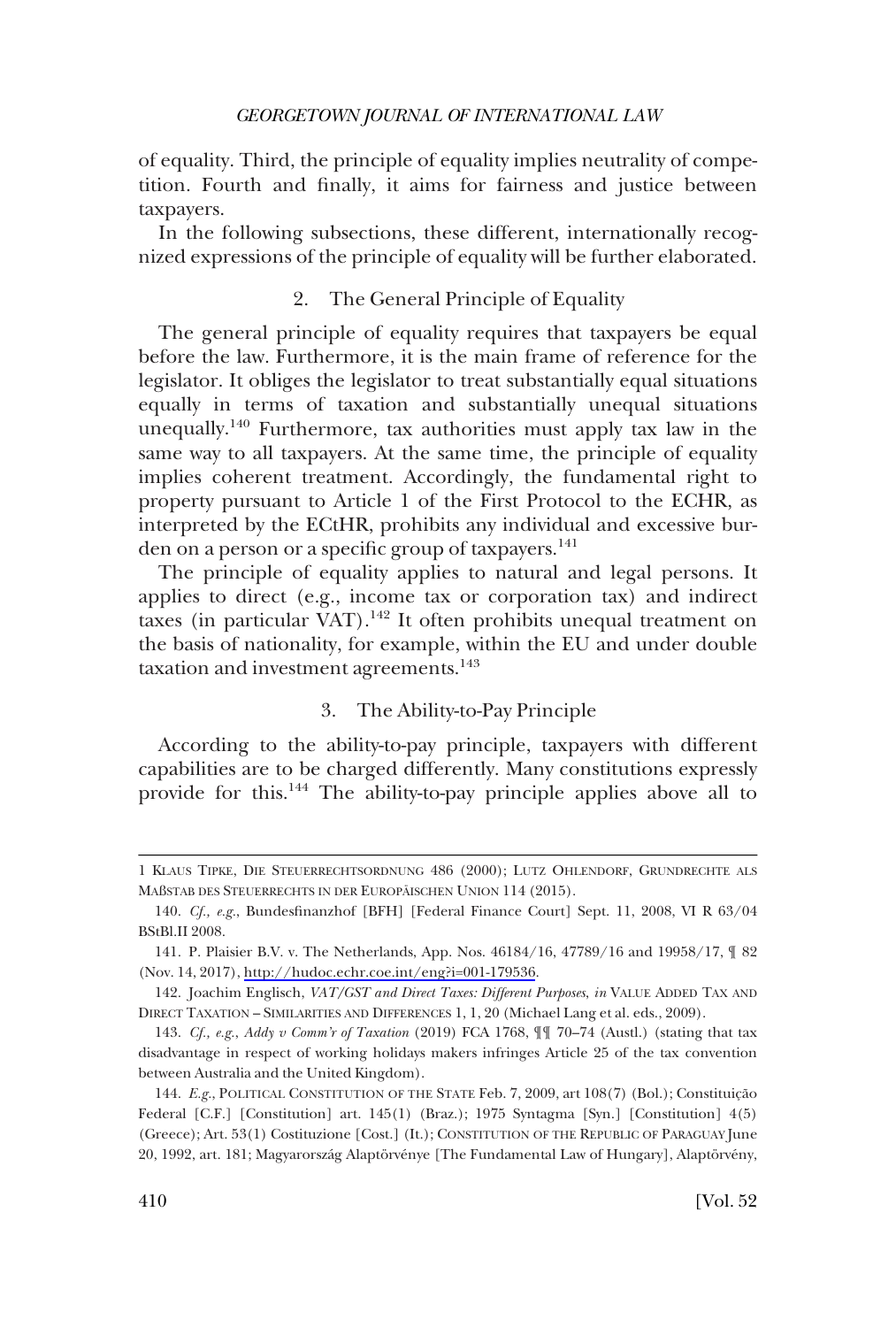natural persons and, in some countries, also to legal entities.<sup>145</sup>

The ability-to-pay principle can work in favor of the taxpayer by guaranteeing the tax exemption of the *minimum vitale* expenses and the deduction of necessary expenses from the assessment basis. Necessary expenses of a natural person include personal expenses such as food, clothing, housing, and business expenses, incurred in the ordinary course of business as a prerequisite to make profits. Sometimes a requirement for progressive taxation is derived from the ability-to-pay principle. However, progressive taxation can be better founded on the welfare state principle. $146$  The ability-to-pay principle can thus also justify a higher tax burden.<sup>147</sup> Furthermore, the ability-to-pay principle can ensure that there is sufficient time between the taxable event and the tax payment.

Many States recognize the link between the principle of equality and the ability-to-pay principle. At the level of the European Union, however, it only plays a minor role. This is due to the limited competences of the European Union for tax law, especially income tax. Nevertheless, the CJEU has applied the ability-to-pay principle within the framework of the non-discrimination principle of the fundamental freedoms.<sup>148</sup> Thus, the ability-to-pay principle does not apply per se but helps to identify violations of the fundamental freedoms.<sup>149</sup>

146. *Cf.* Johanna Hey, *Steuersystem und Steuerverfassungsrecht*, *in* STEUERRECHT 65, 127 (Klaus Tipke & Joachim Lang et al. eds., 23rd ed. 2018).

147. Cf. e.g., S.T.F., recurso extraordinário No. 601314/SP, Relator: Min. Edson Fachin, 24.2.2016 (Braz.), [http://redir.stf.jus.br/paginadorpub/paginador.jsp?docTP=TP&docID=11668355;](http://redir.stf.jus.br/paginadorpub/paginador.jsp?docTP=TP&docID=11668355) *see also*  Leonel C. Pessoˆa, *O principio da capacidade contributiva na jurisprudência do Supremo Tribunal Federal*  [The Ability to Pay Principle in the Decisions of the Brazilian Supreme Court], 5 REVISTA DIREITO GV 95 (2009).

149. *Cf.* Case C-336/96, Gilly v. Directeur des Services Fiscaux du Bas-Rhin, ECLI:EU:C:1998:221, ¶¶ 49–51 (May 12, 1998).

arts. O, XXX; C.E., B.O.E. n. 311, Dec. 29, 1978, art. 31(1) (Spain); CONSTITUTION OF THE BOLIVARIAN REPUBLIC OF VENEZUELA Dec. 1999, art. 316; CONSTITUTION OF CYPRUS Aug. 16, 1960, art. 24(1). For detailed information on the ability to pay principle, see KOKOTT, *supra* note 15, at 103.

<sup>145.</sup> E.g., in Hungary and Poland. Progressive turnover-based taxation do not constitute "State aid" to companies with a lower turnover, compare Case C-562/19 P, European Commission v. Republic of Poland, ECLI:EU:C:2021:201 (March 16, 2021) and Case C-596/19 P, European Commission v. Hungary, ECLI:EU:C:2021:202 (March 16, 2021). *See also* Case C-650/16, Bevola and Jens W. Trock v. Skatteministeriet, ECLI:EU:C:2018:424 (June 12, 2018); Matthias Valta, *Grenzu¨berschreitende Leistungsfa¨higkeit multinationaler Unternehmen im EU-Recht*, 9 INTERNATIONALES STEUERRECHT 189 (2020).

<sup>148.</sup> Case C-279/93, Koln-Altstadt v. Schumacker, ECLI:EU:C:1994:391, ¶ 32 (Nov. 22, 1994); for extensive interpretation, see Case C-650/16, Bevola and Jens W. Trock v. Skatteministeriet, ECLI:EU:C:2018:424, ¶¶ 39, 59 (June 12, 2018).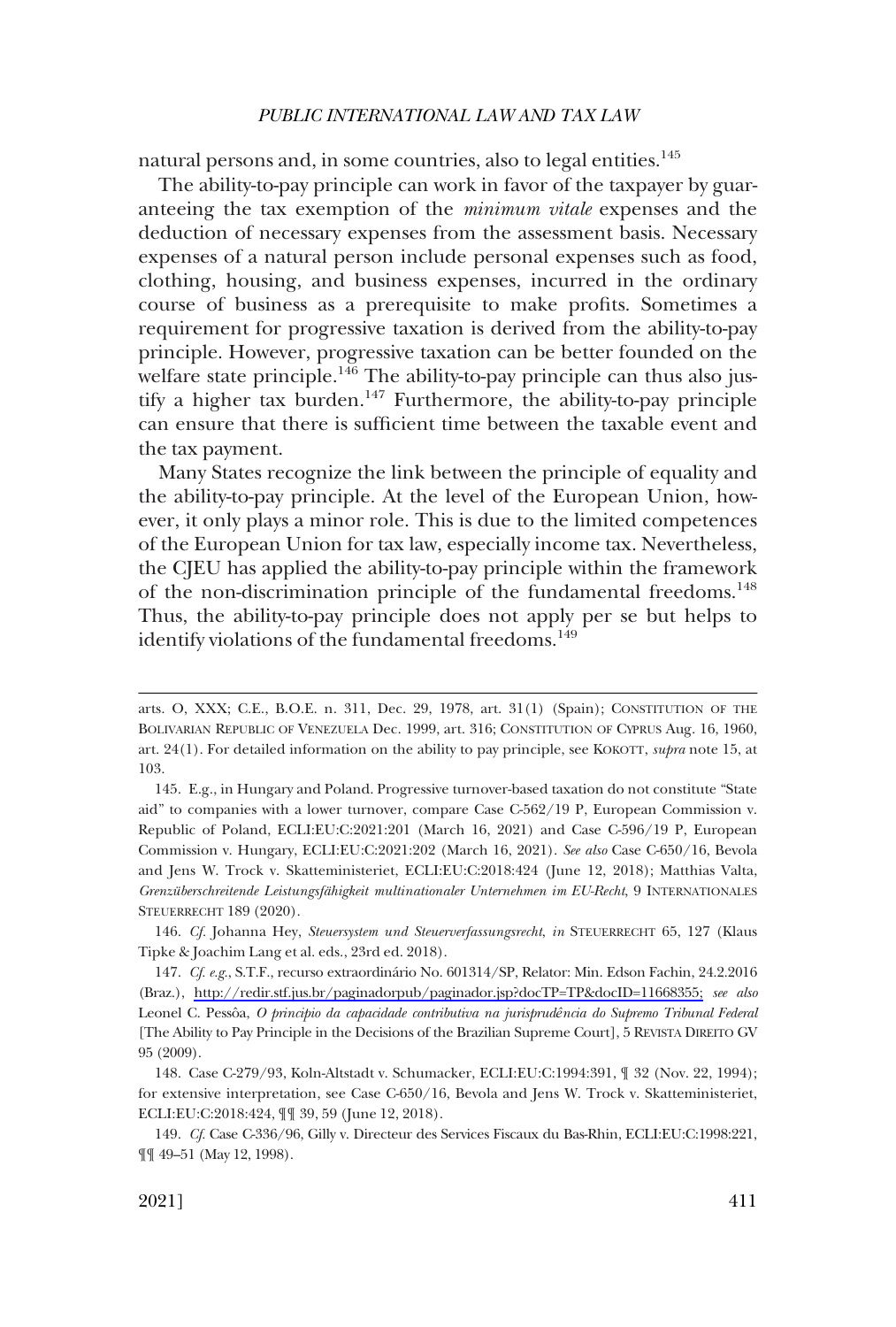Progressive tax rates based on turnover in the case of special taxes are in principle in the discretion of the Member States of the European Union.150 Therefore, progressive tax rates, even if the higher rate mainly affects companies from other Member States, are normally not discriminatory. Rather, "progressive taxation may be based on turnover, because, on the one hand, the amount of turnover constitutes a criterion of differentiation that is neutral and, on the other, turnover constitutes a relevant indicator of a taxable person's ability to pay."151

Whether and to what extent there should be an international, crossborder application of the ability-to-pay principle in tax matters is still unclear. The ability to pay principle can be invoked against double taxation. In the EU, it is also supposed to justify the obligation to take into account the personal expenses of non-residents<sup>152</sup> and even so-called final losses of a company's permanent establishment in another Member State under certain conditions.<sup>153</sup> In any case, taxing the same event more than once has nothing to do with taxation according to the ability to pay. It also burdens taxpayers who operate across borders. This is contrary to the free market.

Nevertheless, it remains difficult to apply the principle of equality, including the ability-to-pay principle, when more than one (tax) jurisdiction is involved. This is because the elimination of double taxation requires either the designation of a single responsible state or forcing two or more states working together to eliminate double or multiple taxation. Both are difficult for the courts to implement.<sup>154</sup>

There is a growing debate at the international level, though, as to whether uniform taxation is a generally accepted substantive principle of taxation. This relates to the demand for international tax coordination, which has gained considerable momentum in the context of the

<sup>150.</sup> Case C-323/18, Tesco-Global Áruházak Zrt. v. Nemzeti Adó- és Vámhivatal Fellebbviteli Igazgatósága, ECLI:EU:C:2020:140, ¶ 70 (Mar. 3, 2020); Case C-75/18, Vodafone Magyarország Mobil Távközlési Zrt. v. Nemzeti Adó- és Vámhivatal Fellebbviteli Igazgatósága, ECLI:EU: C:2020:139, ¶ 51 (Mar. 3, 2020).

<sup>151.</sup> Case C-323/18, Tesco-Global Áruházak Zrt. v. Nemzeti Adó- és Vámhivatal Fellebbviteli Igazgatósa´ga, ECLI:EU:C:2020:140, ¶¶ 70, 74 (Mar. 3, 2020); Case C-75/18, Vodafone Magyarország Mobil Távközlési Zrt. v. Nemzeti Adó- és Vámhivatal Fellebbviteli Igazgatósága, ECLI:EU:C:2020:139,  $\P\P$  49, 51, 56 (Mar. 3, 2020); *see also* Jörg Manfred Mössner, *Umsatzbasierte direkte Steuern*, 9 INTERNATIONALES STEUERRECHT 162 (2020); HONGLER, *supra* note 33, at 387–89.

<sup>152.</sup> *E.g.*, Case C-283/15, X v. Staatssecretaris van Financiën, ECLI:EU:C:2017:102, ¶ 30 (Feb. 9, 2017).

<sup>153.</sup> Case C-650/16, Bevola and Jens W. Trock v. Skatteministeriet, ECLI:EU:C:2018:424, ¶ 59 (June 12, 2018).

<sup>154.</sup> *Cf., e.g.*, Case C-67/08, Margarete Block v. Finanzamt Kaufbeuren, ECLI:EU:C:2009:92, ¶¶ 28–36 (Feb. 12, 2009).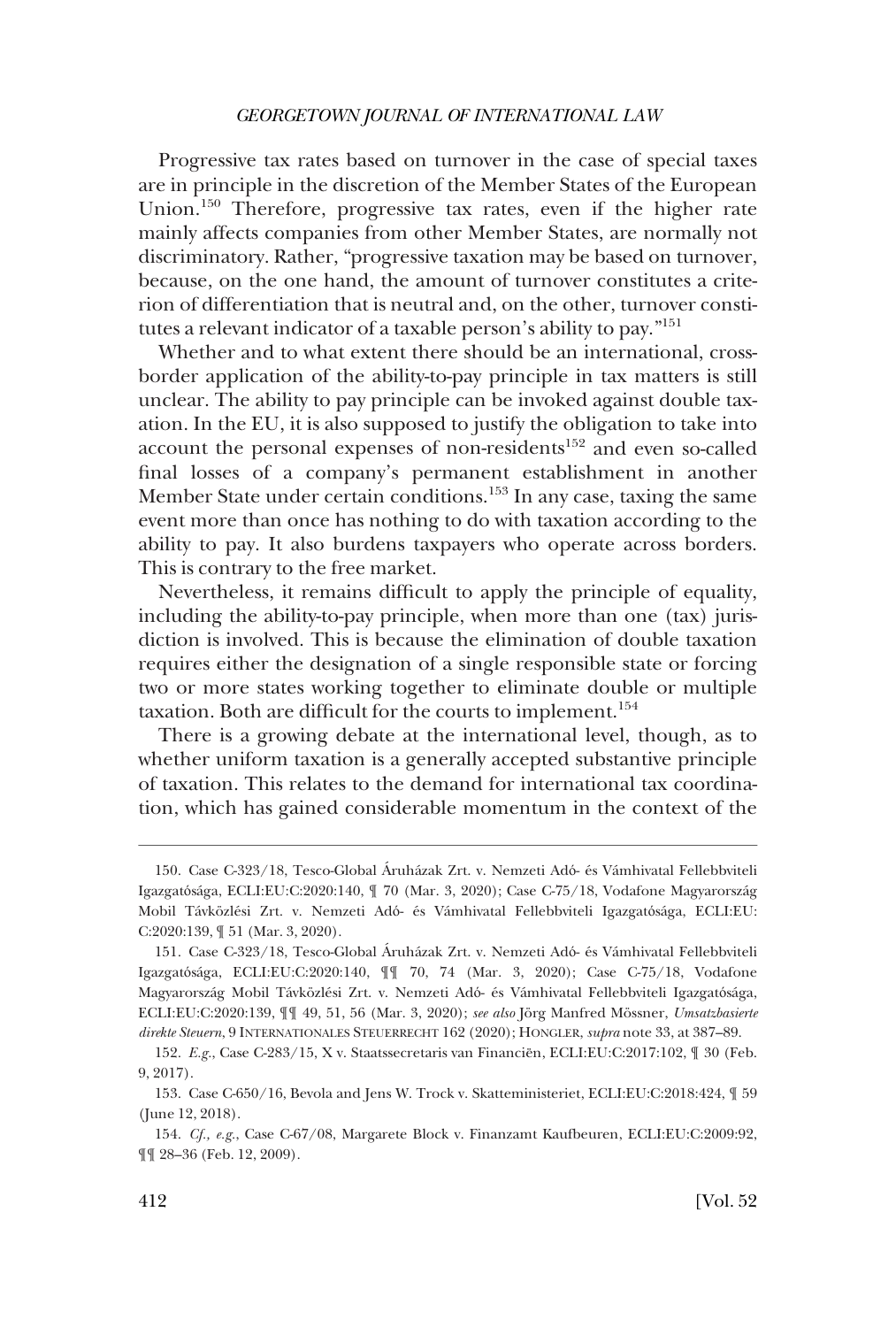<span id="page-32-0"></span>BEPS project. BEPS aims to prevent unintentional double non-taxation between countries by eliminating tax disparities on the basis of consistent exercise of taxation powers between countries, such as single taxation.155 Therefore, the principle of single taxation is gaining ground in the context of efforts towards a global minimum taxation (" $GLoBE$ ").<sup>156</sup> It is true that the underlying idea of a commitment by states to tax is difficult to reconcile with tax sovereignty. However, this international trend towards single taxation may lead to a reduction in double taxation, and thus to taxation that better reflects the ability-topay principle.

# 4. Competition Neutrality

The principle of equality serves to prevent distortions of competition in tax law, as well as in competition law, and to maintain tax neutrality. Taxes should not be a factor that significantly influences business decisions. Taxpayers should therefore be treated equally. However, this is not feasible at the international level, as the tax rates of states differ. Nevertheless, attempts are being made in the BEPS project to harmonize taxation in order to curb harmful tax competition.<sup>157</sup> In this sense, the recent GLoBE proposal aims to prevent a downward spiral of tax rates, and to harmonize competitive conditions by means of minimum taxation.

### 5. Justice and Fairness in International Tax Law

The principle of equality finally provides the basis for general postulates of justice. This includes, as already mentioned, not only horizontal tax justice between recipients of the same income, but also vertical tax

<sup>155.</sup> For the concept of single taxation, see generally AVI-YONAH, *supra* note 33; *see also* IBFD, SINGLE TAXATION? (Joanna Wheeler ed. 2018).

<sup>156.</sup> OECD, *Programme of Work to Develop a Consensus Solution to the Tax Challenges Arising from the Digitalization of the Economy, OECD-G 20 Inclusive Framework on BEPS*, 27 (2019); *cf.* Joachim Englisch & Johannes Becker, *International Effective Minimum Taxation – The GLOBE Proposal*, 11 WORLD TAX J. 483, 484–87 (2019).

*See OECD/G20 Base Erosion and Profit Shifting Project, Designing Effective Controlled Foreign Company*  157. *Rules*, OECD (2015), [https://www.oecd-ilibrary.org/taxation/designing-effective-controlled-foreign](https://www.oecd-ilibrary.org/taxation/designing-effective-controlled-foreign-company-rules-action-3-2015-final-report_9789264241152-en;)[company-rules-action-3-2015-final-report\\_9789264241152-en;](https://www.oecd-ilibrary.org/taxation/designing-effective-controlled-foreign-company-rules-action-3-2015-final-report_9789264241152-en;) *OECD/G20 Base Erosion and Profit Shifting Project, Countering Harmful Tax Practices More Effectively, Taking into Account Transparency and Substance*  OECD (2015), [https://www.oecd-ilibrary.org/taxation/countering-harmful-tax-practices-more-effectively](https://www.oecd-ilibrary.org/taxation/countering-harmful-tax-practices-more-effectively-taking-into-account-transparency-and-substance-action-5-2015-final-report_9789264241190-en)[taking-into-account-transparency-and-substance-action-5-2015-final-report\\_9789264241190-en.](https://www.oecd-ilibrary.org/taxation/countering-harmful-tax-practices-more-effectively-taking-into-account-transparency-and-substance-action-5-2015-final-report_9789264241190-en)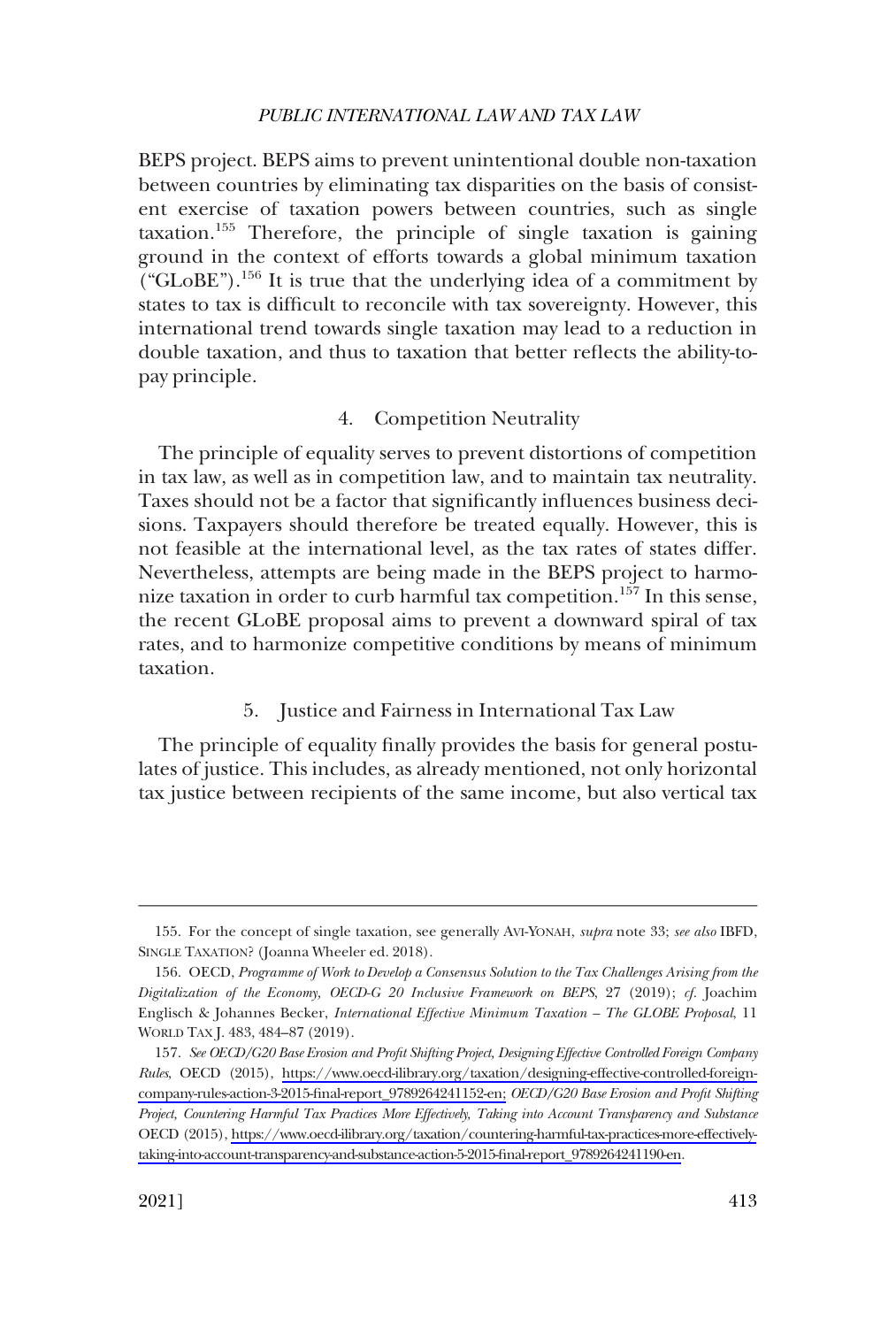<span id="page-33-0"></span>justice between recipients of different incomes. Whether and what legal consequences are to be drawn from this is controversial.<sup>158</sup>

Nor does the current demand for international minimum taxation prescribe to any state how high it should tax its companies. However, states with a higher tax rate can react to very low tax rates in other states by imposing additional taxation or by failing to deduct operating costs. Additional income resulting from such compensatory taxation in an investor's home state does not necessarily have to remain there. It should possibly be shared with other countries, in particular with the countries from which these revenues originate. Nevertheless, this concerns the fair distribution of global tax resources between states $159$ (Phase 2 of the ILA project), and therefore only indirectly affects taxpayers' rights which are the subject of this Article.

#### B. *Right to Data Protection*

The individual right to data protection and the legitimate collective interest in tax transparency require a balanced approach in international tax law that takes sufficient account of both fundamental values.

#### 1. Legal Bases for the Protection of Privacy and Data

The right to data protection has gradually developed as a separate individual right from the right to privacy and confidentiality of personal information. This development is clearly visible in the European region and has been brought about partly by legislation and partly by case law.160 Almost all constitutions in the world guarantee the right to privacy, and some explicitly guarantee a right to

<sup>158.</sup> According to McDaniel and Repetti, horizontal and vertical equity together are a single concept, which lacks normative content, and is itself only a proxy for theories of distributive justice and morality. *See* Paul R. McDaniel & James Repetti, *Horizontal and Vertical Equity: The Musgrave/Kaplow Exchange*, 1 FLA. TAX REV. 607, 621 (1993); James Repetti & Diane Ring, *Horizontal Equity Revisited*, 13 FLA. TAX REV. 135, 155 (2012).

<sup>159.</sup> See Olaf Scholz, German Fed. Minister of Fin., Speech at Symposium zur Internationalen Steuerpolitik: Mindestbesteuerung bringt Fairness ins internationale Steuerrecht, 150 Jahre DBA – Fit for Purpose? (May 8, 2019) (transcript available at [https://www.bundesfinanzministerium.](https://www.bundesfinanzministerium.de/Content/DE/Reden/2019/2019-05-08-150-Jahre-DPA.html) [de/Content/DE/Reden/2019/2019-05-08-150-Jahre-DPA.html](https://www.bundesfinanzministerium.de/Content/DE/Reden/2019/2019-05-08-150-Jahre-DPA.html)); Kim Brooks, *Inter-Nation Equity: The Development of an Important but Underappreciated International Tax Policy Objective*, *in* TAX REFORM IN THE 21ST CENTURY: A VOLUME IN MEMORY OF RICHARD MUSGRAVE 471, 487–91 (John G. Head & Richard Krever eds., 2009).

<sup>160.</sup> The German Constitutional Court was perhaps the first to develop the concept of effective data protection as an instrument for the protection of the right to informational selfdetermination. *See* Bundesverfassungsgericht [BVerfG] [Federal Constitutional Court] 1 BvR 209/83, Dec. 15, 1983 (Ger.).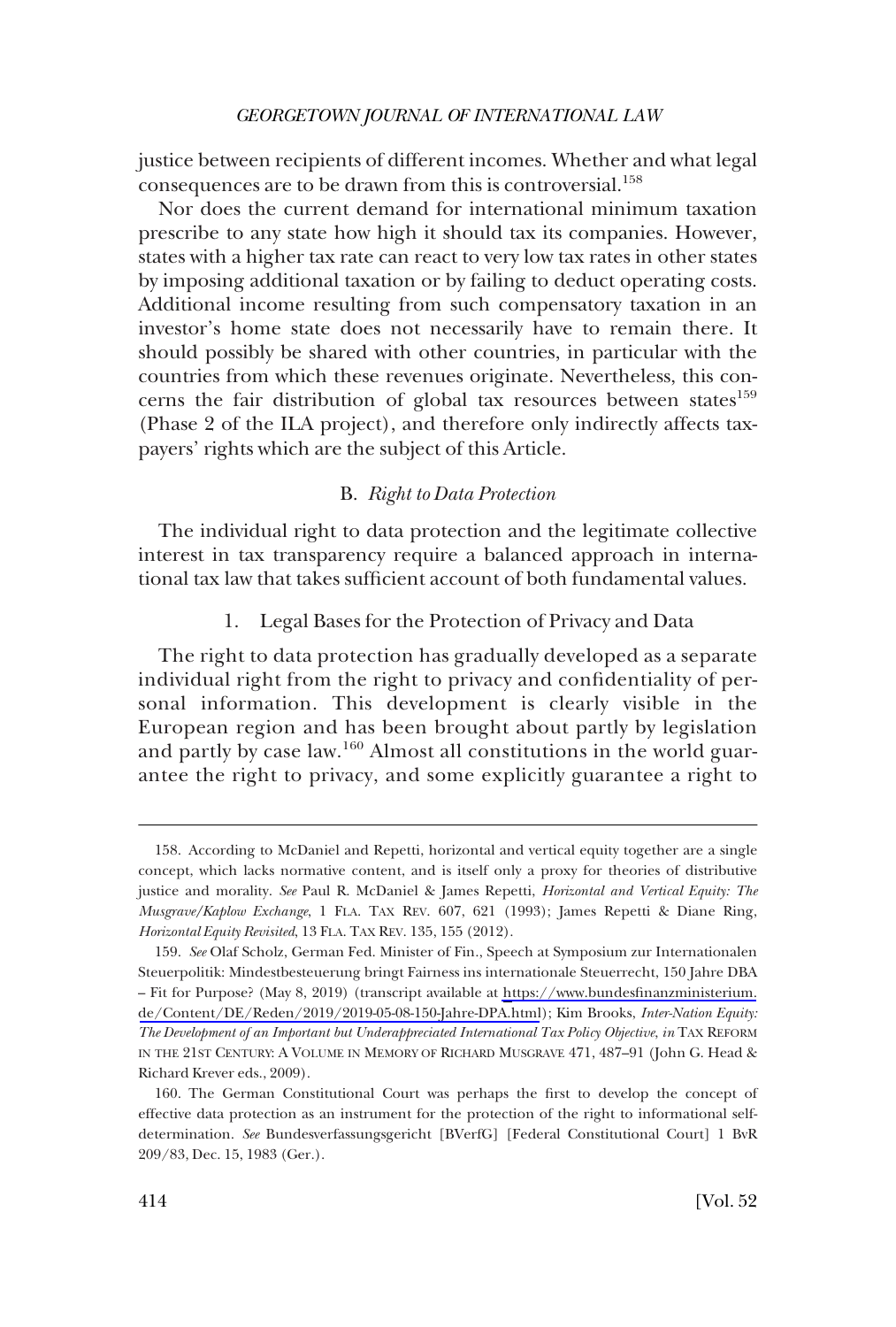data protection.<sup>161</sup> Interestingly, the Indian Supreme Court derives the right to privacy, including data protection, from the fundamental rights to life and liberty.<sup>162</sup> According to this court, biometric tax identification number ("*adhair*") is permissible in view of the legitimate state interest in combating tax evasion.<sup>163</sup> Even if this is not explicitly stated in the constitution, almost all legal systems respect the taxpayers' right to confidentiality of information they share with the tax authorities.164 The protection of tax-related information can therefore be regarded as a minimum international standard.

A particularly strict data protection regime, albeit not particularly for tax matters, has developed in Europe. Legal bases are Article 8 of the ECHR on the right to privacy and family life, and Articles 7 and 8 of the EU Charter. The ECtHR has ensured effective data protection in line with the requirements of the right to privacy, especially in tax matters, and also in relation to the requirements of freedom of expression under Article 10 of the ECHR.<sup>165</sup>

In the European Union, Article 7 of the EU Charter guarantees the protection of the right to privacy, and Article 8 of the EU Charter guarantees data protection. In addition, data protection is subject to specific provisions in secondary Union law, in particular the General Data Protection Regulation ("GDPR").<sup>166</sup> Unlike in many states, however, there are no regulations specifically for the protection of tax data, especially since the EU has no tax competence. On the contrary, the applicability of the GDPR in the field of taxation is limited for several reasons. Recital 23 of the GDPR expressly permits restrictions in the area of taxation. Furthermore, it is primarily applicable to personal data of individuals. The GDPR therefore offers only limited protection, particularly for the tax data of companies.

<sup>161.</sup> *E.g.*, FEDERAL CONSTITUTION July 26, 2010, arts. 45, 46 (Cape Verde); CONSTITUTION OF THE GABONESE REPUBLIC Mar. 26, 1991, art. 1.6 (Gabon); CONSTITUTION OF THE UNION OF THE COMOROS July 30, 2018, art. 27 (2018) (Comoros); CONSTITUTION OF THE REPUBLIC OF MOZAMBIQUE Nov. 16, 2004, art. 71 (Mozam.); CONSTITUTION arts. 31(c), 35(2) (2010) (Kenya).

<sup>162.</sup> Justice K.S. Puttaswamy v. Union of India, (2017) 10 SCC 1 (India).

<sup>163.</sup> *Id.* 

<sup>164.</sup> *See* PASQUALE PISTONE & PHILIP BAKER, THE PRACTICAL PROTECTION OF TAXPAYERS' RIGHTS (2015).

<sup>165.</sup> Satakunnan Markkinapörssi Oy & Satamedia Oy v. Finland, App. No. 931/13,  $\llbracket$  172 (June 27, 2017),<http://hudoc.echr.coe.int/eng?i=001-175121>.

<sup>166.</sup> Regulation (EU) 2016/679 of the European Parliament and of the Council of 27 April 2016 on the protection of natural persons with regard to the processing of personal data and on the free movement of such data, and repealing Directive 95/46/EC (General Data Protection Regulation), 2016 O.J. (L 119) 1.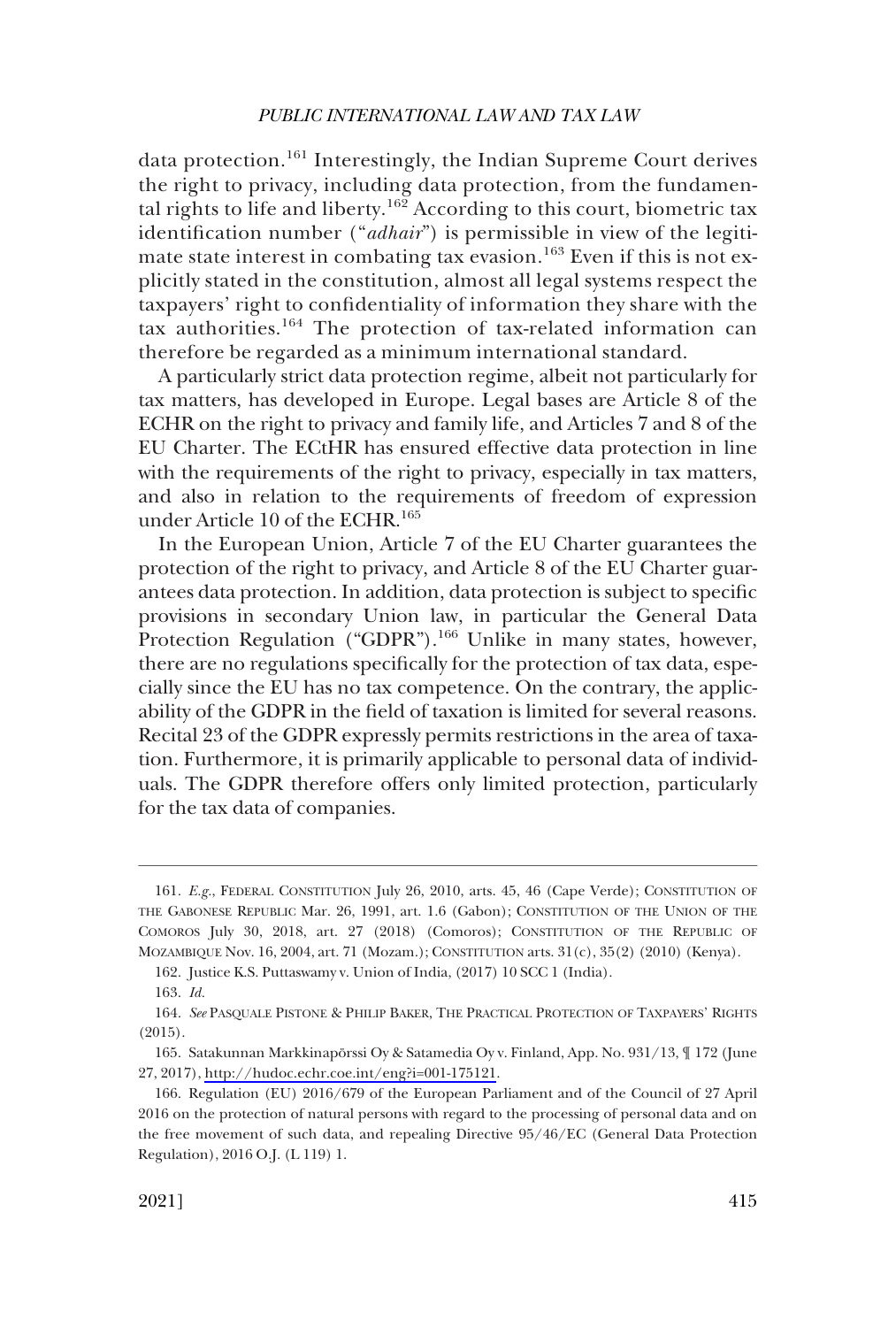<span id="page-35-0"></span>In a series of judgments, the ECtHR has specified taxpayers' rights in connection with the power of the tax authorities to obtain information. When the authorities search the taxpayers' premises and seize documents, the procedures must be designed in such a way that they leave no room for abuse.<sup>167</sup> However, copying the contents of servers is not the same as seizure. Therefore, the seizure of a backup copy of the entire server was not considered an infringement of the taxpayer's privacy.<sup>168</sup> Even in the context of criminal investigations, secret surveillance is only permissible if it is absolutely necessary, complies with the law, and pursues a legitimate objective. In particular, the rules on surveillance must be clear and contain adequate safeguards against abuse.<sup>169</sup>

In general, the CJEU allows storage of data only under extremely strict conditions, $170$  but this does not equally apply in the area of taxation. Within a Member State, however, the transfer of tax data from one authority (health insurance) to another authority (tax) is not permitted without informing the person concerned.<sup>171</sup>

## 2. Rights in Cross-Border Situations

The fundamental right to data protection and the resulting procedural rights and guarantees also apply to data exchange in the context of cross-border cooperation between tax authorities. Administrative assistance must be provided in accordance with the legal provisions, $172$ including the concerned persons' procedural rights.<sup>173</sup> Nevertheless, in many states, the international exchange of tax data does not necessarily require informing the persons concerned in the current BEPS era. The model tax treaty signed by twenty-two African states within the framework of the African Tax Administrative Forum ("ATAF") expressly guarantees the confidentiality of exchanged tax data, according to the

Funke v. France, App. No. 10828/84, ¶ 56 (Feb. 25, 1993), [http://hudoc.echr.coe.int/](http://hudoc.echr.coe.int/tur?i=001-57809) 167. [tur?i=001-57809](http://hudoc.echr.coe.int/tur?i=001-57809).

<sup>168.</sup> Bernh Larsen Holding AS and Others v. Norway, App. No. 24117/08,  $\parallel$  173 (Mar. 14, 2013),<http://hudoc.echr.coe.int/fre?i=001-117133>.

<sup>169.</sup> Volokhy v. Ukraine, App. No. 23543/02,  $\P\P$  49, 52 (Nov. 2, 2006), [http://hudoc.echr.](http://hudoc.echr.coe.int/eng?i=001-77837) [coe.int/eng?i=001-77837](http://hudoc.echr.coe.int/eng?i=001-77837).

<sup>170.</sup> *See* most recently Joined Cases C-511/18, C-512/18 and C-520/18, Quadrature du Net et al, ECLI:EU:C:2020:791 (Oct. 6, 2020).

<sup>171.</sup> Case C-201/14, Bara & Others v. Presedintele Casei Nationale de Asigurări de Sănătate, ECLI:EU:C:2015:638, ¶¶ 28–34 (Oct. 1, 2015).

<sup>172.</sup> *See* Bundesgericht [BGer] [Federal Supreme Court] Mar. 17, 2017, 2C\_1000/2015, ¶¶ 6.2, 6.3 (Switz.).

<sup>173.</sup> *Cf.* Case C-682/15, Berlioz Inv. Fund S.A. v Directeur de l'administration des contributions directes, 43, 75 and operatives 2 and 5 (May 16, 2017); Case C-276/12, Sabou v. Finanční ředitelství pro hlavní město Prahu, ECLI:EU:C:2013:678, 37–46 (Oct. 22, 2013).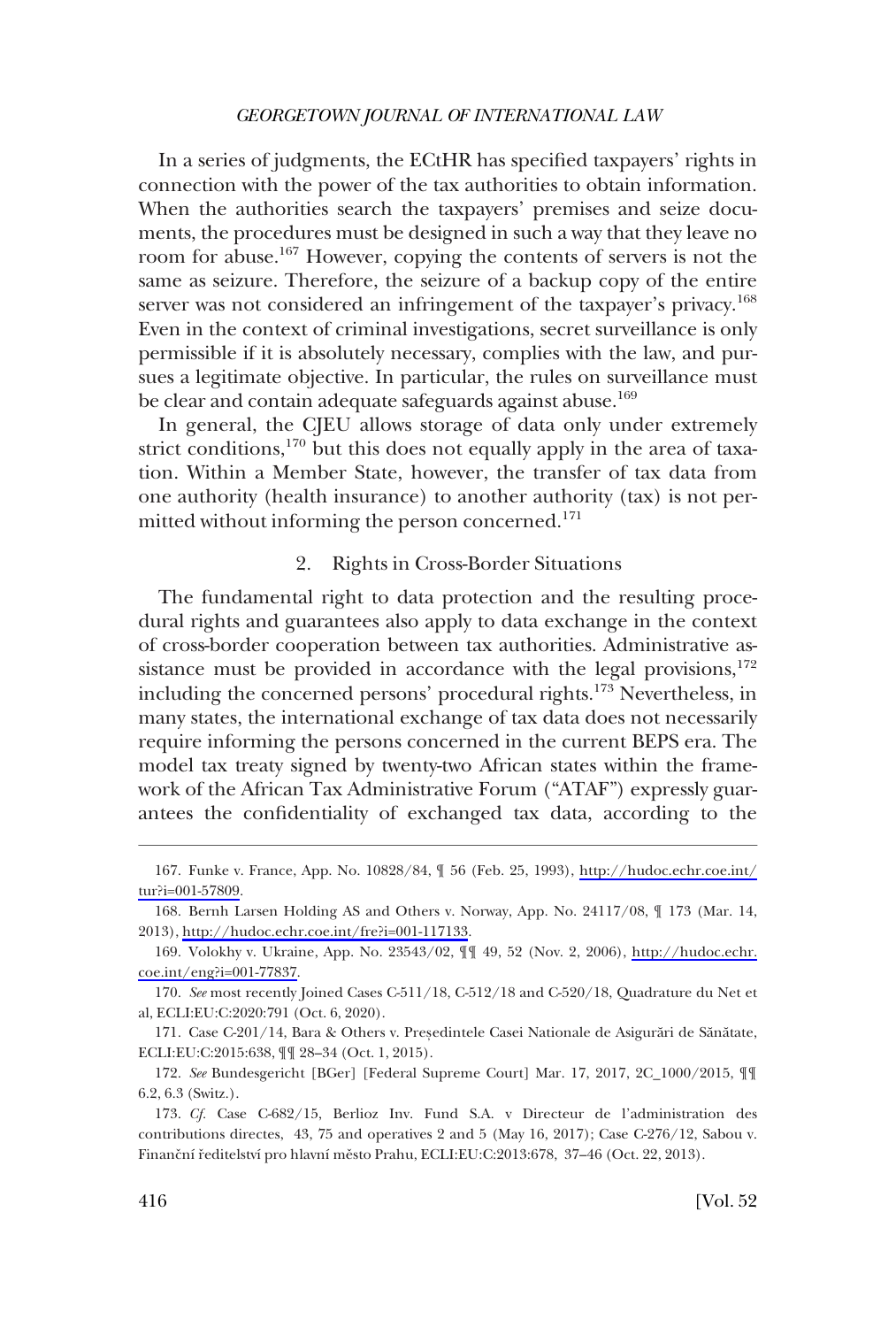standard of the recipient state. They can, in principle, only be used within the framework of tax administration.<sup>174</sup> Exchange of information on the basis of administrative assistance agreements is therefore justified in principle and does not violate the right to privacy.<sup>175</sup> Furthermore, in the European region, Article 8 of the ECHR does not require that all potentially affected persons be informed in advance of the transfer of their tax data to another state.<sup>176</sup>

An emerging international standard is likely to be that only foreseeably relevant information can be transmitted.<sup>177</sup> Insufficiently specified

*Cf.* Case C-682/15, Berlioz Inv. Fund S.A. v Directeur de l'administration des contributions 177. directes, ECLI:EU:C:2017:373,  $\oint$  60 and operatives 3–4 (May 16, 2017). In 2005, the standard in the OECD Model Convention on Mutual Assistance was changed from "necessary" to "foreseeably relevant" information. The adaptation to this was first made by case law, and later by amendments to the national laws on mutual assistance in tax matters. The Swiss Federal Supreme Court developed an interesting way of adapting to the new standard, which also affected the clauses of bilateral agreements that still contain a reference to necessity. *See* Bundesgericht [BGer] [Federal Supreme Court] Jan. 27, 2004, 2A.185/2003, ¶ 7.1 (Switz.); Bundesgericht [BGer] [Federal Supreme Court] Apr. 12, 2006, 2A.430/2005, ¶ 6.1 (Switz.); Bundesgericht [BGer] [Federal Supreme Court] Mar. 29, 2018, 2C\_598/2017, ¶ 4.1 (Switz.); Bundesverwaltungsgericht [BVGE] [Federal Administrative Court] Mar. 5, 2019, A-2591/2017 (Switz.); Bundesgericht [BGer] [Federal Supreme Court] Aug. 27, 2013, 139 Arrêts du Tribunal Fédéral Suisse [ATF] II 451, 2.3.3,  $\P$  459 (Switz.) (linking the concept of necessity to that of proportionality). For the different approaches, see generally *Rechtbank van Eerste Aanleg* Hasselt [Court of First Instance Hasselt], judgment of 7 November 2012, 11/2968/A,; Cass., sez. VI civ.-T, 28 aprile 2015, n. 8605 (It.); Tribunal administratif du Grand-Duché de Luxembourg [Luxembourg Administrative Court], 4 septembre 2013, No. 33111C, (July 5, 2013), [https://ja.](https://ja.public.lu/30001-35000/33111C.pdf)  [public.lu/30001-35000/33111C.pdf;](https://ja.public.lu/30001-35000/33111C.pdf) Tribunal administratif du Grand-Duche´ de Luxembourg [Luxembourg Administrative Court], No. 33118C (Sept. 24, 2013), [https://ja.public.lu/30001-](https://ja.public.lu/30001-35000/33118C.pdf)  [35000/33118C.pdf](https://ja.public.lu/30001-35000/33118C.pdf); Tribunal administratif du Grand-Duche´ de Luxembourg [Luxembourg Administrative Court], No. 34356C, at 11 (July 10, 2014), [https://ja.public.lu/30001-35000/34356C.](https://ja.public.lu/30001-35000/34356C.pdf)  [pdf](https://ja.public.lu/30001-35000/34356C.pdf) ("La Cour partage de même l'analyse des premiers juges que l'article 22 de la Convention limite l'échange de renseignements à ceux qui sont nécessaires pour l'application des lois internes des Etats contractants relatives aux impôts visés par la Convention et que l'échange est partant confiné aux renseignements ne´cessaires dans le cadre du cas d'imposition tel que circonscrit dans la demande de renseignements de l'Etat requérant."); Minister of Fin. v. Ap, [2014] No. Ap. of 2015, Supreme Court of Bermuda, (Mar. 23, 2016), [https://www.gov.bm/sites/default/files/Minister-of-Finance-v-Ap-2016-](https://www.gov.bm/sites/default/files/Minister-of-Finance-v-Ap-2016-SC-Bda-30-Civ-23-March-2016.pdf)  [SC-Bda-30-Civ-23-March-2016.pdf](https://www.gov.bm/sites/default/files/Minister-of-Finance-v-Ap-2016-SC-Bda-30-Civ-23-March-2016.pdf); AXY & others v. Comptroller of Income Tax, 2015 SGHC 291, Singapore High Court, (Nov. 4, 2015), [https://www.supremecourt.gov.sg/docs/default-source/](https://www.supremecourt.gov.sg/docs/default-source/module-document/judgement/2015-sghc-291.pdf) 

<sup>174.</sup> African Tax Administration Forum [ATAF], *ATAF Model Tax Agreement*, arts. 27(2), (4), [https://irp-cdn.multiscreensite.com/a521d626/files/uploaded/ATAF%20Model%20Tax%](https://irp-cdn.multiscreensite.com/a521d626/files/uploaded/ATAF%20Model%20Tax% 20Agreement_Highres.pdf)  [20Agreement\\_Highres.pdf.](https://irp-cdn.multiscreensite.com/a521d626/files/uploaded/ATAF%20Model%20Tax% 20Agreement_Highres.pdf)

<sup>175.</sup> G.S.B. v. Switzerland, App. No. 28601/11,  $\P\P$  77–80 (Dec. 22, 2015), [http://hudoc.echr.](http://hudoc.echr.coe.int/eng?i=001-159732) [coe.int/eng?i=001-159732](http://hudoc.echr.coe.int/eng?i=001-159732).

<sup>176.</sup> Othymia Investments v. The Netherlands, App. No.  $75292/10$ ,  $\parallel$  44 (June 16, 2015), <http://hudoc.echr.coe.int/ENG?i=001-115076.> *See generally* Joined Cases C-245/19 & 246/19, E´tat luxembourgeois v. B, ECLI:EU:C:2020:795, ¶ 97 (Oct. 6, 2020) (with opinion by Advocate General Kokott, ECLI:EU:C:2020:516).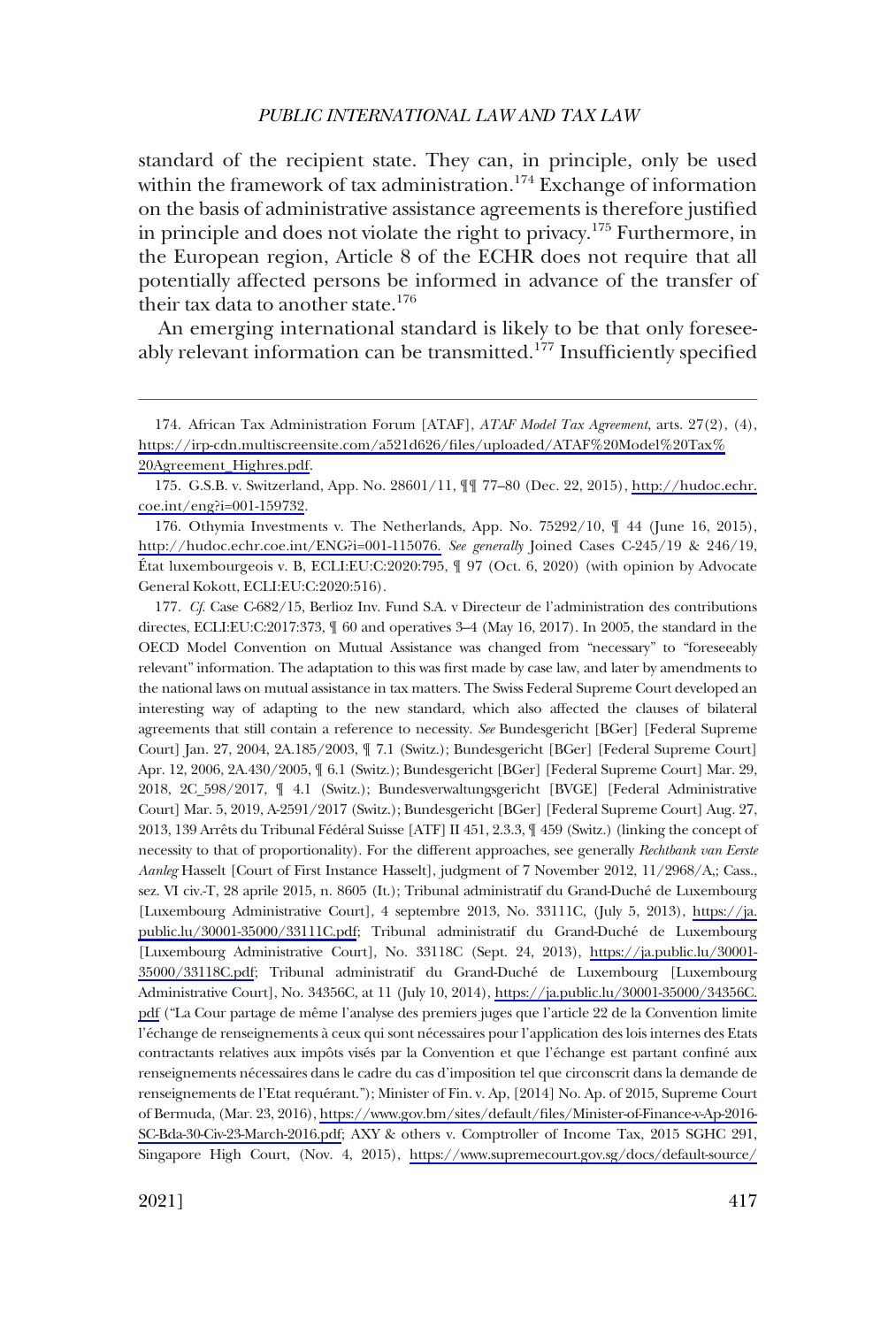requests or fishing expeditions are not permitted.<sup>178</sup> Group requests cannot not be easily distinguished from these.<sup>179</sup> Under DTCs and national law,180 administrative assistance is normally only permitted if the requesting state provides the information necessary to identify the person(s) involved in the investigation, particularly their names. This is not the case with a group request. Instead, it applies to a group of persons for whom there is an increased probability that they have not fulfilled their tax obligations in the requesting state. The commentary on the OECD Model Tax Convention and the proposed DAC 7 of the  $EU^{181}$  stress that group requests are not inadmissible *per se*.<sup>182</sup> However,

178. *Cf., e.g.*, Case C-682/15, Berlioz Inv. Fund S.A. v Directeur de l'administration des contributions directes, ECLI:EU:C:2017:373, ¶¶ 71–72 (May 16, 2017); Cases C-245/19 and C-246/19, État luxembourgeois v. B, 2020 ECLI:EU:C:2020:795,  $\P\P$  106 et seq. (Oct. 6, 2020); Bundesgericht [BGer] [Federal Supreme Court] Sept. 12, 2016, 2C\_276/2016, ¶ 6.3 (Switz.).

*Cf. Update to Article 26 of the OECD Model Tax Convention and Its Commentary*, OECD ¶ 5.2 179. (2012); Bundesgericht [BGer] [Federal Supreme Court] Sept. 12, 2016, 2C\_276/2016, ¶ 6.3 (Switz.); Bundesgericht [BGer] [Federal Supreme Court] July 26, 2019, 2C\_653/2018, ¶¶ 5.2.3– 5.2.5, 6.1 (Switz.); Minister of Nat'l Revenue v. Hydro-Québec, [2018] F.C. 622, ¶ 96 (Can.) ("Some form of fishing expedition may be allowed, but judicial authorization, with its inherent discretion, exists to limit and govern it."). *See* Pending case C-437/19, État du Grand-duché de Luxembourg (May 31, 2019), [http://curia.europa.eu/juris/showPdf.jsf?text=&docid=219996&](http://curia.europa.eu/juris/showPdf.jsf?text=&docid=219996&pageIndex=0&doclang=en&mode=lst&dir=&occ=first&part=1&cid=6865676) [pageIndex=0&doclang=en&mode=lst&dir=&occ=first&part=1&cid=6865676](http://curia.europa.eu/juris/showPdf.jsf?text=&docid=219996&pageIndex=0&doclang=en&mode=lst&dir=&occ=first&part=1&cid=6865676).

180. *E.g.*, Income Tax Act, R.S.C. 1985, c.1 (5th Supp.), 231.2 (2) (Can.) ("The Minister shall not impose on any person a requirement . . . to provide information or any document relating to one or more unnamed persons unless the Minister first obtains the authorization of a judge . . ."); Council Directive 2011/16/EU, Feb. 15, 2011, art. 20(2), 2011 O.J. (L 64) 1 ("The standard form . . . shall include at least . . . the name of the person to whom the investigation or inquiry applies.").

181. *Proposal for a Council Directive Amending Directive 2011/16/EU on Administrative Cooperation in the Field of Taxation of 15 July 2020*, COM (2020) 314 final (July 7, 2020).

182. Subject to the condition of foreseeable relevance, courts also allow group requests in a similar way. *See* Hof Den Haag 7 juli 2018, X, Z/ inspecteur van de Belastingdienst (Neth.), [https://linkeddata.overheid.nl/front/portal/document-viewer?ext-id=ECLI:NL:GHDHA:2018:](https://linkeddata.overheid.nl/front/portal/document-viewer?ext-id=ECLI:NL:GHDHA:2018:1800) [1800;](https://linkeddata.overheid.nl/front/portal/document-viewer?ext-id=ECLI:NL:GHDHA:2018:1800) Bundesgericht [BGer] [Federal Supreme Court] Sept. 12, 2016, Eidgenössische Steuerverwaltung/A, 2C\_276/2016 (Switz.); Bundesgericht [BGer] [Federal Supreme Court] Feb. 1, 2019, 2C\_625/2018 (Switz.); Bundesgericht [BGer] [Federal Supreme Court] June 7, 2019, 2C\_764/2018 (Switz.); Bundesgericht [BGer] [Federal Supreme Court] July 22, 2019, 2C\_1053/2018 (Switz.); Bundesverwaltungsgericht [BVGE] Aug. 21, 2018, A-4154/2017 (Switz.); Bundesgericht [BGer] [Federal Supreme Court] Sept. 12, 2016, 2C\_276/2016, ¶ 6.3 (Switz.). They see the relevance of the suspicions in connection with the Panama Papers. *See also* Tribunal administratif du Grand-Duché de Luxembourg Luxembourg Administrative Court, No. 43406C, No. 43407C, No. 43408C, No. 43409C, No. 43410C, No. 43411C, No. 43412C, No. 43413C, No. 43414C & No. 43415C, (Nov. 14, 2019),<https://ja.public.lu/40001-45000/43406C.pdf>(all on to the DTC Luxembourg-Denmark).

module-document/judgement/2015-sghc-291.pdf; Comptroller of Income Tax v. AZP, [2012] SGHC 112 (May 23, 2012), [https://www.supremecourt.gov.sg/docs/default-source/module-document/](https://www.supremecourt.gov.sg/docs/default-source/module-document/judgement/2012-sghc-112.pdf)  [judgement/2012-sghc-112.pdf.](https://www.supremecourt.gov.sg/docs/default-source/module-document/judgement/2012-sghc-112.pdf)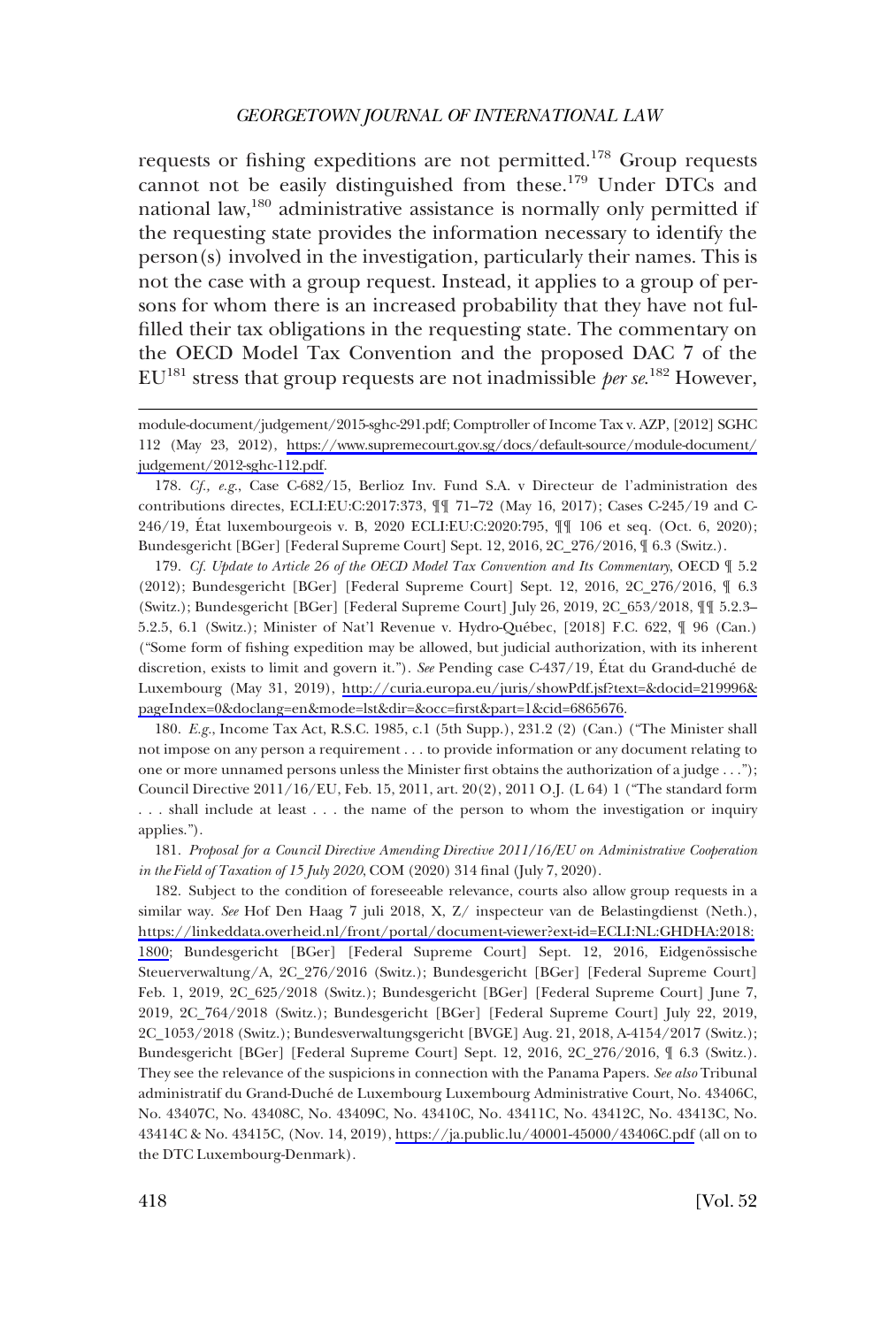<span id="page-38-0"></span>this standard should be interpreted in such a way that, even in the case of group requests, it is possible to clearly identify the persons concerned. Otherwise, no effective legal protection can be granted to these persons.

Complex legal questions arise in the case of joint and simultaneous tax audits, which are becoming increasingly common.<sup>183</sup> For example, the question of which law is applicable arises—the law of the place where the business is located (*ius loci*) or the law of the country that sends its officials to another country? And under which law and before which courts can taxpayers obtain legal protection? Legal redress should be available at the time of the initiation of such procedures,<sup>184</sup> during the joint audit,<sup>185</sup> and finally in relation to the use of confidential tax data collected during joint or simultaneous audits.<sup>186</sup>

An adequate level of protection can be required as a condition for data transferral to third countries. The CJEU confirmed this in its *Schrems* judgments.<sup>187</sup> However, the extent to which this assessment also applies to the area of taxation remains to be seen. In any case, taxpayers cannot be left without protection even in times of BEPS.

As a result, there are many new constellations, particularly in crossborder cooperation, in which it is important to balance the general interest of tax transparency on the one hand and the protection of taxpayers on the other.

# C. *Rights of Intermediaries*

The material scope of fundamental rights in the field of taxation covers all taxpayers, all natural persons, and all legal persons acting in the

<sup>183.</sup> Detailed regulations, similar to the practice in Europe, can be found in the Southern African Development Community Agreement on Assistance in Tax Matters (AATM) art. 5 (2012), [https://www.sadc.int/documents-publications/show/6948.](https://www.sadc.int/documents-publications/show/6948) *See also Proposal for a Council Directive Amending Directive 2011/16/EU on Administrative Cooperation in the Field of Taxation of 15 July 2020*, COM (2020) 314 final, art. 12(a), (July 7, 2020).

<sup>184.</sup> *Cf.* Finanzgericht Köln [FG] [Cologne Finance Court] Oct. 7, 2017, No. 2 V 1055/17 (Ger.); Finanzgericht München [FG] [Munich Finance Court] Feb. 23, 2018, No. 2 V 814/17 (Ger.); Finanzgericht Köln [FG] [Cologne Finance Court] Apr. 13, 2018, No. 2 V 174/18 (Ger.); Finanzgericht Köln [FG] [Cologne Finance Court] Sept. 12, 2018, 2 K 814/18 (Ger.).

<sup>185.</sup> *Cf.* Lars H. Haverkamp, *Joint Audit: U¨ berlegungen zur Rechtslage und Ausblick in die Zukunft*, INTERNATIONALES STEUERRECHT pp. 65 et seq (2020).

<sup>186.</sup> *Cf.* Aloe Vera of Am., Inc. v. United States, 128 F. Supp. 2d 1235 (D. Ariz. 2000) (involving simultaneous audits by American and Japanese tax authorities).

<sup>187.</sup> *See* most recently Case C-311/18, Data Protection Comm'r v Facebook Ireland Ltd., ECLI: EU:C:2020:559 (July 16, 2020).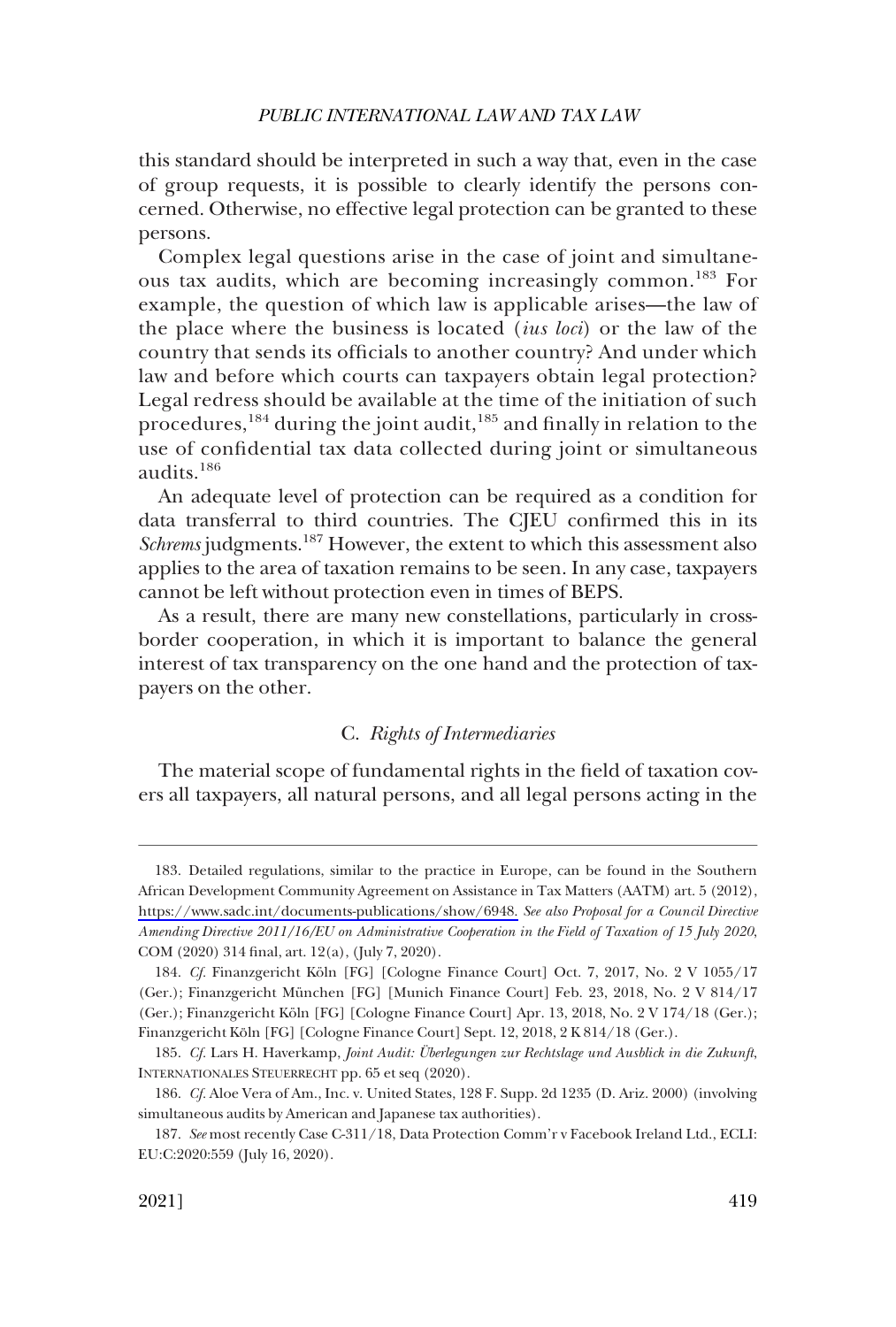context of tax assessment or collection, such as banks and consultants ("intermediaries"). In the case of taxpayers, it is only a matter of protecting their own human rights, whereas in the case of the intermediaries there are two dimensions: their own legal sphere and that of the taxpayer involved. The protection of professional rights is a functional extension of rights of the individual taxpayer, but also the subject of separate protection, in particular the attorney-client privilege. However, effective protection of the taxpayers' rights and the attorney-client privilege requires confidentiality protection also in relation to other professions. Otherwise, no trustful cooperation between the taxpayers, their advisors and lawyers is possible. Nor should the professions be unnecessarily and disproportionately burdened in order to protect the "collective right" to levy taxes. This is also shown by the case law of the European courts on searches of a law firm,<sup>188</sup> the registered office of a legal person,<sup>189</sup> branches and other premises,<sup>190</sup> the professional secrecy of lawyers, $^{191}$  and seizure of bank documents. $^{192}$ 

Nevertheless, it remains possible for a tax authority to obtain information from a third party without informing the taxpayer, if this is justified within the limits of its discretion, while balancing the interests of the individual against the public interest.<sup>193</sup> However, DAC 6 in particular now requires intermediaries (such as financial institutions, banks, or consultants) to report tax arrangements that might be illegal. This not only raises problems of legal certainty, but also affects the rights to data protection of both taxpayers and intermediaries, and strains their freedom of profession. Also within the framework of the International Compliance Assurance Program ("ICAP"), intermediaries are increasingly becoming "assistants" of the tax authorities and are sometimes

*See* Volokhy v. Ukraine, App. No. 23543/02, ¶¶ 53–54 (Nov. 2, 2006), [http://hudoc.echr.](http://hudoc.echr.coe.int/eng?i=001-77837) 188. [coe.int/eng?i=001-77837](http://hudoc.echr.coe.int/eng?i=001-77837); André v. France, App. No. 18603/03,  $\P$   $\P$  46–47 (July 24, 2008)[,http://](http://hudoc.echr.coe.int/eng?i=001-87938) [hudoc.echr.coe.int/eng?i=001-87938](http://hudoc.echr.coe.int/eng?i=001-87938) ; Bernh Larsen Holding v. Norway, App. No. 24117/08, ¶ 173 (Mar. 14, 2013), [http://hudoc.echr.coe.int/eng?i=001-117133.](http://hudoc.echr.coe.int/eng?i=001-117133)

<sup>189.</sup> Lindstrand Partners Advokatbyrå AB v. Sweden, App. No. 18700/09, ¶ 83 (Dec. 20, 2016), <http://hudoc.echr.coe.int/eng?i=001-169654>.

<sup>190.</sup> *Id.* 

<sup>191.</sup> Sommer v. Germany, App. No. 73607/13,  $\parallel$  62 (Apr. 27, 2017), [http://hudoc.echr.coe.](http://hudoc.echr.coe.int/eng?i=001-173091) [int/eng?i=001-173091](http://hudoc.echr.coe.int/eng?i=001-173091).

<sup>192.</sup> *Id.*; M.N. v. San Marino, App. No. 28005/12,  $\parallel$  83 (July 7, 2015), [http://hudoc.echr.coe.](http://hudoc.echr.coe.int/eng?i=001-155819) [int/eng?i=001-155819](http://hudoc.echr.coe.int/eng?i=001-155819).

*Cf.* Othymia Investments v. The Netherlands, App. No. 75292/10 (June 16, 2015), [http://](http://hudoc.echr.coe.int/ENG?i=001-115076) 193. [hudoc.echr.coe.int/ENG?i=001-115076](http://hudoc.echr.coe.int/ENG?i=001-115076); G.S.B. v. Switzerland, App. No. 28601/11 (Dec. 22, 2015), <http://hudoc.echr.coe.int/eng?i=001-159732;> *see also* Lindstrand Partners Advokatbyra˚ AB v. Sweden, App. No. 18700/09, ¶¶ 8, 97 (Dec. 20, 2016), [http://hudoc.echr.coe.int/eng?i=](http://hudoc.echr.coe.int/eng?i=001-169654) [001-169654](http://hudoc.echr.coe.int/eng?i=001-169654).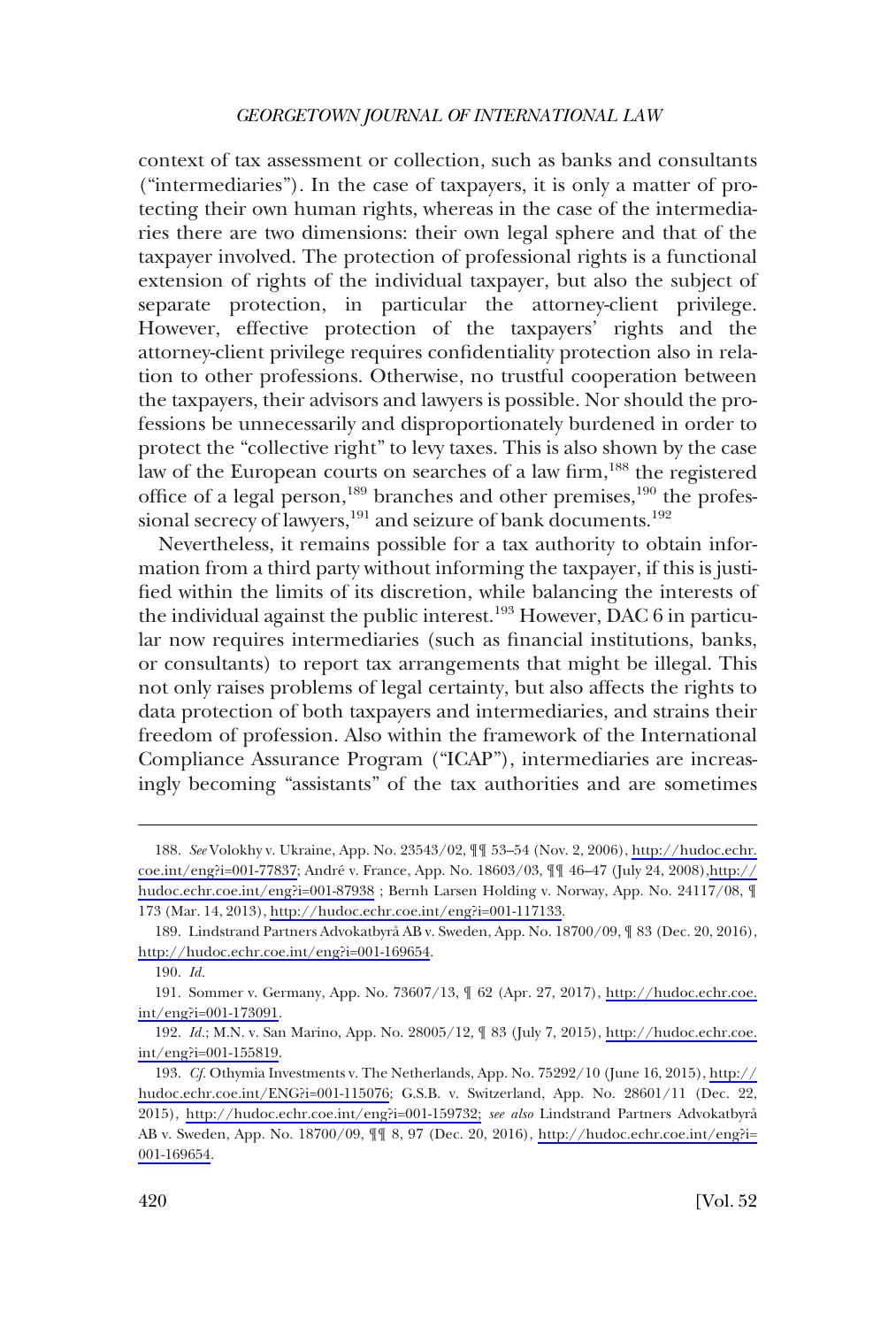<span id="page-40-0"></span>subject to very burdensome reporting obligations. This is partly due to the FATCA. The (also financial) burdens associated with such mechanisms must not be disregarded. Instead of leaving it to the market to shift the costs of such services to consumers, governments could consider a special financing system. This could also help to reduce inequalities resulting from asymmetric information flows between countries.

It should be kept in mind that the protection of professional rights in tax matters is closely linked to the protection of the taxpayers' rights. Without such protection, there can be no fair balance between the public interest and the protection of individual rights.<sup>194</sup>

# D. *Property Rights*

The human right to property plays a rather subordinate role in taxation. Some, especially African constitutions, even explicitly state that tax laws are compatible with the guarantee of property.195 In this respect, states have a wide margin of discretion. It is probably only limited by the prohibition of confiscatory taxes. The avoidance of disproportionate and possibly confiscatory taxation also poses a particular challenge if it is based on international double taxation, such as the interaction of several tax jurisdictions.<sup>196</sup>

# 1. Taxation and the Protection of Property Under the European Convention on Human Rights

It is noteworthy, however, that the ECtHR (in contrast to the Inter-American Court of Human Rights<sup>197</sup>) has handed down numerous judgments on the fundamental right to property and taxation.

The basis for the case-law of the ECtHR is Article 1 of the First Protocol to the ECHR. It follows from this that taxes fall within the scope of the human right to property. Otherwise, there would be no need for the clarification in Article 1(2) of the First Protocol to the ECHR. According to its paragraph 1, this "shall not prejudice the right

<sup>194.</sup> Brito Ferrinho Bexiga Villa-Nova v. Portugal, App. No. 69346/10,  $\P\P$  54–55 (Dec. 1, 2015),<http://hudoc.echr.coe.int/eng?i=001-159186>.

<sup>195.</sup> *See* CONSTITUTION OF BOTSWANA Sept. 30, 1966, art. 8(5); CONSTITUTION OF THE REPUBLIC OF THE GAMBIA Aug. 8, 1996, art.  $22(2)(a)$ ; CONSTITUTION OF NIGERIA May 5, 1999, §  $44(2)(a)$ ; CONSTITUTION OF THE REPUBLIC OF SEYCHELLES  $\lbrack \text{une 21, 1993, art. } 26(2)(c); \text{Construction of }$ SIERRA LEONE Oct. 1, 1991, art. 21(2)(a); CONST. OF ZAMBIA 1996 § 16(2)(a).

<sup>196.</sup> *See* discussion *supra* Part VIII.A.3.

<sup>197.</sup> As far as can be seen, only judgment Cantos/Argentina of 28 November 2002 concerns the application of tax laws without, however, expressly referring to the human right to property. *See* Cantos v. Argentina, Judgment, Inter-Am. Ct. H.R. (ser. C) No. 97 (Nov. 28, 2002).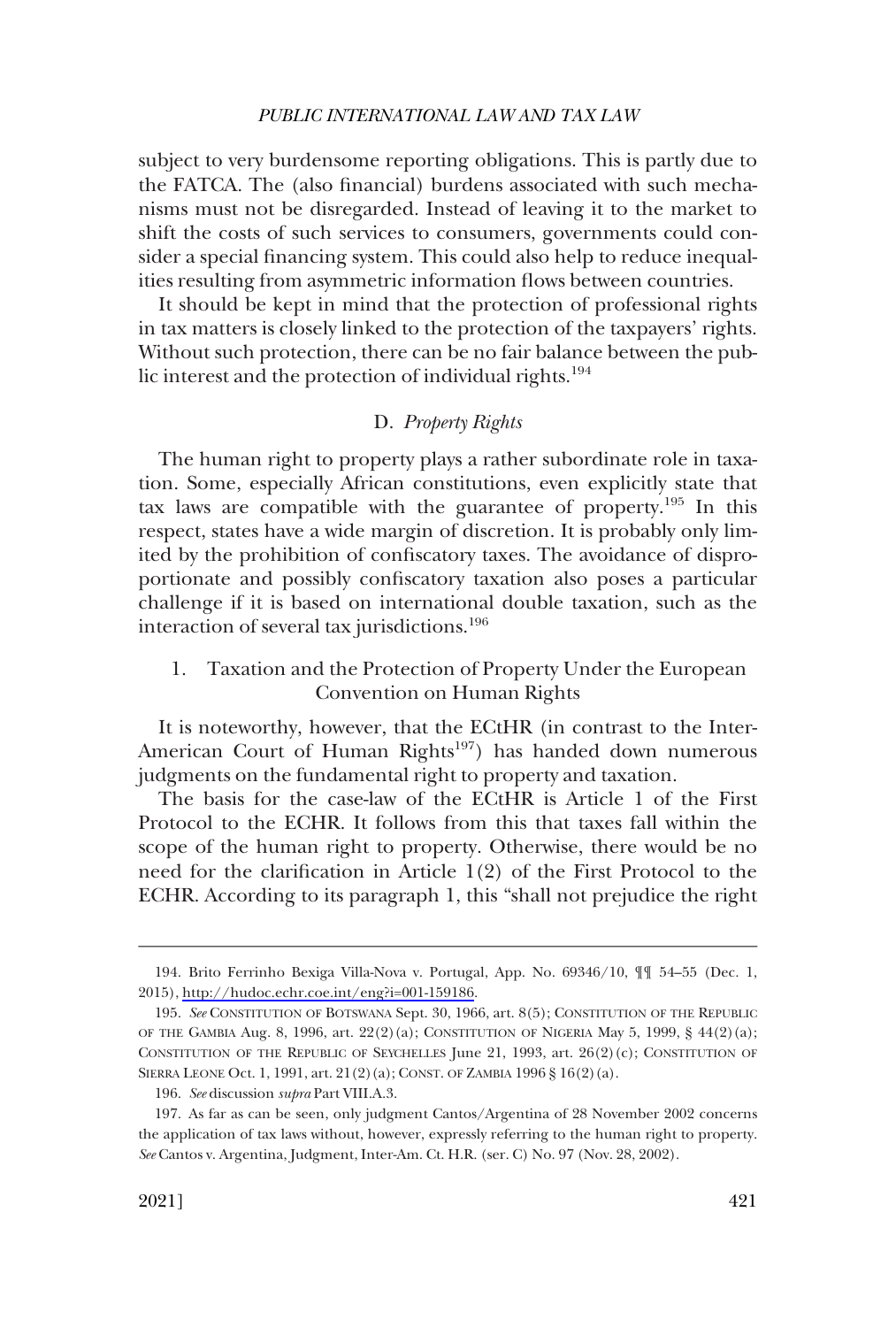of a State to apply such laws as it deems necessary to control the use of property in accordance with the general interest or to secure payment of taxes or other contributions or penalties." However, the fundamental right to property is not protected in the ECHR itself, but only in an additional protocol.198 In several countries, taxpayers therefore remain without even minimal protection of their property rights under the ECHR because these countries have not ratified the additional protocol to the ECHR.<sup>199</sup>

An analysis of the case law from over sixty years of activity shows that the ECHR (and previously the Commission on Human Rights) has rejected the majority of complaints concerning the taxpayers' right to property as inadmissible. A change in this general trend occurred at the beginning of the millennium. At that time, most tax-related complaints were lodged against countries of the former Soviet Union (or those that had previously had socialist regimes). These economies were developing at that time. The ECtHR was thus called upon to set standards for the design of taxation practices based on the rule of law.<sup>200</sup> In accordance with these standards, violations of the law of property in tax matters include, in particular: (1) the failure of the authorities to reimburse or allow the deduction of  $VAT;^{201}$  (2) imprecise or unforeseeable legal provisions which create uncertainty among taxpayers;<sup>202</sup> (3) tax measures that impose an excessive and individual financial burden on a  $\alpha$ taxpayer;<sup>203</sup> (4) the absence of procedural guarantees enabling taxpayers to be effectively represented in domestic proceedings; $^{204}$  or (5) retroactive tax legislation.205

<sup>198.</sup> *Cf.* FILIP DEBELVA, INTERNATIONAL DOUBLE TAXATION AND THE RIGHT TO PROPERTY 161–64 (2019).

<sup>199.</sup> For example, Switzerland and Monaco. See Chart of Signatures and Ratifications of Treaty 009, COUNCIL EUR., [https://www.coe.int/en/web/conventions/search-on-treaties/-/conventions/treaty/](https://www.coe.int/en/web/conventions/search-on-treaties/-/conventions/treaty/009/signatures?p_auth=mptwtxk9)  [009/signatures?p\\_auth=mptwtxk9.](https://www.coe.int/en/web/conventions/search-on-treaties/-/conventions/treaty/009/signatures?p_auth=mptwtxk9)

<sup>200.</sup> In the aftermath of the famous Intersplav judgment, Ukraine introduced a new more transparent and more speedy VAT refunding procedure. *See* Intersplav v. Ukraine, App. No. 803/ 02, (Jan. 9, 2007), [http://hudoc.echr.coe.int/eng?i=001-78872.](http://hudoc.echr.coe.int/eng?i=001-78872)

*Cf.* Euromak Metal Doo v. the former Yugoslav Republic of Macedonia, App. No. 68039/ 201. 14, ¶¶ 43–59 (June 14, 2018), [http://hudoc.echr.coe.int/eng?i=001-183555.](http://hudoc.echr.coe.int/eng?i=001-183555)

*Cf.* Lopac and Others v. Croatia, App. Nos. 7834/12, 43801/13, 19327/14 & 63535/16, 202. ¶¶ 57–58 (Oct. 10, 2019), <http://hudoc.echr.coe.int/eng?i=001-173633>; Shchokin v. Ukraine, App. Nos. 23759/03 & 37943/06, ¶¶ 51–69 (Oct. 14, 2010), [http://hudoc.echr.coe.int/eng?i=](http://hudoc.echr.coe.int/eng?i=001-100944) [001-100944](http://hudoc.echr.coe.int/eng?i=001-100944).

*Cf.* Intersplav v. Ukraine, App. No. 803/02, ¶¶ 39–40 (Jan. 9, 2007), [http://hudoc.echr.](http://hudoc.echr.coe.int/eng?i=001-78872) 203. [coe.int/eng?i=001-78872](http://hudoc.echr.coe.int/eng?i=001-78872).

*Cf.* Rousk v. Sweden, App. No. 27183/04, ¶¶ 117–18 (July 25, 2013), [http://hudoc.echr.](http://hudoc.echr.coe.int/eng?i=001-123422) 204. [coe.int/eng?i=001-123422](http://hudoc.echr.coe.int/eng?i=001-123422).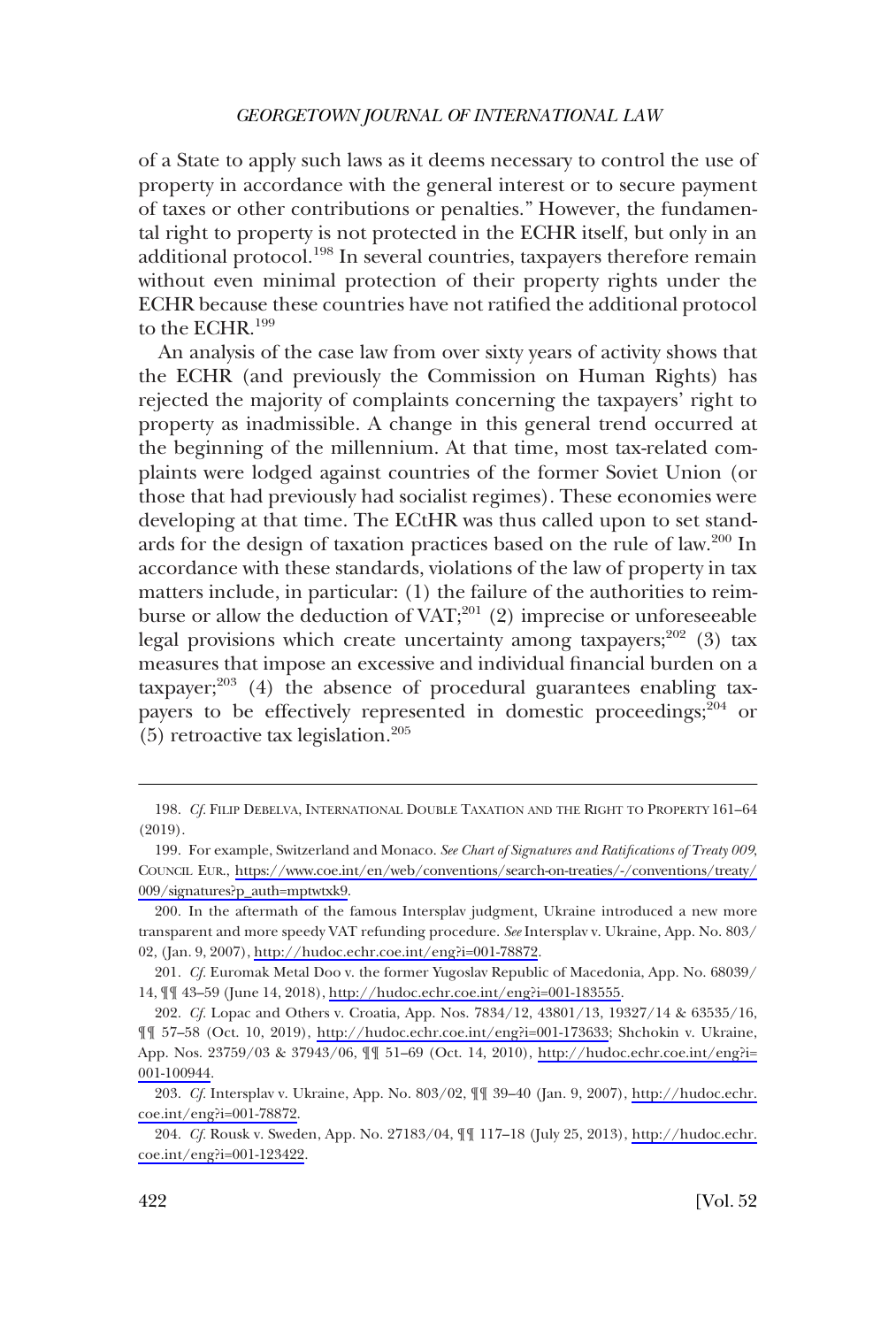<span id="page-42-0"></span>Most tax measures are also tested against the principle of proportionality. The ECtHR takes into account the wide discretion of the states, particularly in tax law. In the majority of cases, the measures stand up to this proportionality test under Article 1 of the First Protocol to the ECHR.

# 2. Taxation and the Protection of Property in the European Union

The wording of Article 17 of the EU Charter is quite similar to the wording of Article 1 of the First Protocol to the ECHR, but does not contain any specific reference to taxation. Article 17 of the EU Charter only clarifies in general terms that the use of property may be regulated by law and its deprivation may be permissible for reasons of public interest if provided for by law and subject to fair compensation. According to Article 52(3) of the EU Charter, the protection granted by the ECtHR in relation to the right to property is the minimum standard for the interpretation of Article 17 of the EU Charter. Thus, the CJEU can ensure a more extensive protection of the taxpayers' right of property. However, there is hardly any case law on this.206

# 3. Confiscatory Taxation

Subjecting a specific person or company to a tax rate of 100% seems to be generally recognized as confiscatory. However, there is no consensus beyond this. A number of national constitutions prohibit confiscatory taxes without setting a specific tax rate or level. $207$  In some cases, constitutions<sup>208</sup> or supreme court decisions $209$  also prohibit confiscatory penalties. The determination of the confiscatory character is left to the courts. They determine confiscatory taxes on the basis of a case-by-case analysis. In doing so,

<sup>205.</sup> Di Belmonte v. Italy, App. No. 72638/01,  $\parallel$  42 (Mar. 16, 2010), http://hudoc.echr.coe. [int/eng?i=001-97748.](http://hudoc.echr.coe.int/eng?i=001-97748)

<sup>206.</sup> *See* DEBELVA, *supra* note 198, at 169–75. This is because the Charter applies "to the Member States only when they are implementing Union law." EU Charter, art. 51(1).

<sup>207.</sup> *E.g.*, FEDERAL CONSTITUTION [C.F.] [Constitution] art. 150(4) (Braz.); Constitución Política de los Estados Unidos Mexicanos, CP, art. 22, Diario Oficial de la Federación [DOF] 05-02-1917, últimas reformas DOF 10-02-2014 (Mex.); POLITICAL CONSTITUTION OF PERU 1993, art. 74 (2); C.E., B.O.E. n. 311, Dec. 29, 1978, art. 31(1) (Spain) ("All shall contribute to the public expenditure in proportion to their resources, by means of a just system of taxation based on principles of equality and progressiveness, which in no case may become confiscatory.").

<sup>208.</sup> *E.g.*, POLITICAL CONSTITUTION OF THE REPUBLIC OF COSTA RICA 1949, art. 40; Constitución Política de los Estados Unidos Mexicanos, CP, art. 22, Diario Oficial de la Federación [DOF] 05-02-1917, últimas reformas DOF 10-02-2014 (Mex.).

<sup>209.</sup> *E.g.*, A.M. Sali Maricar And Anr. v. Income-Tax Officer and Anr., (1973) 90 ITR 116 (India).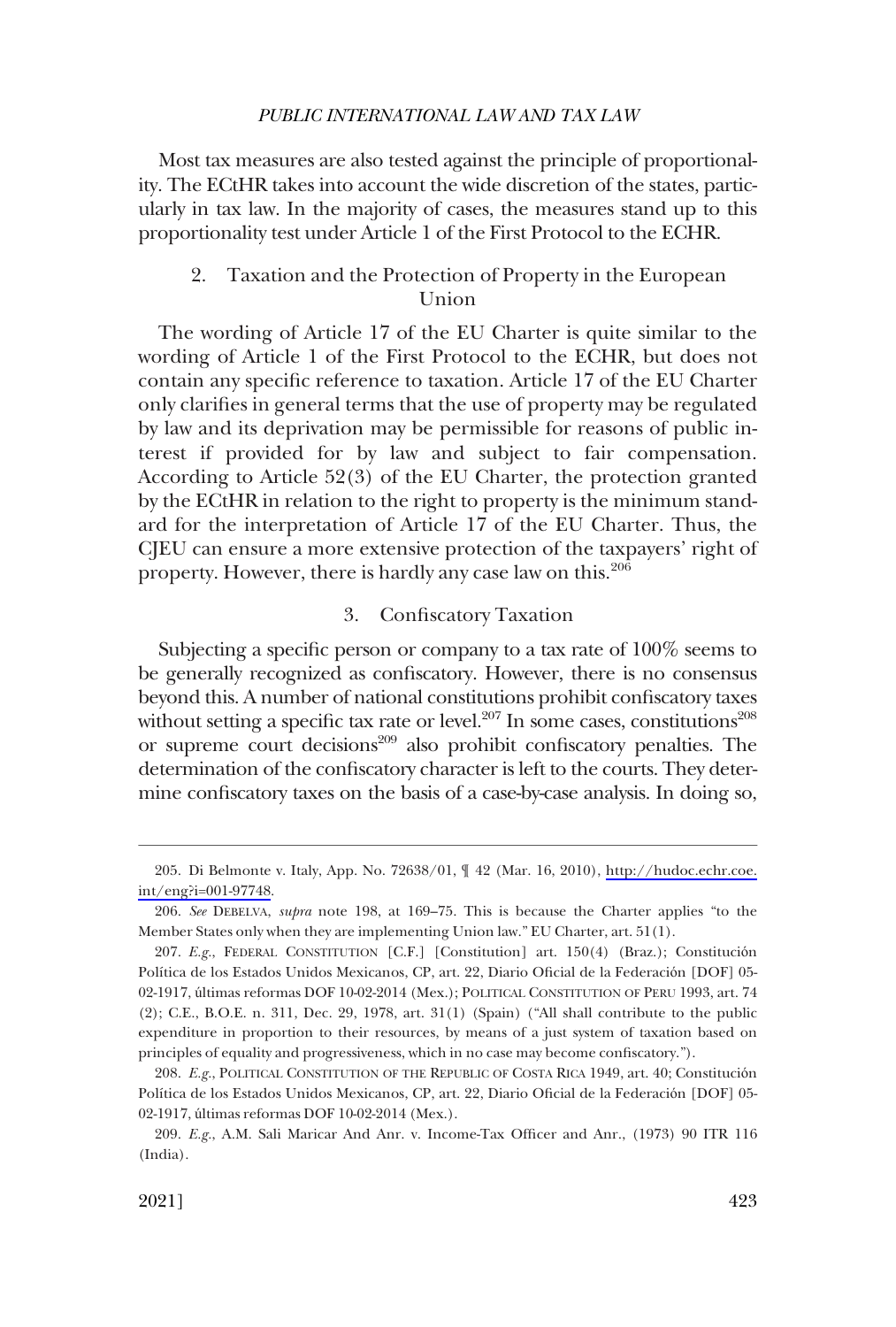they take into account, in particular, the taxpayer's ability to pay, the principle of proportionality, and whether the tax essentially eats up the income from the burdened economic activity. Within the framework of the latter criterion, the tax rate again comes into play. $2^{10}$ 

The ECtHR has also not developed a quantitative threshold for confiscatory taxes. In a number of cases concerning Hungarian legislation introducing a 98% income tax rate on a certain part of the severance pay for dismissals of civil servants, it found a violation of Article 1 of the First Protocol to the ECHR.<sup>211</sup> However, the extreme tax rate as such is not sufficient. The ECtHR, like other courts,<sup>212</sup> also took into account additional factors, such as the retroactivity of the tax measure and the fact that the applicant was confronted with a significant reduction in his income during a period of considerable personal difficulties (i.e. unemployment after retirement).

In the absence of a generally accepted quantitative threshold for the definition of confiscatory taxation, the latter concept seems to be based on the ability-to-pay principle, taking into account the *minimum vitale*. 213 If a taxpayer remains without a certain amount of income or capital after the tax payment, this is often regarded as confiscatory taxation.

*Cf.* Corte Suprema de Justicia [Supreme Court], Sala Constitucional, noviembre 9, 1993, Ana 210. Virginia Calzada Miranda, Sentencia 5749–93 (Costa Rica); S.T.F., Relator: Min. Celso de Mello, 23.04.2013, RE 68 AM, Diário da Justiça Eletrônico [D.J.e.], 28.06.2013 (Braz.). The Brazilian Supreme Court examines whether taxes outside the jurisdiction of any level of government are levied in addition to those already in force (see S.T.F., Relator: Min. Luiz Fux, 17.09.2014, ADI 4628/DF, 230, Diário da Justiça Eletrônico [D.J.e.], 24.11.2014) and whether a sanction exceeds 100% of the amount of the tax (S.T.F., Relator: Min. Celso de Mello, 17.06.1998, ADI-MC 1075 DF, Dia´rio da Justica [D.J.], 24.11.2006; FS.T.F., Relator: Min. Roberto Barroso, 10.02.2015, AI 851038 AgR/SC). Corte Suprema de Justicia de la Nación [CSJN] [National Supreme Court of Justice], 15/10/1991, "López López, Luis y otro c/ Santiago del Estero, Provincia de s/ eximición de inversione," (Arg.), [http://www.saij.gob.ar/corte-suprema-justicia-nacion-federal-ciudad-autonoma-buenos-aires-lopez](http://www.saij.gob.ar/corte-suprema-justicia-nacion-federal-ciudad-autonoma-buenos-aires-lopez-lopez-luis-otro-santiago-estero-provincia-eximicion-inversiones-fa91000454-1991-10-15/123456789-454-0001-9ots-eupmocsollaf?#;)[lopez-luis-otro-santiago-estero-provincia-eximicion-inversiones-fa91000454-1991-10-15/123456789-](http://www.saij.gob.ar/corte-suprema-justicia-nacion-federal-ciudad-autonoma-buenos-aires-lopez-lopez-luis-otro-santiago-estero-provincia-eximicion-inversiones-fa91000454-1991-10-15/123456789-454-0001-9ots-eupmocsollaf?#;) [454-0001-9ots-eupmocsollaf?#;](http://www.saij.gob.ar/corte-suprema-justicia-nacion-federal-ciudad-autonoma-buenos-aires-lopez-lopez-luis-otro-santiago-estero-provincia-eximicion-inversiones-fa91000454-1991-10-15/123456789-454-0001-9ots-eupmocsollaf?#;) *see also* Carlos E. Peralta, *Tributación y Derechos Fundamentales Los Principios Constitucionales como límite al Poder Tributario*, 138 REVISTA DE CIENCIAS [URÍDICAS 89 (2015); Bibiana Buitrago Duarte, *La no confiscatoriedad como expressión de la capacidad contributiva y garantía en los tributos sobre la propriedad inmueble*, 4 REVISTA DE DERECHO FISCAL 229 (2008).

211. E.g., Gáll v. Hungary, App. No. 49570/11,  $\left| \mathbb{T} \right|$  31–40 (June 25, 2013), [http://hudoc.echr.](http://hudoc.echr.coe.int/eng?i=001-121777) [coe.int/eng?i=001-121777](http://hudoc.echr.coe.int/eng?i=001-121777); N.K.M. v. Hungary, App. No. 66529/11, ¶¶ 32–41 (May 14, 2013), <http://hudoc.echr.coe.int/eng?i=001-119704>.

212. Corte Suprema de Justicia [Supreme Court], Sala Constitucional, noviembre 9, 1993, Ana Virginia Calzada Miranda, Sentencia 5749-93 (Costa Rica).

<sup>213.</sup> *Id.*; *cf.* Bundesverfassungsgericht [BVerfG] [Federal Constitutional Court], 2 BvL 5/91, Sept. 25, 1992 (Ger.)(taxation of the *minimum vitale* violates the Basic Law, without, however, any reference to property rights, but rather to the principle of equality, human dignity, and the protection of the family).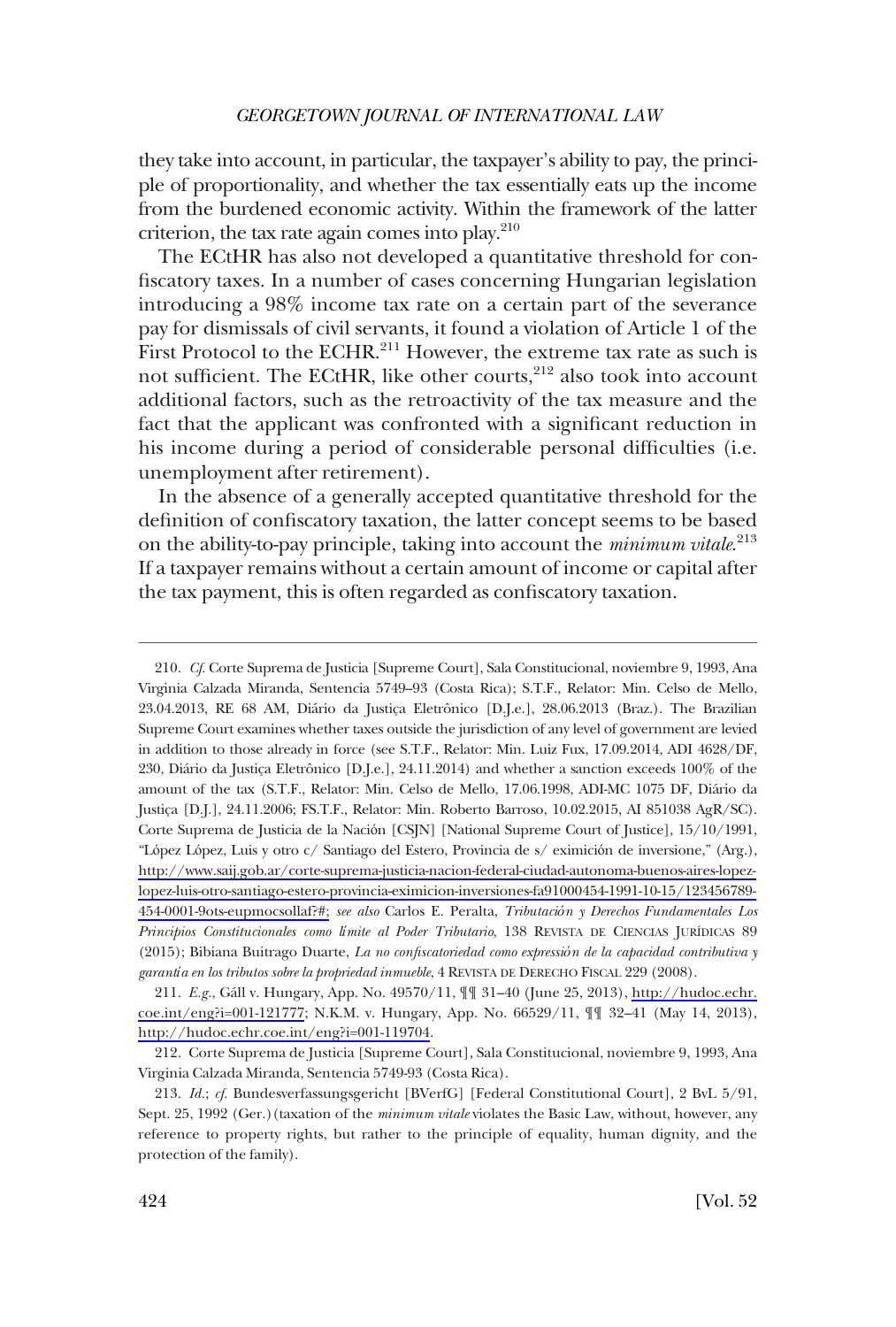# IX. CONCLUDING REMARKS

<span id="page-44-0"></span>The fight against tax avoidance and a fair and effective distribution of taxing rights are not the only concerns of international importance. A fair international tax regime also and primarily includes the rights of individuals, including taxpayers and intermediaries, such as lawyers and consultants. Under certain circumstances, legal persons can also be the bearers of specific human rights. The protection of these persons must, however, not undermine the legitimate concerns of tax transparency and fair and effective global taxation. A balance must therefore be struck between collective interests and individual rights. To do this, however, the legal position of individuals in international law must first be determined.

Since World War II, a development can be observed in international law. Its focus has been shifting from the rights of states to including individual rights. Not only states, but increasingly individuals are recognized as bearers of rights in international law. For this reason, states cannot freely dispose of taxpayers. These are not only objects of intergovernmental agreements, but subjects of international law with their own rights. It seems that this development has not yet fully arrived in the tax world. Since the IFA split from the ILA in 1938, the two scientific communities have been going their separate ways. This is not appropriate.

Article 38(1) of the ICJ Statute enumerates the sources of international law. Accordingly, rights of individuals may arise from international conventions, international custom, as evidence of a general practice accepted as law, and general principles of law. International conventions in tax law refer in particular to double taxation agreements. Human rights treaties, but also investment treaties, can also be important. Customary international law can arise from these agreements, supplemented by so-called soft law and taking into account national practice, as recently increasingly expressed in charters of taxpayers' rights. Soft law in the form of model agreements with comments of the OECD and the United Nations play an extremely important role, especially in the development of international tax law. However, general principles of law are more difficult to determine. Nevertheless, the CJEU has very effectively established human rights as general legal principles of Union law.

According to their different significance for tax sovereignty, taxpayers' rights are generally classified as follows: procedural rights, sanctions-related rights, and substantive rights. Procedural rights are the most concrete rights that can be invoked and are subject to judicial review because they have the least impact on fiscal sovereignty. They do